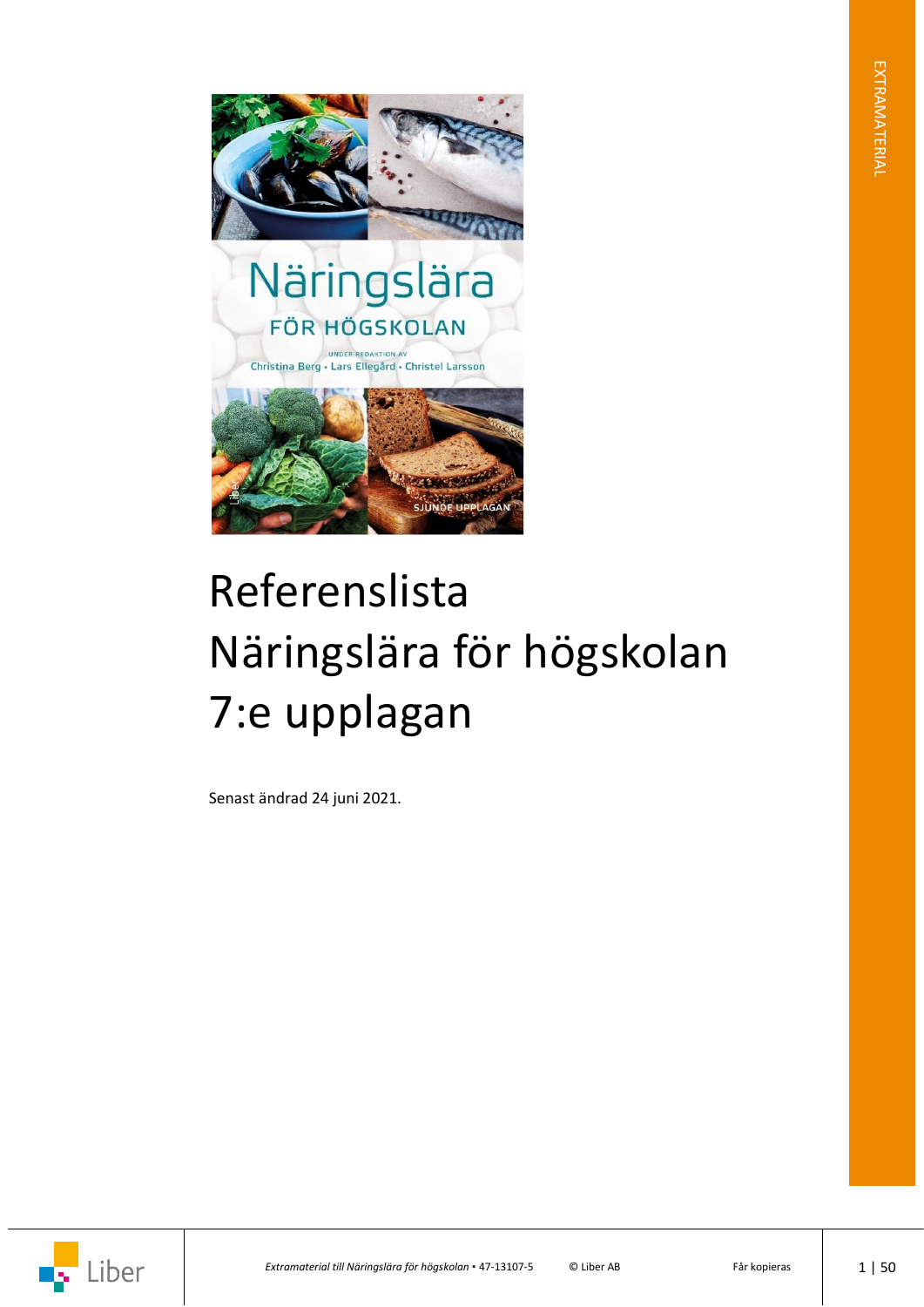## Innehållsförteckning

### <span id="page-1-0"></span>Ctrl-klicka för att komma direkt till ett kapitel.

| 1. Näringslära för högskolan – en inledning          | 3              |
|------------------------------------------------------|----------------|
| 2. Undernäring                                       | 4              |
| 3. Ätstörningar                                      | 5              |
| 4. Övervikt och fetma                                | 6              |
| 5. Hjärt-kärlsjukdom och typ 2-diabetes              | $\overline{7}$ |
| 6. Cancer                                            | 8              |
| 7. Livsmedelsöverkänslighet                          | 9              |
| 8. Mag-tarmsjukdomar                                 | 10             |
| 9. Frakturer och tandsjukdomar                       | 11             |
| 10. Livsmedelsförsörjning och livsmedelskonsumtion   | 13             |
| 11. Vad påverkar våra möjligheter att äta hälsosamt? | 15             |
| 12. Kroppssammansättning, digestion och metabolism   | 18             |
| 13. Rekommendationer och riktlinjer                  | 19             |
| 14. Regler om information kring livsmedel            | 20             |
| 15. Vatten och vätskebalans                          | 21             |
| 16. Energi och metabolism                            | 25             |
| 17. Kolhydrater                                      | 26             |
| 18. Fetter                                           | 28             |
| 19. Proteiner                                        | 29             |
| 20. Alkohol                                          | 30             |
| 21. Vitaminer                                        | 31             |
| 22. Mineralämnen                                     | 33             |
| 23. Andra bioaktiva ämnen                            | 34             |
| 24. Livsmedelstoxikologi                             | 35             |
| 25. Livsmedel och kostmönster                        | 37             |
| 26. Kostvarianter och modedieter                     | 40             |
| 27. Nutrition vid graviditet och amning              | 42             |
| 28. Nutrition i yngre åldrar                         | 44             |
| 29. Nutrition för äldre                              | 46             |
| 30. Undersökningar av kost och nutritionsstatus      | 48             |
| 31. Metabolomik                                      | 49             |
| 32. Kost och genetik                                 | 50             |

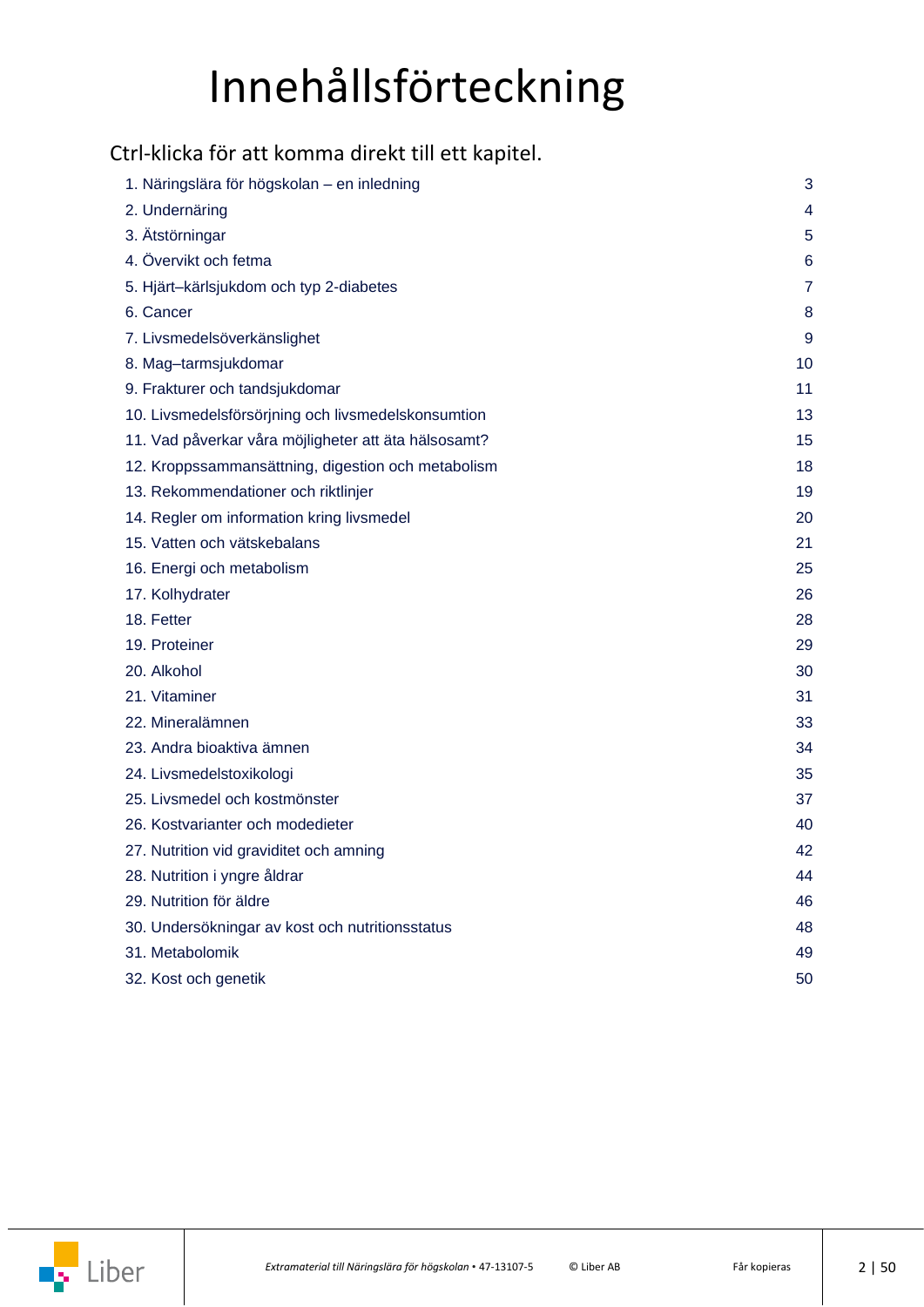## <span id="page-2-0"></span>1. Näringslära för högskolan – en inledning

1. Food and Agriculture Organization of the United Nations. *Food and agriculture data.* [Internet]. 2013. Available from: [http://www.fao.org/faostat/en/#home.](http://www.fao.org/faostat/en/#home)

2. Lynch, C., Kristjansdottir, A.G., Te Velde, S.J. m.fl. Fruit and vegetable consumption in a sample of 11-year-old children in ten European countries – the PRO GREENS cross-sectional survey. *Public Health Nutr,* 2014;17(11):2436–44.

3. Vereecken, C., Pedersen, T.P., Ojala, K. m.fl. Fruit and vegetable consumption trends among adolescents from 2002 to 2010 in 33 countries. *Eur J Public Health,* 2015;25 Suppl 2:16-9.

4. Eustachio Colombo, P., Patterson, E., Elinder, L.S. & Lindroos, A.K. The importance of school lunches to the overall dietary intake of children in Sweden: a nationally representative study. *Public Health Nutr,* 2020:1–11.

5. Mattisson, I. *Socioekonomiska skillnader i matvanor i Sverige, rapport nr 9/2016.* [Elektronisk resurs]. Uppsala: Livsmedelsverket, 2016.

6. Deng, Y., Misselwitz, B., Dai, N. & Fox M. Lactose intolerance in adults: biological mechanism and dietary management. *Nutrients,* 2015;7(9):8020–35.

7. Nationalencyklopedins ordbok. [Internet]. Available from:

[http://www.ne.se/uppslagsverk/encyklopedi/lång/nutrition.](http://www.ne.se/uppslagsverk/encyklopedi/lång/nutrition)

8. Isaksson, B. Human näringsforskning: Mål och medel. *Näringsforskning,* 1986;30:119–24.

9. Nordic Council of Ministers. *Nordic nutrition recommendations 2012: integrating nutrition and physical activity.* 5:e uppl. Köpenhamn: Nordic Council of Ministers, 2014.

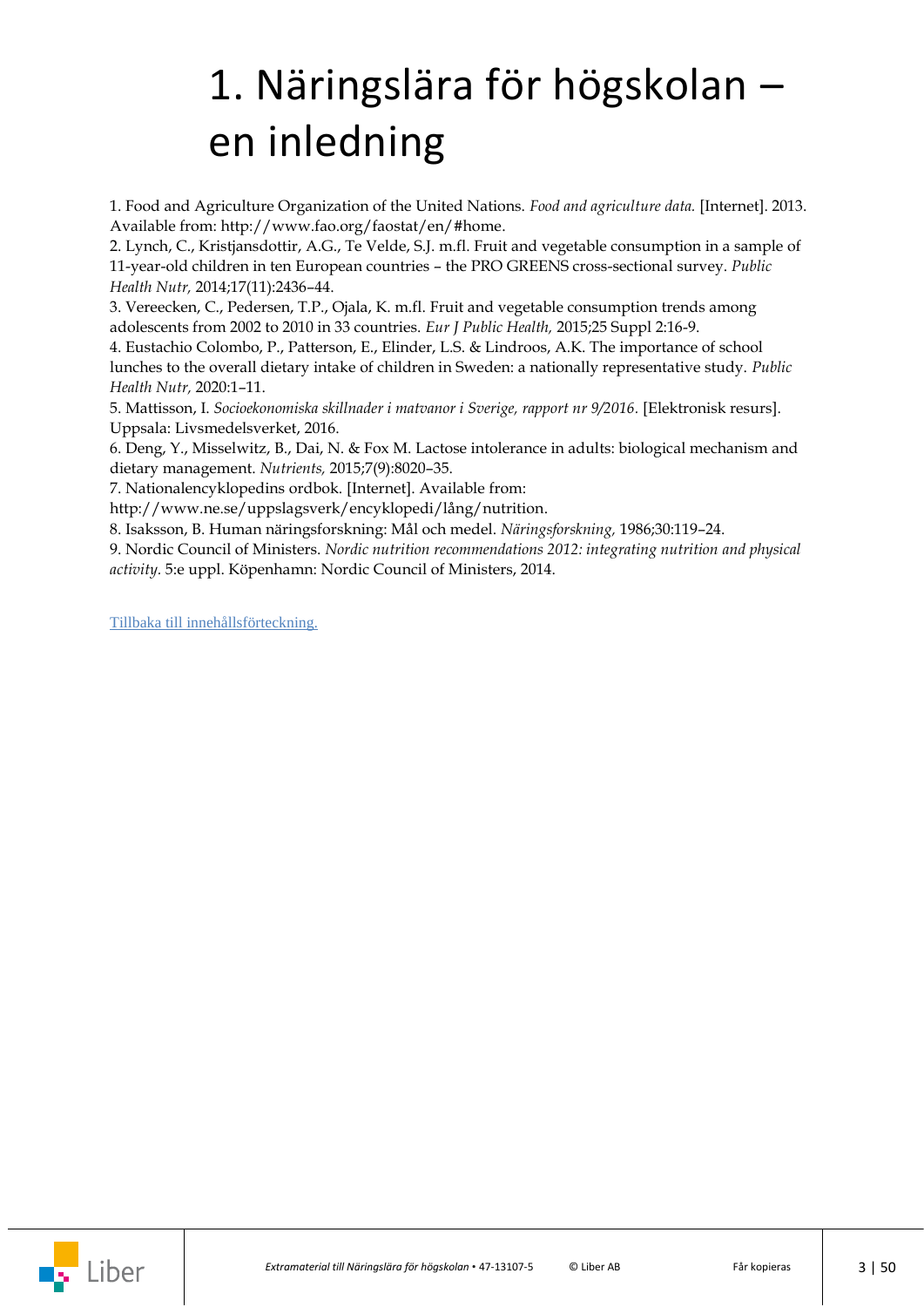## 2. Undernäring

<span id="page-3-0"></span>1. Socialstyrelsens termbank 2020 [cited 2020 0119]. Available from: [https://termbank.socialstyrelsen.se/#results.](https://termbank.socialstyrelsen.se/#results)

2. Malnutrition: World Health Organisation; 2018 [cited 2019 03 December]. Available from: [https://www.who.int/news-room/fact-sheets/detail/malnutrition.](https://www.who.int/news-room/fact-sheets/detail/malnutrition)

3. Malnutrition among Older People in the Community: Policy Recommendations for Change. London, Alliance ENfH; 2006 May 17th 2006.

4. Baldwin C, Kimber KL, Gibbs M, Weekes CE. Supportive interventions for enhancing dietary intake in malnourished or nutritionally at-risk adults. Cochrane Database Syst Rev. 2016;12:CD009840.

5. Elia M, Russell CA, Stratton RJ. Malnutrition in the UK: policies to address the problem. Proc Nutr Soc. 2010;69(4):470-6.

6. Att förebygga och behandla undernäring. Kunskapsstöd i hälso- och sjukvård och socialtjänst. Stockholm, Socialstyrelsen; 2019.

7. Cederholm T, Barazzoni R, Austin P, Ballmer P, Biolo G, Bischoff SC, et al. ESPEN Guidelines on Definitions and Terminology of Clinical Nutrition. Clinical Nutrition. 2017;36 (1):49-64.

8. Kondrup J, Allison SP, Elia M, Vellas B, Plauth M. ESPEN guidelines for nutrition screening 2002. Clinical nutrition (Edinburgh, Scotland). 2003;22(4):415-21.

9. Vellas B, Guigoz Y, Garry PJ, Nourhashemi F, Bennahum D, Lauque S, et al. The Mini Nutritional Assessment (MNA) and its use in grading the nutritional state of elderly patients. Nutrition (Burbank, Los Angeles County, Calif). 1999;15(2):116-22.

10. Malnutrition Advisory Group (MAG). MAG—guidelines for Detection and Management of Malnutrition. Redditch, UK: British Association for Parenteral and Enteral Nutrition; 2000.

11. Kondrup J, Rasmussen HH, Hamberg O, Stanga Z. Nutritional risk screening (NRS 2002): a new method based on an analysis of controlled clinical trials. Clinical nutrition (Edinburgh, Scotland). 2003;22(3):321-36.

12. Detsky AS, McLaughlin JR, Baker JP, Johnston N, Whittaker S, Mendelson RA, et al. What is subjective global assessment of nutritional status? JPEN J Parenter Enteral Nutr. 1987;11(1):8-13. 13. Rothenberg E. 3. Särskilda näringsbehov hos sköra äldre. I Mat och måltider inom äldreomsorgen vetenskapligt underlag om måltidsmiljö och verksamhetsstruktur, fysiologiska och sensoriska aspekter av åldrandet samt särskilda näringsbehov hos sköra äldre. Uppsala: Livsmedelsverket; 2017 2017-10-09.

14. Ekman I, Wolf A, Olsson LE, Taft C, Dudas K, Schaufelberger M, et al. Effects of person-centred care in patients with chronic heart failure: the PCC-HF study. Eur Heart J. 2012;33(9):1112-9. 15. Senior Alert. Ett nationellt kvalitetsregister för vård och omsorg Jönköping: Qulturum, RLK o Verksamhetsnära funktion; [updated 2019-06-04

cited 2019 03 December]. Available from: [www.senioralert.se](https://www.senioralert.se/)

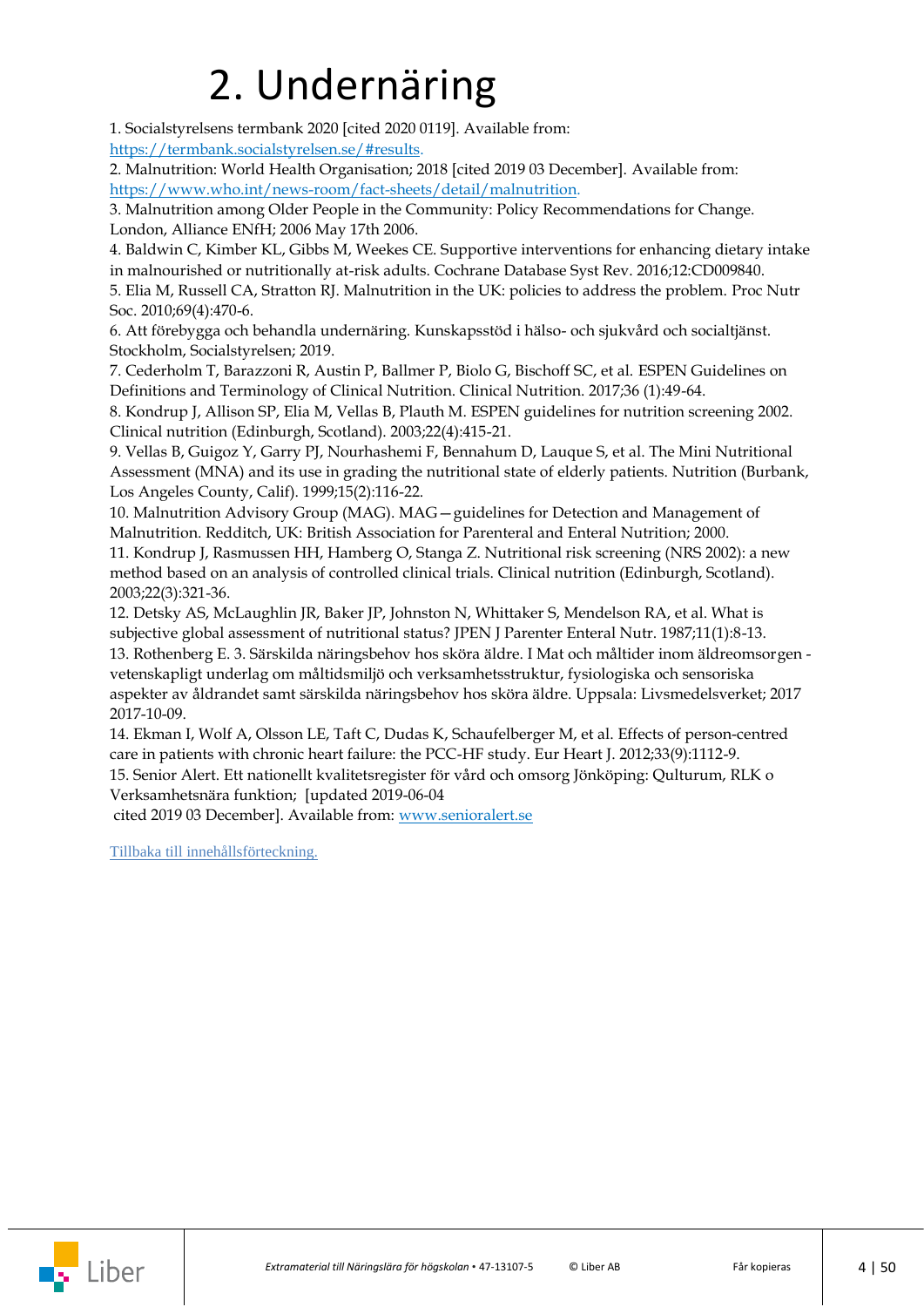## 3. Ätstörningar

- <span id="page-4-0"></span>1. Ätstörningar. Kliniska riktlinjer för utredning och behandling. Svenska Psykiatriska Föreningen, 2015.
- 2. Kunskapscentrum för ätstörningar KÄTS. [www.atstorning.se](http://www.atstorning.se/)
- 3. American Psychiatric Association. Diagnostic and Statistical Manual of Mental Disorders. 5:e uppl. Washington, DC 2013. [www.psychiatry.org/psychiatrists/practice/dsm](https://dsm.psychiatryonline.org/doi/book/10.1176/appi.books.9780890425596)
- 4. Sundgot-Borgen, J. & Torstveit, M.K. Prevalence of eating disorders in elite athletes is higher than in the general population. Clin J Sport Med, 2004 Jan;14(1):25–32.
- 5. Gibson, D., Workman, C. & Mehler, P.S. Medical complications of anorexia nervosa and bulimia nervosa. Psychiatr Clin North Am, 2019 Jun;42(2):263–274.
- 6. Chiurazzi, C., Cioffi, I., De Caprio, C. m.fl. Adequacy of nutrient intake in women with restrictive anorexia nervosa. Nutrition, 2017;38:80–4.
- 7. Schebendach, J.E, Mayer, L.E, Devlin, M.J m.fl. Food choice and diet variety in weightrestored patients with anorexia nervosa. J Am Diet Assoc, 2011;111(5):732–6.
- 8. Nutritionsbehandling vid ätstörningar riktlinjer för dietister. Dietisternas Riksförbund, 2010 [www.drf.nu](file://///stofs01/Users/egra1/Näringslära/www.drf.nu)
- 9. Eating disorders: recognition and treatment. NICE guideline Published: 23 May 2017. <https://www.nice.org.uk/guidance>
- 10. Riksät, Centrum för psykiatriforskning. www.riksat.registercentrum.se
- 11. Riksföreningen mot ätstörningar, Frisk & Fri. [www.friskfri.se](file://///stofs01/Users/egra1/Näringslära/www.friskfri.se)

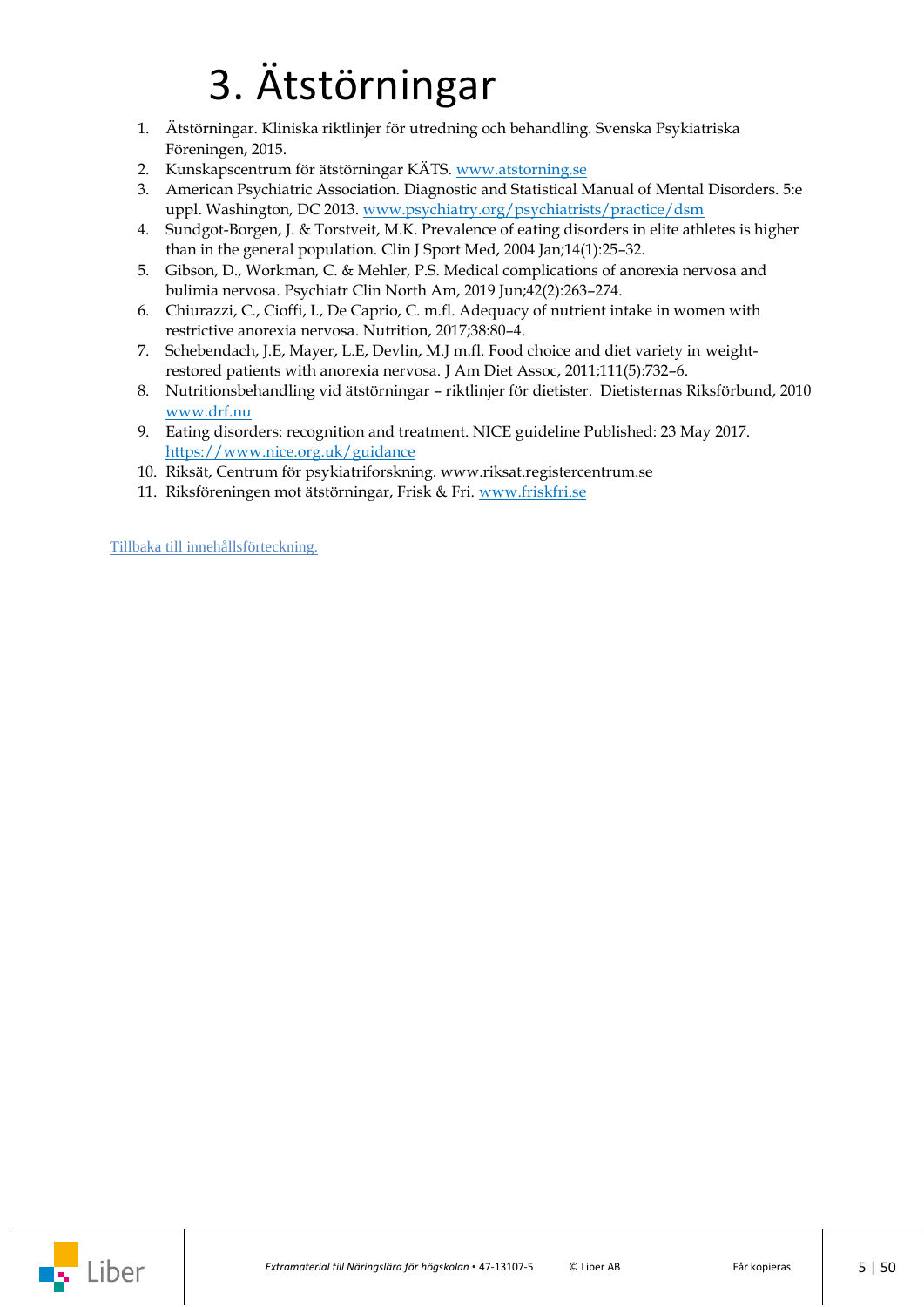## 4. Övervikt och fetma

<span id="page-5-0"></span>1. WHO. Factsheet Obesity and overweight: World Health Organization; 2018 [Available from: <https://www.who.int/news-room/fact-sheets/detail/obesity-and-overweight>

2. WHO. WHO Expert Consultation. Waist circumference and waist–hip ratio: report of a WHO expert consultation. 2008 December, 8-11.

3. Cole TJ, Bellizzi MC, Flegal KM, Dietz WH. Establishing a standard definition for child overweight and obesity worldwide: international survey. Bmj. 2000;320(7244):1240-3.

4. Cerhan JR, Moore SC, Jacobs EJ, Kitahara CM, Rosenberg PS, Adami HO, et al. A pooled analysis of waist circumference and mortality in 650,000 adults. Mayo Clin Proc. 2014;89(3):335-45.

5. Collaboration NCDRF. Worldwide trends in body-mass index, underweight, overweight, and obesity from 1975 to 2016: a pooled analysis of 2416 population-based measurement studies in 128.9 million children, adolescents, and adults. Lancet. 2017;390(10113):2627-42.

6. OECD. Obesity Update 2017: Organization for Economic Cooperation and Development; 2017 [Available from: [www.oecd.org/health/obesity-update.htm](https://www.oecd.org/health/obesity-update.htm)

7. Folkhälsomyndigheten. Övervikt och fetma: Folkhälsomyndigheten; 2019 [Available from:

[https://www.folkhalsomyndigheten.se/folkhalsorapportering-statistik/tolkad-rapportering/folkhalsans](https://www.folkhalsomyndigheten.se/folkhalsorapportering-statistik/tolkad-rapportering/folkhalsans-utveckling/halsa/overvikt-och-fetma/)[utveckling/halsa/overvikt-och-fetma/](https://www.folkhalsomyndigheten.se/folkhalsorapportering-statistik/tolkad-rapportering/folkhalsans-utveckling/halsa/overvikt-och-fetma/)

8. WHO. Childhood Obesity Surveillance Initiative Highlights 2015-17. Europe; 2018.

9. Collaborators GBDRF. Global, regional, and national comparative risk assessment of 84 behavioural, environmental and occupational, and metabolic risks or clusters of risks for 195 countries and territories, 1990- 2017: a systematic analysis for the Global Burden of Disease Study 2017. Lancet. 2018;392(10159):1923-94. 10. Jastreboff AM, Kotz CM, Kahan S, Kelly AS, Heymsfield SB. Obesity as a Disease: The Obesity Society 2018

Position Statement. Obesity (Silver Spring). 2019;27(1):7-9.

11. Luppino FS, de Wit LM, Bouvy PF, Stijnen T, Cuijpers P, Penninx BW, et al. Overweight, obesity, and depression: a systematic review and meta-analysis of longitudinal studies. Arch Gen Psychiatry. 2010;67(3):220-9. 12. Hall KD, Guo J. Obesity Energetics: Body Weight Regulation and the Effects of Diet Composition. Gastroenterology. 2017;152(7):1718-27.

13. Blundell J, de Graaf C, Hulshof T, Jebb S, Livingstone B, Lluch A, et al. Appetite control: methodological aspects of the evaluation of foods. Obes Rev. 2010;11(3):251-70.

14. Sumithran P, Prendergast LA, Delbridge E, Purcell K, Shulkes A, Kriketos A, et al. Long-term persistence of hormonal adaptations to weight loss. N Engl J Med. 2011;365(17):1597-604.

15. Nymo S, Coutinho SR, Rehfeld JF, Truby H, Kulseng B, Martins C. Physiological Predictors of Weight Regain at 1-Year Follow-Up in Weight-Reduced Adults with Obesity. Obesity (Silver Spring). 2019;27(6):925-31.

16. Muller MJ, Enderle J, Bosy-Westphal A. Changes in Energy Expenditure with Weight Gain and Weight Loss in Humans. Curr Obes Rep. 2016;5(4):413-23.

17. Wing RR, Hill JO. Successful weight loss maintenance. Annu Rev Nutr. 2001;21:323-41.

18. Swift DL, Johannsen NM, Lavie CJ, Earnest CP, Church TS. The role of exercise and physical activity in weight loss and maintenance. Prog Cardiovasc Dis. 2014;56(4):441-7.

19. Thomas JG, Bond DS, Phelan S, Hill JO, Wing RR. Weight-loss maintenance for 10 years in the National Weight Control Registry. Am J Prev Med. 2014;46(1):17-23.

20. Hall KD, Kahan S. Maintenance of Lost Weight and Long-Term Management of Obesity. Med Clin North Am. 2018;102(1):183-97.

21. Tate DF, Jeffery RW, Sherwood NE, Wing RR. Long-term weight losses associated with prescription of higher physical activity goals. Are higher levels of physical activity protective against weight regain? Am J Clin Nutr. 2007;85(4):954-9.

22. American College of Cardiology/American Heart Association Task Force on Practice Guidelines OEP. Expert Panel Report: Guidelines (2013) for the management of overweight and obesity in adults. Obesity (Silver Spring). 2014;22 Suppl 2:S41-410.

23. Yumuk V, Tsigos C, Fried M, Schindler K, Busetto L, Micic D, et al. European Guidelines for Obesity Management in Adults. Obes Facts. 2015;8(6):402-24.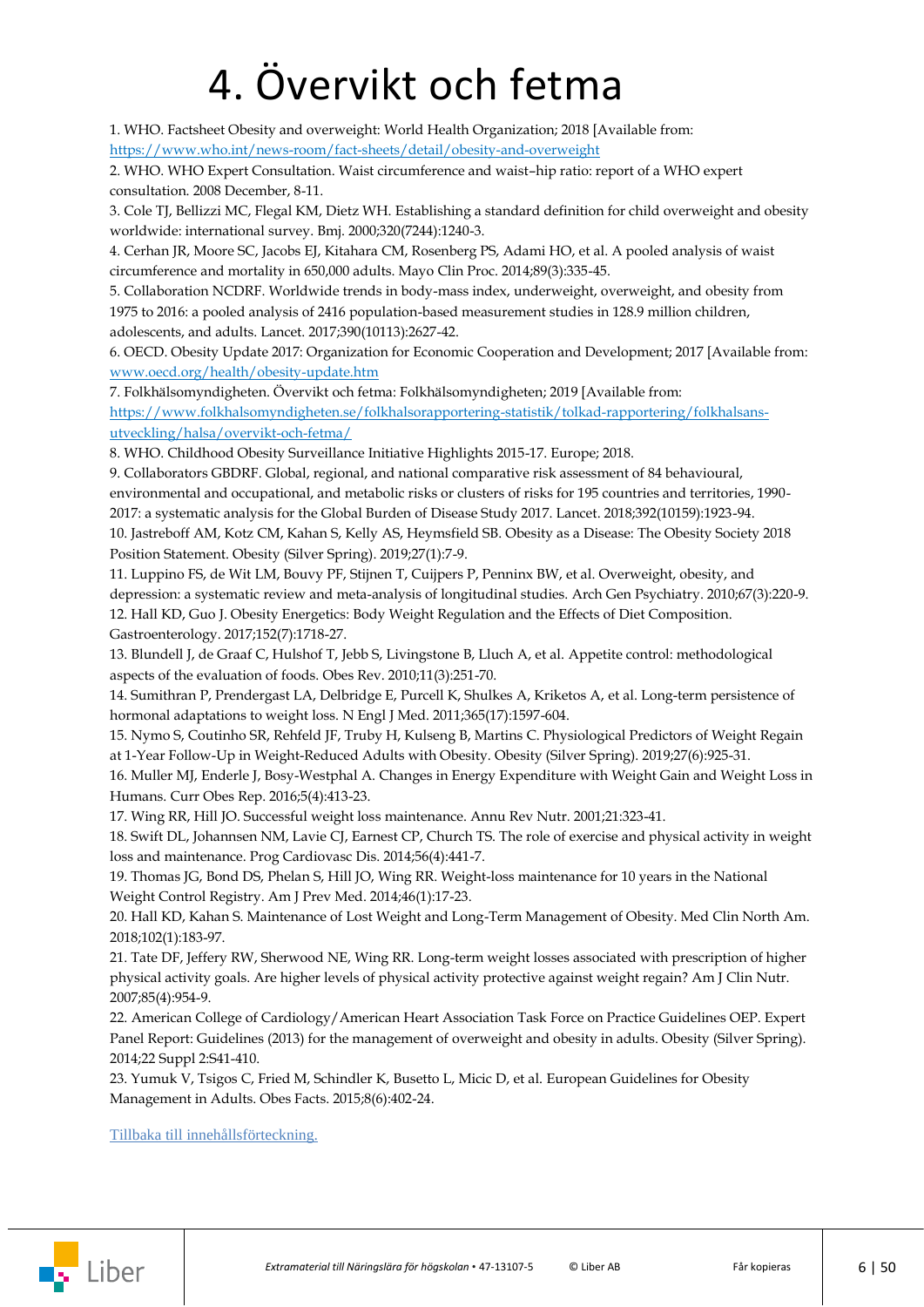## <span id="page-6-0"></span>5. Hjärt–kärlsjukdom och typ 2-diabetes

1. Socialstyrelsen: statistik om dödsorsaker, 2018.

2. Iqbal R, [Anand](https://pubmed.ncbi.nlm.nih.gov/?sort=date&term=Anand+S&cauthor_id=18936332) S[, Ounpuu](https://pubmed.ncbi.nlm.nih.gov/?sort=date&term=Ounpuu+S&cauthor_id=18936332) S, [Islam](https://pubmed.ncbi.nlm.nih.gov/?sort=date&term=Islam+S&cauthor_id=18936332) S, [Zhang](https://pubmed.ncbi.nlm.nih.gov/?sort=date&term=Zhang+X&cauthor_id=18936332) X, [Rangarajan](https://pubmed.ncbi.nlm.nih.gov/?sort=date&term=Rangarajan+S&cauthor_id=18936332) S et al. Dietary patterns and the risk of acute myocardial infarction in 52 countries: results of the INTERHEART study. Circulation. 2008 Nov;118 (19):1929-37.

3. IDF Diabetes Atlas, 9th edition, 2019

4. Socialstyrelsen: statistik om hjärtinfarkter, 2018

5. Halldin M, Rosell M, De Faire U, Hellenius ML.The metabolic symdrome. Prevalence and association to leisure-time and work-related physical activity in 60-year-old men and women. Nutr Metabol Cardiovasc Dis 2007;17:349-57.

6. [Micha R,](https://www.ncbi.nlm.nih.gov/pubmed/?term=Micha%20R%5BAuthor%5D&cauthor=true&cauthor_uid=28448503) [Shulkin ML,](https://www.ncbi.nlm.nih.gov/pubmed/?term=Shulkin%20ML%5BAuthor%5D&cauthor=true&cauthor_uid=28448503) [Peñalvo](https://www.ncbi.nlm.nih.gov/pubmed/?term=Pe%C3%B1alvo%20JL%5BAuthor%5D&cauthor=true&cauthor_uid=28448503) JL[, Khatibzadeh S,](https://www.ncbi.nlm.nih.gov/pubmed/?term=Khatibzadeh%20S%5BAuthor%5D&cauthor=true&cauthor_uid=28448503) [Singh GM,](https://www.ncbi.nlm.nih.gov/pubmed/?term=Singh%20GM%5BAuthor%5D&cauthor=true&cauthor_uid=28448503) [Rao M](https://www.ncbi.nlm.nih.gov/pubmed/?term=Rao%20M%5BAuthor%5D&cauthor=true&cauthor_uid=28448503) et al. .Etiologic effects and optimal intakes of foods and nutrients for risk of cardiovascular diseases and diabetes: Systematic reviews and meta-analyses from the Nutrition and Chronic Diseases Expert Group (NutriCoDE). PLoS One. 2017 April;12(4):e0175149.

7. Arnett DK, Blumenthal RS, Albert MA, Buroker AB, Goldberger ZD, [Hahn EJ](https://www.ncbi.nlm.nih.gov/pubmed/?term=Hahn%20EJ%5BAuthor%5D&cauthor=true&cauthor_uid=30879355) et al. 2019 ACC/AHA Guideline on the Primary Prevention of Cardiovascular Disease: A Report of the American College of Cardiology/American Heart Association Task Force on Clinical Practice Guidelines[. Circulation.](https://www.ncbi.nlm.nih.gov/pubmed/30879355) 2019 Sept;140(11):e596-e646.

8. ESC/EAS Guidelines for the management of dyslipidaemias. The Task Force for the management of dyslipidaemias of the European Society of Cardiology (ESC) and the European Atherosclerosis Society (EAS). Eur Heart J 2011; 32, 1769–1818.

9. Korsmo-Haugen HK, Brurberg KG, Mann J, Aas AM. [Carbohydrate quantity in the dietary](https://pubmed.ncbi.nlm.nih.gov/30098129/)  [management of type 2 diabetes: A systematic review and meta-analysis.](https://pubmed.ncbi.nlm.nih.gov/30098129/) Diabetes Obes Metab. 2019 Jan;21(1):15-27.

10. Wang D, Hu FB. Dietary Fat and Risk of Cardiovascular Disease: Recent Controversies and Advances. Ann Revof Nutr.2017Aug ; 37:423–46

11. Schulze MB, Minihane AM, Saleh RN, Risérus U. Lancet Intake and metabolism of n-3 and n-6 PUFA: Nutritional implications for cardiometabolic diseases. *Lancet Diabetes Endocrinol,* 2020;8(11):915- 30.

12. Hooper L, [Martin](https://pubmed.ncbi.nlm.nih.gov/?sort=date&term=Martin+N&cauthor_id=32428300) N, [Jimoh](https://pubmed.ncbi.nlm.nih.gov/?sort=date&term=Jimoh+OF&cauthor_id=32428300) OF, [Kirk](https://pubmed.ncbi.nlm.nih.gov/?sort=date&term=Kirk+C&cauthor_id=32428300) C, [Foster](https://pubmed.ncbi.nlm.nih.gov/?sort=date&term=Foster+E&cauthor_id=32428300) E, [Abdelhamid](https://pubmed.ncbi.nlm.nih.gov/?sort=date&term=Abdelhamid+AS&cauthor_id=32428300) AS. Reduction in saturated fat intake for cardiovascular disease. Cochrane Database Syst Rev. 2020 May;5(5):CD011737.

13. Jakobsen MU, Dethlefsen C, Joensen AM, Stegger J, Tjønneland A, Schmidt EB, Overvad K. [Intake](https://pubmed.ncbi.nlm.nih.gov/20375186/)  of carbohydrates [compared with intake of saturated fatty acids and risk of myocardial infarction:](https://pubmed.ncbi.nlm.nih.gov/20375186/)  [importance of the glycemic index.](https://pubmed.ncbi.nlm.nih.gov/20375186/) Am J Clin Nutr. 2010 Jun;91(6):1764-8. doi: 10.3945/ajcn.2009.29099. Epub 2010 Apr

14. Svenska diabetesförbundet; [www.diabetes.se](https://www.diabetes.se/)

15. Carlsson A, Wändell P. Män har högre risk för typ 2-diabetes än kvinnor. Läkartidningen 2014;112:C9PH.

16. Mat vid diabetes – en vägledning till hälso- och sjukvården. Socialstyrelsen, 2011

17. Qian F, Liu G, Hu FB, Bhupathiraju SN, Sun Q. [Association Between Plant-Based Dietary Patterns](https://www.ncbi.nlm.nih.gov/pubmed/31329220)  [and Risk of Type 2 Diabetes: A Systematic Review](https://www.ncbi.nlm.nih.gov/pubmed/31329220) and Meta-analysis. JAMA Intern Med. 2019 Jul;179(10):1335-1344

18. Lean MEJ, Leslie WS, Barnes AC, Brosnahan N, Thom G, McCombie L et al.. [Durability of a](https://www.ncbi.nlm.nih.gov/pubmed/30852132)  [primary care-led weight-management intervention for remission of type 2 diabetes: 2-year results of](https://www.ncbi.nlm.nih.gov/pubmed/30852132)  the DiRECT [open-label, cluster-randomised trial.](https://www.ncbi.nlm.nih.gov/pubmed/30852132) Lancet Diabetes Endocrinol. 2019 May;7(5):344-355. 19. 2019 ESC Guidelines on diabetes, pre-diabetes, and cardiovascular diseases developed in collaboration with the EASD. European Heart Journal. 2020 Jan;41(2):255-323

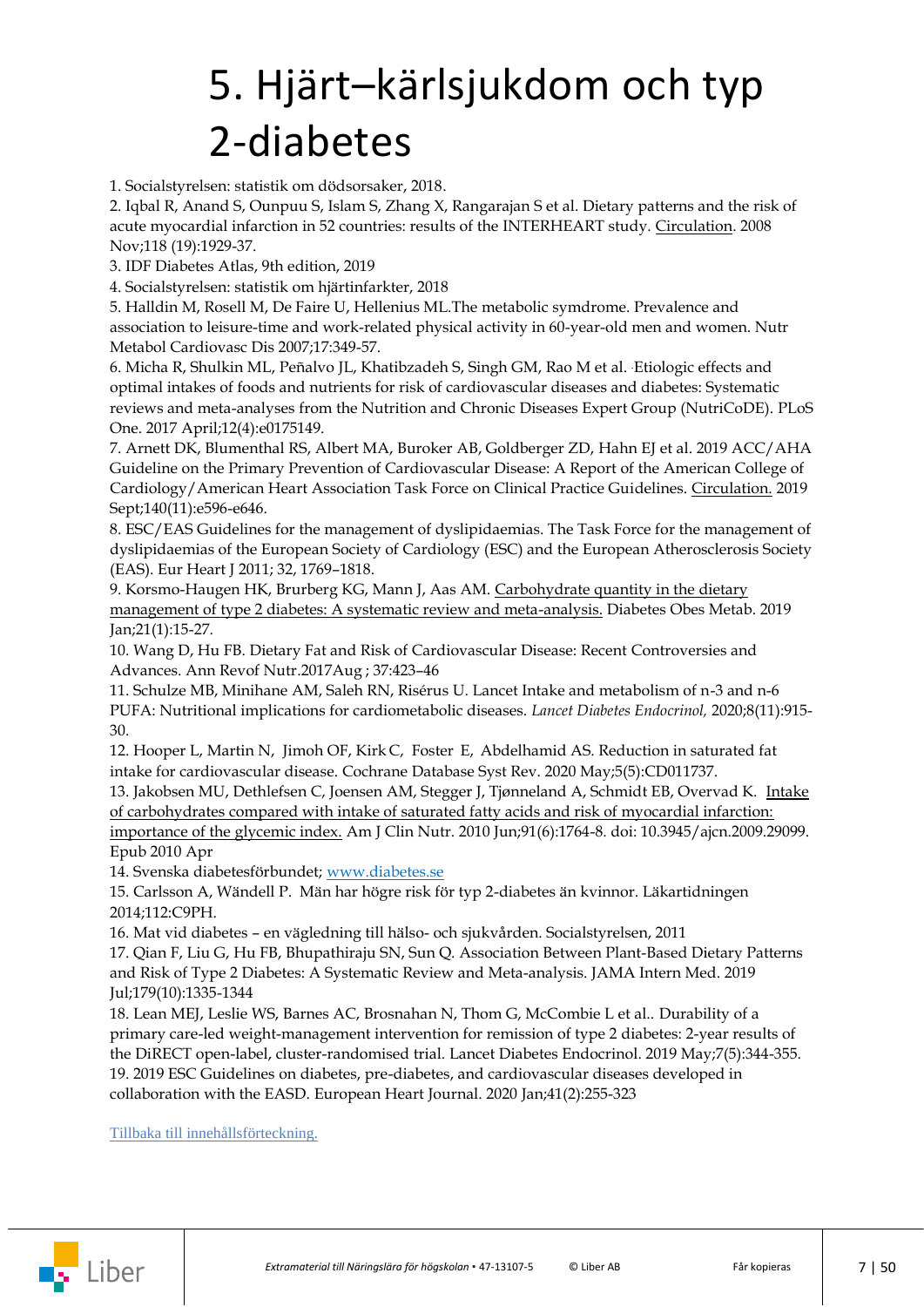### 6. Cancer

<span id="page-7-0"></span>1. Hanahan, D. & Weinberg, R.A. Hallmarks of cancer: the next generation. *Cell,* 2011;144**:**646–74.

2. Socialstyrelsen*. Statistik om nyupptäckta cancerfall 2017*. Stockholm: Socialstyrelsen, 2018.

3. Cancerfonden och Socialstyrelsen i samarbete. *Cancer i siffror 2018.*

4. IARC. *Global cancer observatory 2018*: International Agency for Research on Cancer, France.

5. Basen-Engquist, K. & Chang, M. Obesity and cancer risk: recent review and evidence. *Curr Oncol Rep,* 2011;13**:**71–76.

6. World Cancer Research fund & American Institute for Cancer Research. *Diet, Nutrition, Physical Activity and Cancer: a Global Perspective. Continous Update Project Expert Report 2018.* [tillgänglig på] [www.wcrf.org/diet-and-cancer](https://www.wcrf.org/diet-and-cancer/)

7. Jung, S., Spiegelman, D., Baglietto, L. m.fl. Fruit and vegetable intake and risk of breast cancer by hormone receptor status. *J Natl Cancer Inst,* 2013;105**:**219–36.

8. Wang, Q., Chen, Y., Wang, X. m.fl. Consumption of fruit, but not vegetables, may reduce risk of gastric cancer: results from a meta-analysis of cohort studies. *Eur J Cancer,* 2014;50**:**1498–1509.

9. Bernstein, A.M., Song, M., Zhang, X. m.fl. Processed and unprocessed red meat and risk of colorectal cancer: analysis by tumor location and modification by time. *PLoS One,* 2015;10**:**e0135959. 10. Norat, T. & Riboli, E. Dairy products and colorectal cancer. A review of possible mechanisms and epidemiological evidence. *Eur J Clin Nutr,* 2003;57**:**1–17.

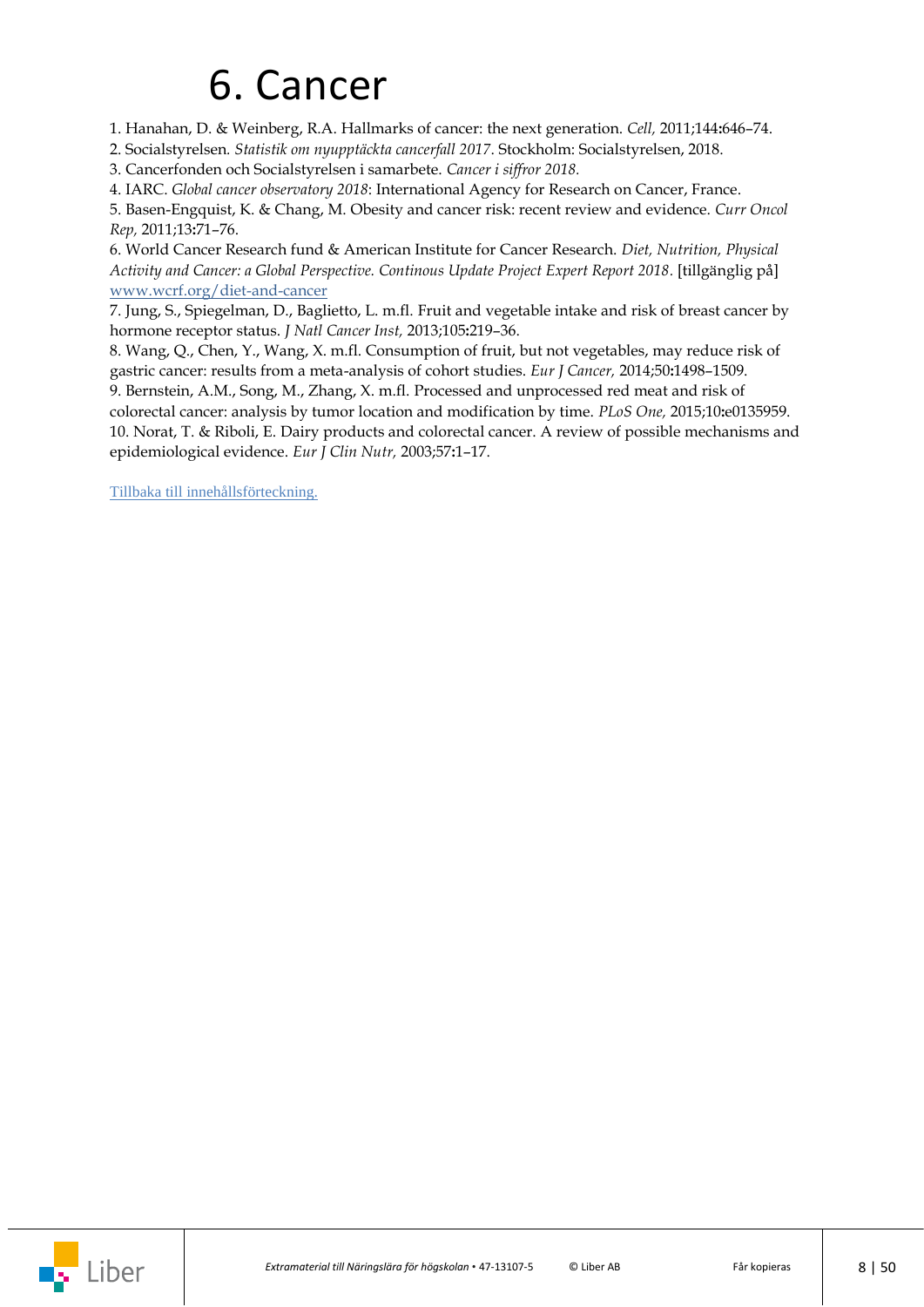## 7. Livsmedelsöverkänslighet

<span id="page-8-0"></span>1. Turnbull, J.L., Adams, H.N. & Gorard, D.A. Review article: the diagnosis and management of food allergy and food intolerances. *Aliment Pharmacol Ther,* 2015;41:3–25.

2. Yu, W., Freeland, D.M.H. & Nadeau, K.C. Food allergy: immune mechanisms, diagnosis and immunotherapy. *Nat Rev Immunol,* 2016;16:751–65.

3. Sicherer, S.H., Sampson, H.A. Food allergy: A review and update on epidemiology, pathogenesis, diagnosis, prevention, and management. *J Allergy Clin Immunol,* 2018;141:41–58.

4. Misselwitz, B., Pohl, D., Fruhauf, H. m.fl. Lactose malabsorption and intolerance: pathogenesis, diagnosis and treatment. *United European Gastroenterol J,* 2013;1:151–59.

5. Suarez, F.L., Savaiano, D., Arbisi, P. & Levitt, M.D. Tolerance to the daily ingestion of two cups of milk by individuals claiming lactose intolerance. *Am J Clin Nutr,* 1997;65:1502–06.

6. Storhaug, C.L., Fosse, S.K. & Fadnes, L.T. Country, regional, and global estimates for lactose malabsorption in adults: a systematic review and meta-analysis. *Lancet Gastroenterol Hepatol,* 2017;2:738–46.

7. Lomer, M.C. Review article: the aetiology, diagnosis, mechanisms and clinical evidence for food intolerance. *Aliment Pharmacol Ther,* 2015;41:262–75.

8. Valenta, R., Hochwallner, H., Linhart, B. & Pahr, S. Food allergies: the basics. *Gastroenterology,* 2015;148:1120–31.

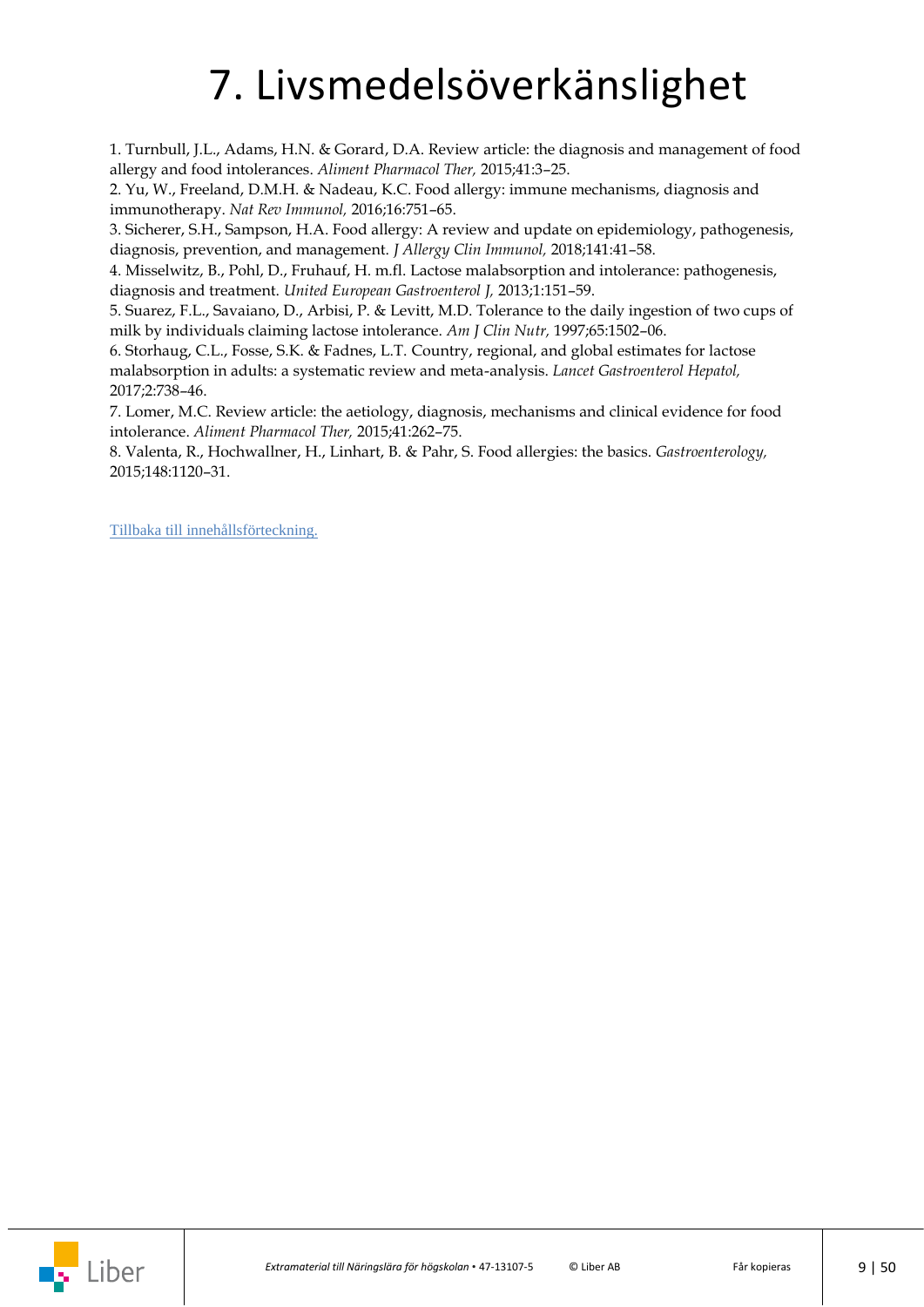### 8. Mag–tarmsjukdomar

<span id="page-9-0"></span>1. Agreus L, Svardsudd K, Nyren O, Tibblin G. The epidemiology of abdominal symptoms: prevalence and demographic characteristics in a Swedish adult population. A report from the Abdominal Symptom Study. Scand J Gastroenterol. 1994;29(2):102-9.

2. Mearin F, Lacy BE, Chang L, Chey WD, Lembo AJ, Simren M, et al. Bowel Disorders. Gastroenterology. 2016.

3. Chey WD, Kurlander J, Eswaran S. Irritable bowel syndrome: a clinical review. JAMA. 2015;313(9):949-58.

4. McKenzie YA, Bowyer RK, Leach H, Gulia P, Horobin J, O'Sullivan NA, et al. British Dietetic Association systematic review and evidence-based practice guidelines for the dietary management of irritable bowel syndrome in adults (2016 update). J Hum Nutr Diet. 2016;29(5):549-75.

5. Ungaro R, Mehandru S, Allen PB, Peyrin-Biroulet L, Colombel JF. Ulcerative colitis. Lancet. 2017;389(10080):1756-70.

6. Torres J, Mehandru S, Colombel JF, Peyrin-Biroulet L. Crohn's disease. Lancet. 2017;389(10080):1741- 55.

7. Sairenji T, Collins KL, Evans DV. An Update on Inflammatory Bowel Disease. Prim Care. 2017;44(4):673-92.

8. Ananthakrishnan AN, Bernstein CN, Iliopoulos D, Macpherson A, Neurath MF, Ali RAR, et al. Environmental triggers in IBD: a review of progress and evidence. Nat Rev Gastroenterol Hepatol. 2018;15(1):39-49.

9. Goh J, O'Morain CA. Review article: nutrition and adult inflammatory bowel disease. Aliment Pharmacol Ther. 2003;17(3):307-20.

10. Bischoff SC, Escher J, Hébuterne X, Kłęk S, Krznaric Z, Schneider S, Shamir R, Stardelova K, Wierdsma N, Wiskin AE, Forbes A. ESPEN practical guideline: Clinical Nutrition in inflammatory bowel disease. Clin Nutr. 2020 Mar;39(3):632–653.

11. Lebwohl B, Sanders DS, Green PHR. Coeliac disease. Lancet. 2018;391(10115):70-81.

12. Kang JY, Kang AH, Green A, Gwee KA, Ho KY. Systematic review: worldwide variation in the frequency of coeliac disease and changes over time. Aliment Pharmacol Ther. 2013;38(3):226-45. 13. Al-Bawardy B, Codipilly DC, Rubio-Tapia A, Bruining DH, Hansel SL, Murray JA. Celiac disease: a clinical review. Abdom Radiol (NY). 2017;42(2):351-60.

14. Andren Aronsson C, Lee HS, Hard Af Segerstad EM, Uusitalo U, Yang J, Koletzko S, et al. Association of Gluten Intake During the First 5 Years of Life With Incidence of Celiac Disease Autoimmunity and Celiac Disease Among Children at Increased Risk. JAMA. 2019;322(6):514-23.

15. Lundin KE, Sollid LM. Advances in coeliac disease. Curr Opin Gastroenterol. 2014;30(2):154-62.

16. Pinto-Sanchez MI, Causada-Calo N, Bercik P, Ford AC, Murray JA, Armstrong D, et al. Safety of Adding Oats to a Gluten-Free Diet for Patients With Celiac Disease: Systematic Review and Metaanalysis of Clinical and Observational Studies. Gastroenterology. 2017;153(2):395-409 e3.

17. Ludvigsson JF, Bai JC, Biagi F, Card TR, Ciacci C, Ciclitira PJ, et al. Diagnosis and management of adult coeliac disease: guidelines from the British Society of Gastroenterology. Gut. 2014;63(8):1210-28. 18. Flint HJ, Scott KP, Duncan SH, Louis P, Forano E. Microbial degradation of complex carbohydrates in the gut. Gut Microbes. 2012;3(4):289-306.

19. Kristensen NB, Bryrup T, Allin KH, Nielsen T, Hansen TH, Pedersen O. Alterations in fecal microbiota composition by probiotic supplementation in healthy adults: a systematic review of randomized controlled trials. Genome Med. 2016;8(1):52.

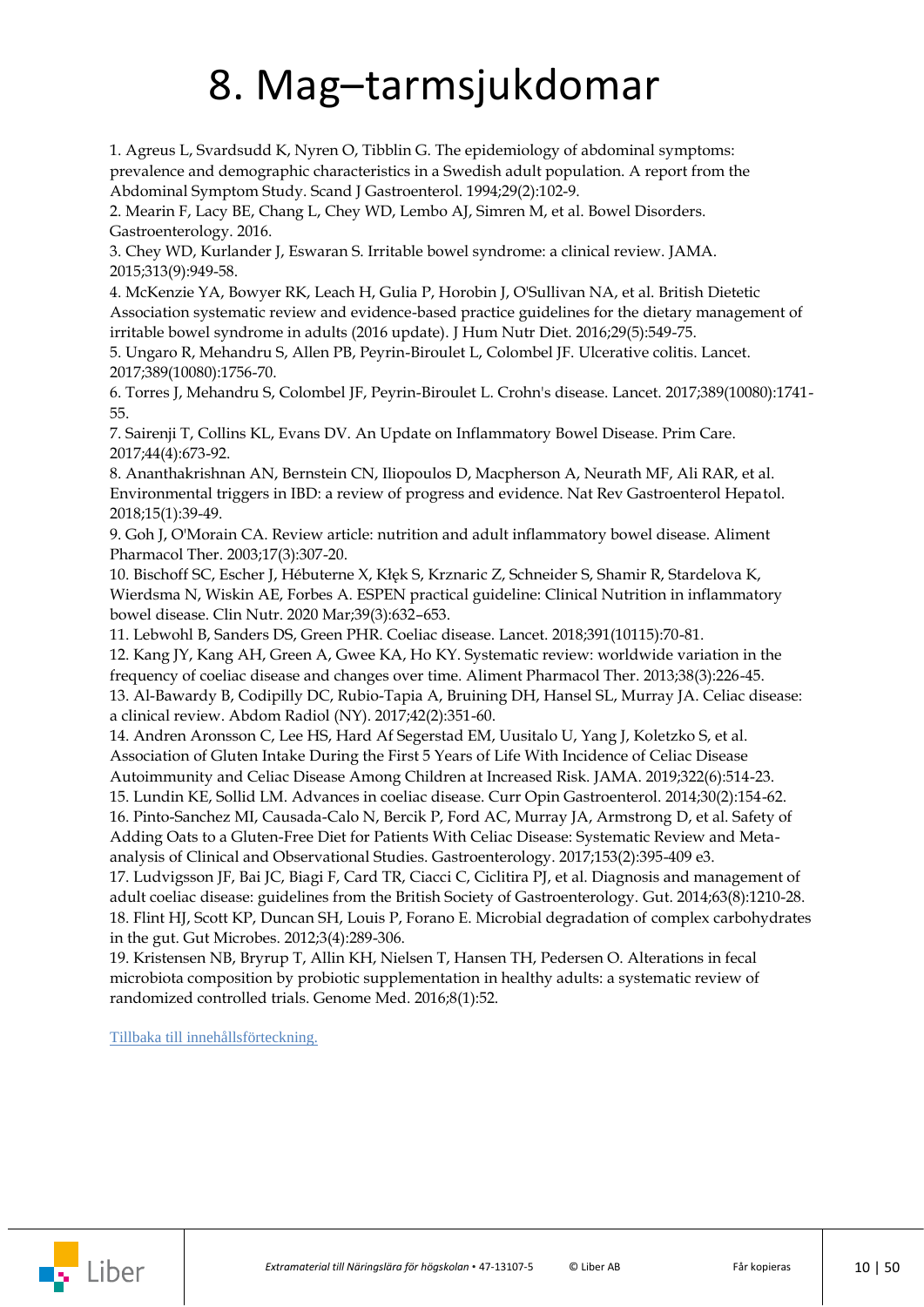## <span id="page-10-0"></span>9. Frakturer och tandsjukdomar

- 1. Kanis JA, Johnell O, Oden A, Jonsson B, De Laet C, Dawson A. Risk of hip fracture according to the World Health Organization criteria for osteopenia and osteoporosis. Bone. 2000;27(5):585-90.
- 2. Michaëlsson K, Melhus H, Ferm H, Ahlbom A, Pedersen NL. Genetic liability to fractures in the elderly. Arch Intern Med. 2005;165(16):1825-30.
- 3. Moayyeri A, Hammond CJ, Hart DJ, Spector TD. Effects of age on genetic influence on bone loss over 17 years in women: the Healthy Ageing Twin Study (HATS). J Bone Miner Res. 2012;27(10):2170-8.
- 4. Reid IR. Calcium and vitamin D: To supplement or not? Cleve Clin J Med. 2018;85(9):693-8.
- 5. Benetou V, Orfanos P, Pettersson-Kymmer U, Bergstrom U, Svensson O, Johansson I, et al. Mediterranean diet and incidence of hip fractures in a European cohort. Osteoporos Int. 2013;24(5):1587-98.
- 6. Byberg L, Bellavia A, Larsson SC, Orsini N, Wolk A, Michaelsson K. Mediterranean Diet and Hip Fracture in Swedish Men and Women. Journal of bone and mineral research : the official journal of the American Society for Bone and Mineral Research. 2016.
- 7. Haring B, Crandall CJ, Wu C, LeBlanc ES, Shikany JM, Carbone L, et al. Dietary Patterns and Fractures in Postmenopausal Women: Results From the Women's Health Initiative. JAMA Intern Med. 2016;176(5):645-52.
- 8. Langsetmo L, Hanley DA, Prior JC, Barr SI, Anastassiades T, Towheed T, et al. Dietary patterns and incident low-trauma fractures in postmenopausal women and men aged  $\ge$ /= 50 y: a population-based cohort study. Am J Clin Nutr. 2011;93(1):192-9.
- 9. Warensjo E, Byberg L, Melhus H, Gedeborg R, Mallmin H, Wolk A, et al. Dietary calcium intake and risk of fracture and osteoporosis: prospective longitudinal cohort study. BMJ (Clinical research ed). 2011;342:d1473.
- 10. Byberg L, Bellavia A, Orsini N, Wolk A, Michaelsson K. Fruit and vegetable intake and risk of hip fracture: a cohort study of Swedish men and women. Journal of bone and mineral research : the official journal of the American Society for Bone and Mineral Research. 2015;30(6):976-84.
- 11. Benetou V, Orfanos P, Feskanich D, Michaelsson K, Pettersson-Kymmer U, Eriksson S, et al. Fruit and Vegetable Intake and Hip Fracture Incidence in Older Men and Women: The CHANCES Project. Journal of bone and mineral research : the official journal of the American Society for Bone and Mineral Research. 2016;31(9):1743-52.
- 12. Sherrington C, Fairhall NJ, Wallbank GK, Tiedemann A, Michaleff ZA, Howard K, et al. Exercise for preventing falls in older people living in the community. Cochrane Database Syst Rev. 2019;1:CD012424.
- 13. [Kanzow P,](https://www.ncbi.nlm.nih.gov/pubmed/?term=Kanzow%20P%5BAuthor%5D&cauthor=true&cauthor_uid=27022647) [Wegehaupt FJ,](https://www.ncbi.nlm.nih.gov/pubmed/?term=Wegehaupt%20FJ%5BAuthor%5D&cauthor=true&cauthor_uid=27022647) [Attin T,](https://www.ncbi.nlm.nih.gov/pubmed/?term=Attin%20T%5BAuthor%5D&cauthor=true&cauthor_uid=27022647) [Wiegand A.](https://www.ncbi.nlm.nih.gov/pubmed/?term=Wiegand%20A%5BAuthor%5D&cauthor=true&cauthor_uid=27022647) Etiology and pathogenesis of dental erosion. [Quintessence Int.](https://www.ncbi.nlm.nih.gov/pubmed/27022647) 2016;47(4):275-8.
- 14. Chapple IL, Bouchard P, Cagetti MG, Campus G, Carra MC, Cocco F, Nibali L, Hujoel P, Laine ML, Lingstrom P, Manton DJ, Montero E, Pitts N, Rangé H, Schlueter N, Teughels W, Twetman S, Van Loveren C, Van der Weijden F, Vieira AR, Schulte AG. [Interaction of lifestyle,](https://www.ncbi.nlm.nih.gov/pubmed/28266114)  [behaviour or systemic diseases with dental caries and periodontal diseases: consensus report](https://www.ncbi.nlm.nih.gov/pubmed/28266114)  [of group 2 of the joint EFP/ORCA workshop on the boundaries between caries and](https://www.ncbi.nlm.nih.gov/pubmed/28266114)  [periodontal diseases.](https://www.ncbi.nlm.nih.gov/pubmed/28266114) J Clin Periodontol. 2017;44 Suppl 18:S39-S51.
- 15. [Skalsky Jarkander](https://pubmed.ncbi.nlm.nih.gov/?term=Skalsky+Jarkander+M&cauthor_id=29327216) M, [Grindefjord](https://pubmed.ncbi.nlm.nih.gov/?term=Grindefjord+M&cauthor_id=29327216) M, [Carlstedt](https://pubmed.ncbi.nlm.nih.gov/?term=Carlstedt+K&cauthor_id=29327216) K. Dental Erosion, Prevalence and Risk Factors Among a Group of Adolescents in Stockholm County. Eur Arch Paediatr Dent. 2018; 19 (1):23- 31.
- 16. [Koch](https://pubmed.ncbi.nlm.nih.gov/?term=Koch+G&cauthor_id=28956292) G, [Helkimo](https://pubmed.ncbi.nlm.nih.gov/?term=Helkimo+AN&cauthor_id=28956292) AN, [Ullbro](https://pubmed.ncbi.nlm.nih.gov/?term=Ullbro+C&cauthor_id=28956292) C. [Caries prevalence and distribution in individuals aged 3-](https://pubmed.ncbi.nlm.nih.gov/28956292/?from_term=caries+prevalence+j%C3%B6nk%C3%B6ping&from_page=1&from_pos=1) 20 [years in Jönköping, Sweden: trends over 40](https://pubmed.ncbi.nlm.nih.gov/28956292/?from_term=caries+prevalence+j%C3%B6nk%C3%B6ping&from_page=1&from_pos=1) years. Eur Arch Paediatr Dent 2017;18(5): 363- 70.

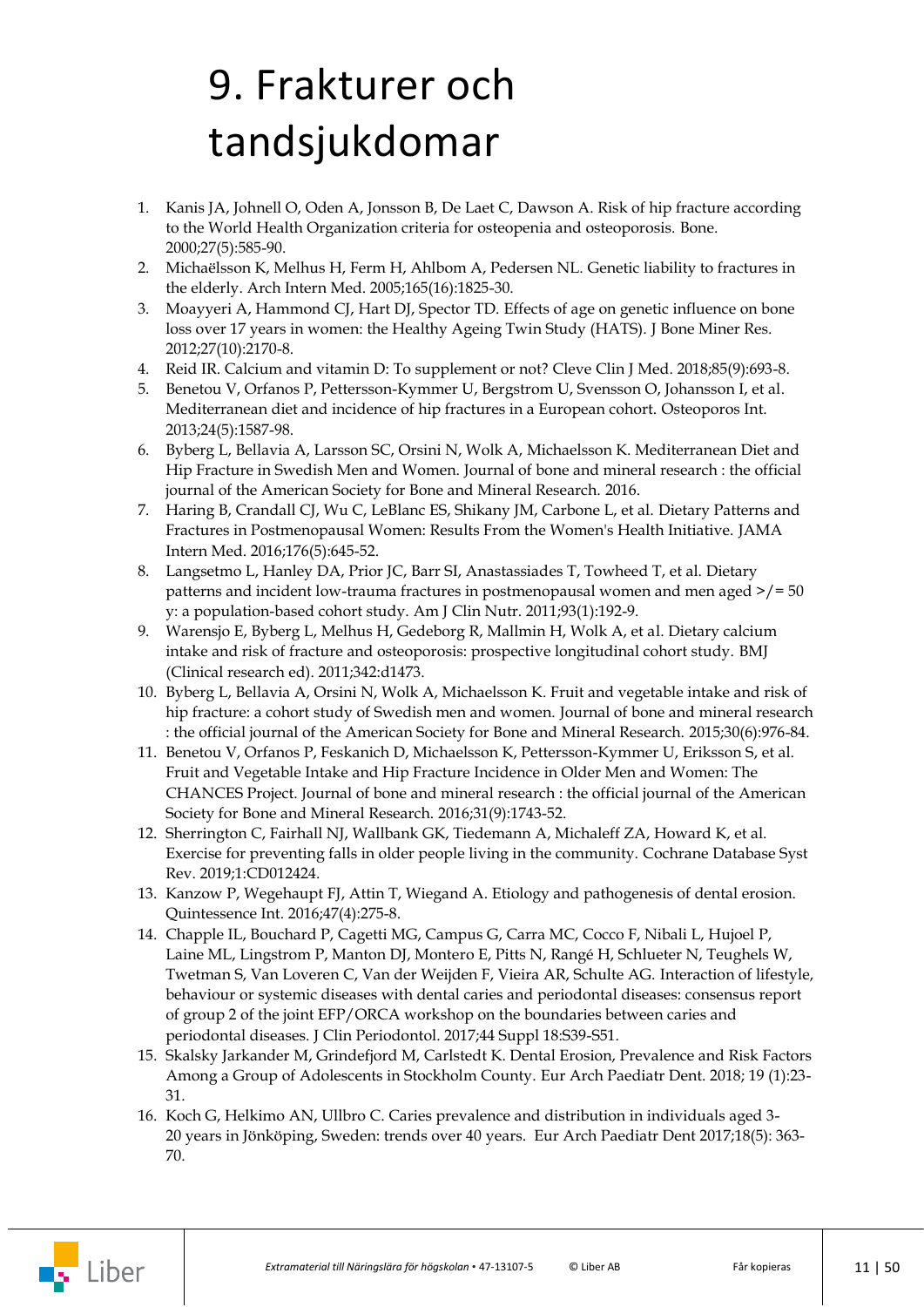- 17. [Pihlstrom](https://pubmed.ncbi.nlm.nih.gov/?term=Pihlstrom+BL&cauthor_id=16298220) BL, [Michalowicz](https://pubmed.ncbi.nlm.nih.gov/?term=Michalowicz+BS&cauthor_id=16298220) BS, [Johnson](https://pubmed.ncbi.nlm.nih.gov/?term=Johnson+NW&cauthor_id=16298220) NW. Periodontal Diseases. Lancet 2005; 366 (9499): 1809-20.
- 18. [Najeeb](https://pubmed.ncbi.nlm.nih.gov/?term=Najeeb+S&cauthor_id=27589794) S, [Zafar](https://pubmed.ncbi.nlm.nih.gov/?term=Zafar+MS&cauthor_id=27589794) MS, [Khurshid](https://pubmed.ncbi.nlm.nih.gov/?term=Khurshid+Z&cauthor_id=27589794) Z, [Zohaib](https://pubmed.ncbi.nlm.nih.gov/?term=Zohaib+S&cauthor_id=27589794) S, [Almas](https://pubmed.ncbi.nlm.nih.gov/?term=Almas+K&cauthor_id=27589794) K. [The Role of Nutrition in Periodontal](https://pubmed.ncbi.nlm.nih.gov/27589794/?from_term=periodontitis+nutrition&from_pos=3)  [Health: An Update.](https://pubmed.ncbi.nlm.nih.gov/27589794/?from_term=periodontitis+nutrition&from_pos=3) Nutrients 2016: 8(9):530.
- 19. Marsh PD. [Dental plaque as a biofilm and a microbial community -](https://www.ncbi.nlm.nih.gov/pubmed/16934115) implications for health [and disease.](https://www.ncbi.nlm.nih.gov/pubmed/16934115) BMC Oral Health. 2006;6 Suppl 1:S14.
- 20. [Hujoel PP,](https://www.ncbi.nlm.nih.gov/pubmed/?term=Hujoel%20PP%5BAuthor%5D&cauthor=true&cauthor_uid=28266117) [Lingström P.](https://www.ncbi.nlm.nih.gov/pubmed/?term=Lingstr%C3%B6m%20P%5BAuthor%5D&cauthor=true&cauthor_uid=28266117) Nutrition, dental caries and periodontal disease: a narrative review. [J](https://www.ncbi.nlm.nih.gov/pubmed/28266117)  [Clin Periodontol.](https://www.ncbi.nlm.nih.gov/pubmed/28266117) 2017;44 Suppl 18:S79-S84.
- 21. [Psoter](https://pubmed.ncbi.nlm.nih.gov/?term=Psoter+WJ&cauthor_id=16251787) WJ, [Reid](https://pubmed.ncbi.nlm.nih.gov/?term=Reid+BC&cauthor_id=16251787) BC, [Katz](https://pubmed.ncbi.nlm.nih.gov/?term=Katz+RV&cauthor_id=16251787) RV. Malnutrition and Dental Caries: A Review of the Literature. Caries Res. 2005; 39(6): 441-7.
- 22. [Gyll](https://pubmed.ncbi.nlm.nih.gov/?term=Gyll+J&cauthor_id=29338758) J[, Ridell](https://pubmed.ncbi.nlm.nih.gov/?term=Ridell+K&cauthor_id=29338758) K [,](https://pubmed.ncbi.nlm.nih.gov/29338758-vitamin-d-status-and-dental-caries-in-healthy-swedish-children/?from_term=caries+d+vitamin&from_pos=3#affiliation-2) [Öhlund](https://pubmed.ncbi.nlm.nih.gov/?term=%C3%96hlund+I&cauthor_id=29338758) I[, Karlsland Åkeson](https://pubmed.ncbi.nlm.nih.gov/?term=Karlsland+%C3%85keson+P&cauthor_id=29338758) P, [Johansson](https://pubmed.ncbi.nlm.nih.gov/?term=Johansson+I&cauthor_id=29338758) I, [Lif Holgerson](https://pubmed.ncbi.nlm.nih.gov/?term=Lif+Holgerson+P&cauthor_id=29338758) P. [Vitamin D](https://pubmed.ncbi.nlm.nih.gov/29338758/?from_term=caries+d+vitamin&from_pos=3)  [status and dental caries in healthy Swedish children.](https://pubmed.ncbi.nlm.nih.gov/29338758/?from_term=caries+d+vitamin&from_pos=3) Nutr J. 2018; 17 (1):11.
- 23. [O'Mullane DM,](https://www.ncbi.nlm.nih.gov/pubmed/?term=O) [Baez RJ,](https://www.ncbi.nlm.nih.gov/pubmed/?term=Baez%20RJ%5BAuthor%5D&cauthor=true&cauthor_uid=27352462) [Jones S,](https://www.ncbi.nlm.nih.gov/pubmed/?term=Jones%20S%5BAuthor%5D&cauthor=true&cauthor_uid=27352462) [Lennon MA,](https://www.ncbi.nlm.nih.gov/pubmed/?term=Lennon%20MA%5BAuthor%5D&cauthor=true&cauthor_uid=27352462) [Petersen PE,](https://www.ncbi.nlm.nih.gov/pubmed/?term=Petersen%20PE%5BAuthor%5D&cauthor=true&cauthor_uid=27352462) [Rugg-Gunn AJ,](https://www.ncbi.nlm.nih.gov/pubmed/?term=Rugg-Gunn%20AJ%5BAuthor%5D&cauthor=true&cauthor_uid=27352462) [Whelton H,](https://www.ncbi.nlm.nih.gov/pubmed/?term=Whelton%20H%5BAuthor%5D&cauthor=true&cauthor_uid=27352462) [Whitford GM.](https://www.ncbi.nlm.nih.gov/pubmed/?term=Whitford%20GM%5BAuthor%5D&cauthor=true&cauthor_uid=27352462) Fluoride and Oral Health. [Community Dent Health.](https://www.ncbi.nlm.nih.gov/pubmed/27352462) 2016;33(2):69-99.

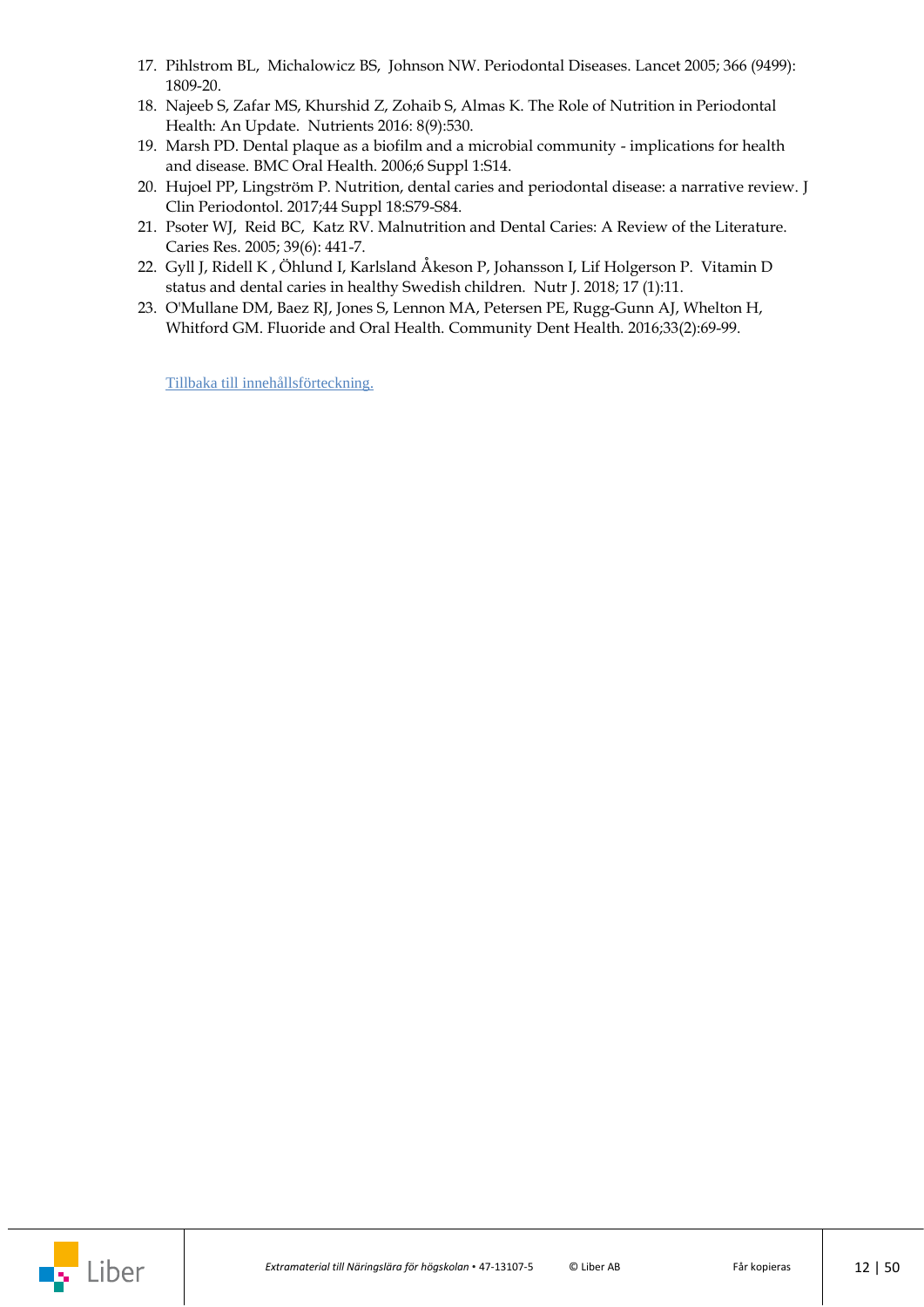## <span id="page-12-0"></span>10. Livsmedelsförsörjning och livsmedelskonsumtion

1. Gapminder. World Health Chart 2020 [Available from:

<https://www.gapminder.org/answers/how-did-the-world-population-change/>

2. Willett W, Rockström J, Loken B, Springmann M, Lang T, Vermeulen S, et al. Food in the Anthropocene: the EAT–Lancet Commission on healthy diets from sustainable food systems. Lancet, 2019;393(10170):447–92.

3. Malapit HJ, Meinzen-Dick RS, Quisumbing AR, Zseleczky LJIbc. Women: Transforming food systems for empowerment and equity. I: 2020 Global Food Policy Report; kapitel 4, s. 36-45. Washington, DC: International Food Policy Research Institute (IFPRI).

4. Barrett CB. Actions now can curb food systems fallout from COVID-19. Nat Food 2020;1:319–20.

5. Hutton G, Chase C. The knowledge base for achieving the sustainable development goal targets on water supply, sanitation and hygiene. Int J Environ Res Public Health, 2016;13(6):536.

6. Swinburn BA, Kraak VI, Allender S, Atkins VJ, Baker PI, Bogard JR, et al. The global syndemic of obesity, undernutrition, and climate change: the Lancet Commission report. Lancet, 2019;393(10173):791–846.

7. GBD RFC. Global, regional and national comparative risk assessment of 79 behavioural, environmental and occupational, and metabolic risk or clusters of risks, 1990–2015: a systematic analysis for the global burden of disease study 2015. Lancet, 2016;388(10053):1659–724.

8. Allebeck P & Agardh E. Den globala sjukdomsbördan har både minskat och ökat.

Sjukdomsbördeprojektet har utvecklats till ett kraftfullt instrument för att analysera

och jämföra hälsoförhållanden i länder och regioner. Läkartidningen, 2017;114(ED34).

9. Popkin BM, Corvalan C, Grummer-Strawn LMJTL. Dynamics of the double burden of malnutrition and the changing nutrition reality. Lancet, 2020;395(10217):65–74.

10. SJV. Jordbruksverket. Livsmedelskonsumtion och näringsinnehåll. Uppgifter till och med 2019. JO1301, 9 december, 2020 [https://jordbruksverket.se/om-jordbruksverket/jordbruksverkets-](https://jordbruksverket.se/om-jordbruksverket/jordbruksverkets-officiella-statistik/jordbruksverkets-statistikrapporter/statistik/2020-12-09-livsmedelskonsumtion-och-naringsinnehall.--uppgifter-till-och-med-2019)

[officiella-statistik/jordbruksverkets-statistikrapporter/statistik/2020-12-09-livsmedelskonsumtion](https://jordbruksverket.se/om-jordbruksverket/jordbruksverkets-officiella-statistik/jordbruksverkets-statistikrapporter/statistik/2020-12-09-livsmedelskonsumtion-och-naringsinnehall.--uppgifter-till-och-med-2019)[och-naringsinnehall.--uppgifter-till-och-med-2019](https://jordbruksverket.se/om-jordbruksverket/jordbruksverkets-officiella-statistik/jordbruksverkets-statistikrapporter/statistik/2020-12-09-livsmedelskonsumtion-och-naringsinnehall.--uppgifter-till-och-med-2019)

11. Svenska FN-förbundet 2020. Barnadödlighet. [www.globalis.se/Statistik/barnadoedlighet](https://www.globalis.se/Statistik/barnadoedlighet)

12. Amcoff E, Edberg A, Enghardt Barbieri H, Lindroos AK, Nälsén C, Pearson M, et al. Riksmaten – vuxna 2010–11. Vad äter svenskarna? Livsmedels- och näringsintag bland vuxna i Sverige. Uppsala: Livsmedelsverket; 2012.

13. Warensjö Lemming E, Moraeus L, Petrelius Sipinen J, Lindroos AK. Riksmaten ungdom 2016-17. Näringsintag och näringsstatus bland ungdomar i Sverige. Uppsala: Livsmedelsverket; 2018. Report No.: 23.

14. Landman J, Cruickshank JK. A review of ethnicity, health and nutrition-related diseases in relation to migration in the United Kingdom. Public Health Nutr, 2001;4(2b):647–57.

15. Murphy M, Robertson W, Oyebode OJCOR. Obesity in international migrant populations. Curr Obes Rep, 2017;6(3):314–23.

16. Lahmann PH, Lissner L, Gullberg B, Berglund G. Differences in body fat and central adiposity between Swedes and European immigrants: the Malmö Diet and Cancer Study. Obes Res, 2000;8(9):620–31.

17. Toselli S, Rinaldo N, Gualdi-Russo E. Body image perception of African immigrants in Europe. Global Health, 2016;12(1):48.

18. Koochek A, Mirmiran P, Sundquist K, Hosseini F, Azizi T, Moeini AS, et al. Dietary differences between elderly Iranians living in Sweden and Iran a cross-sectional comparative study. BMC Public Health, 2011;11:411.

19. Nicolaou M, Benjelloun S, Stronks K, Van Dam R, Seidell J, Doak CJH, et al. Influences on body weight of female Moroccan migrants in the Netherlands: a qualitative study. Health Place, 2012;18(4):883–91.

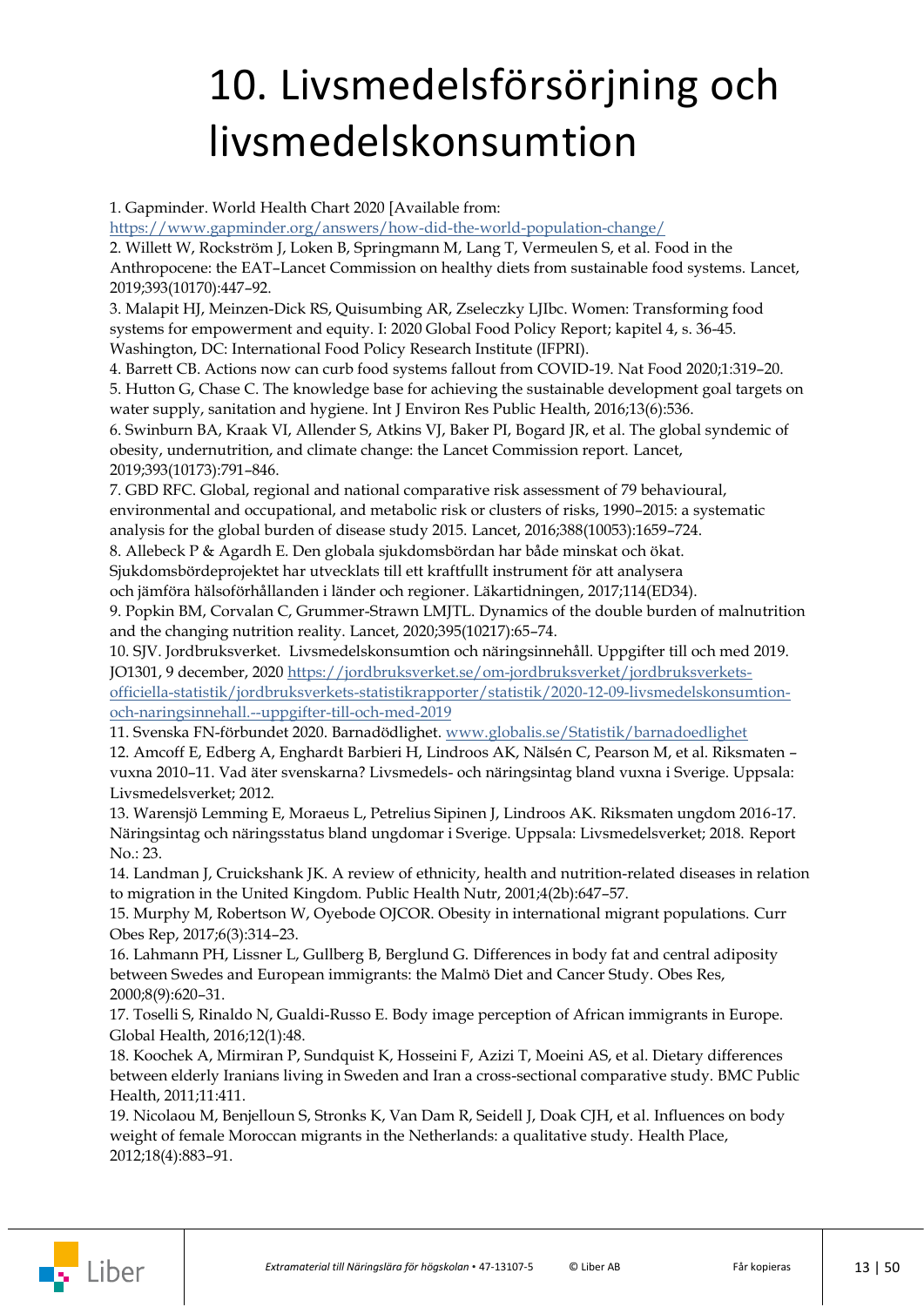20. Gray VB, Cossman JS, Dodson WL, Byrd SH. Dietary acculturation of Hispanic immigrants in Mississippi. Salud Publica Mex, 2005;47(5):351–60.

21. Magnusson MB, Hulthen L, Kjellgren KI. Obesity, dietary pattern and physical activity among children in a suburb with a high proportion of immigrants. J Hum Nutr Diet, 2005;18(3):187–94. 22. Helman C. Culture, Health and Illness: Ritual and the Management of Misfortune. London and Boston: Wright Publishing Company; 1990.

23. Popovic-Lipovac A, Strasser B. A review on changes in food habits among immigrant women and implications for health. J Immigr Minor Health, 2015;17(2):582–90.

24. Henjum S, Morseth MS, Arnold CD, Mauno D, Terragni LJBph. "I worry if I will have food tomorrow": a study on food insecurity among asylum seekers living in Norway. BMC Public Health, 2019;19(1):592.

25. Meyer-Rochow V. Food taboos: their origins and purposes. J Ethnobiol Ethnomed, 2009;5(1):18. 26. Armanios F, Ergene BA. Halal food: A history: Oxford University Press; 2018.

27. Wändell P. Population groups in dietary transition. Food Nutr Res, 2013;57(1):21668.

28. Osei-Kwasi HA, Nicolaou M, Powell K, Terragni L, Maes L, Stronks K, et al. Systematic mapping review of the factors influencing dietary behaviour in ethnic minority groups living in Europe: a DEDIPAC study. Int J Behav Nutr Phys Act, 2016;13(1):85.

29. Renzaho A, Gibbons C, Swinburn B, Jolley D, Burns C. Obesity and undernutrition in sub-Saharan African immigrant and refugee children in Victoria, Australia. Asia Pac J Clin Nutr, 2006;15(4):482–90. 30. Caballero B, Popkin BM. Nutrition Transition: Diet and Disease in the Developing World. London: Academic Press; 2020.

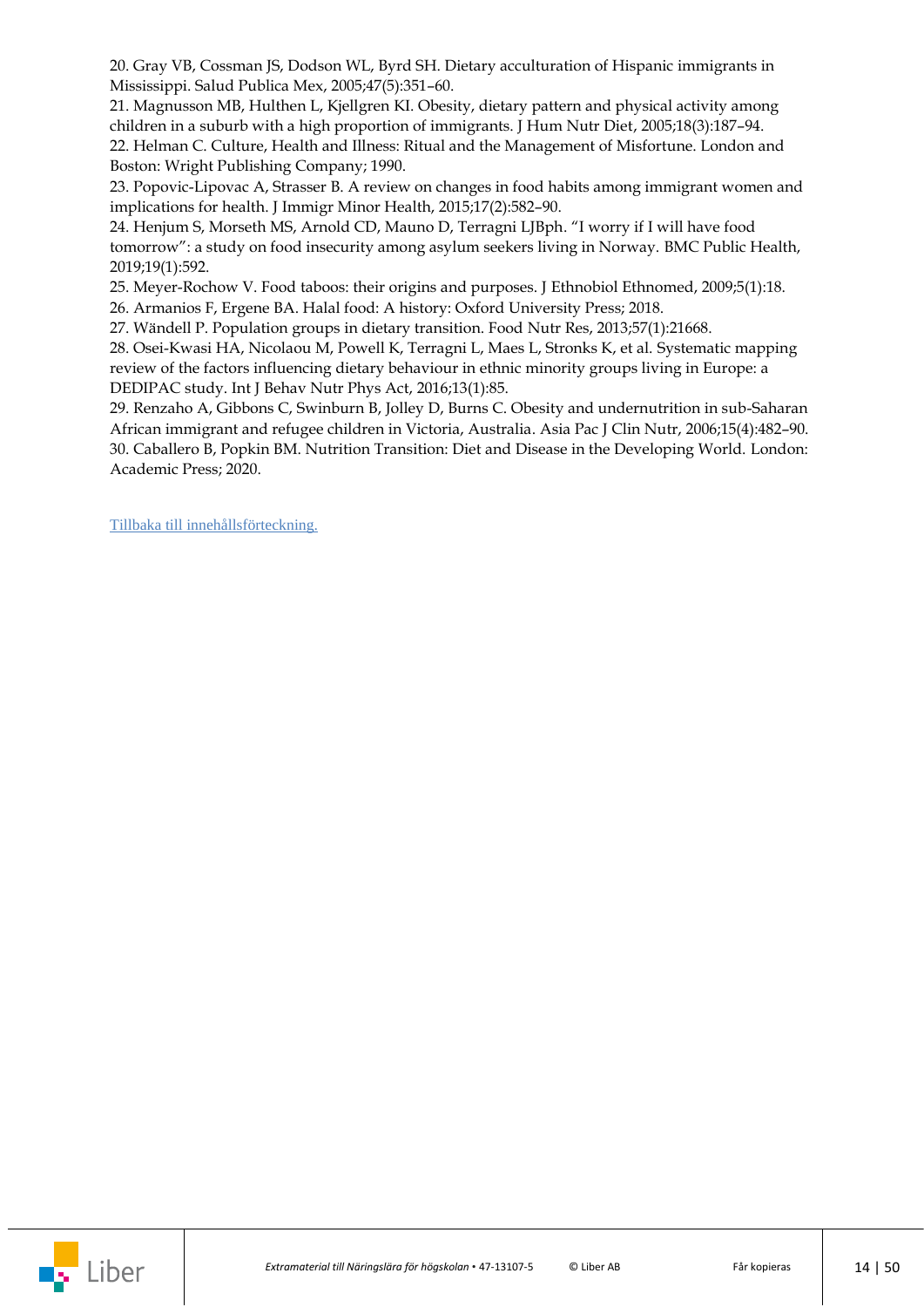## <span id="page-14-0"></span>11. Vad påverkar våra möjligheter att äta hälsosamt?

1. Breslin PA. An evolutionary perspective on food and human taste. Curr Biol. 2013;23(9):R409-18. 2. Mennella JA. Ontogeny of taste preferences: basic biology and implications for health. Am J Clin Nutr. 2014;99(3):704S-11S.

3. Ventura AK, Worobey J. Early influences on the development of food preferences. Curr Biol. 2013;23(9):R401-8.

4. Liu D, Archer N, Duesing K, Hannan G, Keast R. Mechanism of fat taste perception: Association with diet and obesity. Prog Lipid Res. 2016;63:41-9.

5. Kelly B, Halford JC, Boyland EJ, Chapman K, Bautista-Castano I, Berg C, et al. Television food advertising to children: a global perspective. Am J Public Health. 2010;100(9):1730-6.

6. Olafsdottir S, Berg C. Food appearances in children's television programmes in Sweden. International Journal of Consumer Studies. 2016;40(4):484-91.

7. Holmberg C, J EC, Hillman T, Berg C. Adolescents' presentation of food in social media: An explorative study. Appetite. 2016;99:121-9.

8. Boyland EJ, Nolan S, Kelly B, Tudur-Smith C, Jones A, Halford JC, et al. Advertising as a cue to consume: a systematic review and meta-analysis of the effects of acute exposure to unhealthy food and nonalcoholic beverage advertising on intake in children and adults. Am J Clin Nutr. 2016;103(2):519-33.

9. Norman J, Kelly B, Boyland EJ, McMahon AT. The impact of marketing and advertising on food behaviours: Evaluating the evidence for a causal relationship. Curr Nutr Rep. 2016;5(3):139-49. 10. Smith R, Kelly B, Yeatman H, Boyland E. Food Marketing Influences Children's Attitudes, Preferences and Consumption: A Systematic Critical Review. Nutrients. 2019;11(4).

11. Coates AE, Hardman CA, Halford JCG, Christiansen P, Boyland EJ. Social Media Influencer Marketing and Children's Food Intake: A Randomized Trial. Pediatrics. 2019;143(4).

12. Vereecken CA, Todd J, Roberts C, Mulvihill C, Maes L. Television viewing behaviour and associations with food habits in different countries. Public Health Nutr. 2006;9(2):244-50.

13. Olafsdottir S, Berg C, Eiben G, Lanfer A, Reisch L, Ahrens W, et al. Young children's screen activities, sweet drink consumption and anthropometry: results from a prospective European study. Eur J Clin Nutr. 2014;68(2):223-8.

14. Avery A, Anderson C, McCullough F. Associations between children's diet quality and watching television during meal or snack consumption: A systematic review. Matern Child Nutr. 2017;13(4). 15. Tatlow-Golden M, Boyland EJ, Jewell J, Zalnieriute M, Handsley E, Breda J. Tackling food

marketing to children in a digital world: trans-disciplinary perspectives. Children's rights, evidence of impact, methodological challenges, regulatory options and policy implications for the WHO European Region Genewa: World Health Organization; 2016.

16. Berg C, Forslund HB. The influence of portion size and timing of meals on weight balance and obesity. Curr Obes Rep. 2015;4(1):11-8.

17. Johnson F, Wardle J. Variety, palatability, and obesity. Adv Nutr. 2014;5(6):851-9.

18. Jonsson Rydén P. Toward an understanding of the barriers to and facilitators of dietary change [Doctoral thesis]. Umeå: Umeå University; 2011.

19. Drewnowski A, Darmon N. The economics of obesity: dietary energy density and energy cost. Am J Clin Nutr. 2005;82(1 Suppl):265S-73S.

20. Llewellyn CH, Fildes A. Behavioural Susceptibility Theory: Professor Jane Wardle and the Role of Appetite in Genetic Risk of Obesity. Curr Obes Rep. 2017;6(1):38-45.

21. Gibbons C, Hopkins M, Beaulieu K, Oustric P, Blundell JE. Issues in Measuring and Interpreting Human Appetite (Satiety/Satiation) and Its Contribution to Obesity. Curr Obes Rep. 2019;8(2):77-87.

22. Blundell J. Behaviour, energy balance, obesity and capitalism. Eur J Clin Nutr. 2018;72(9):1305-9. 23. Beaulieu K, Hopkins M, Blundell J, Finlayson G. Homeostatic and non-homeostatic appetite control along the spectrum of physical activity levels: An updated perspective. Physiol Behav.

2018;192:23-9.

24. Sobal J, Bisogni CA. Constructing food choice decisions. Ann Behav Med. 2009;38 Suppl 1:S37-46.

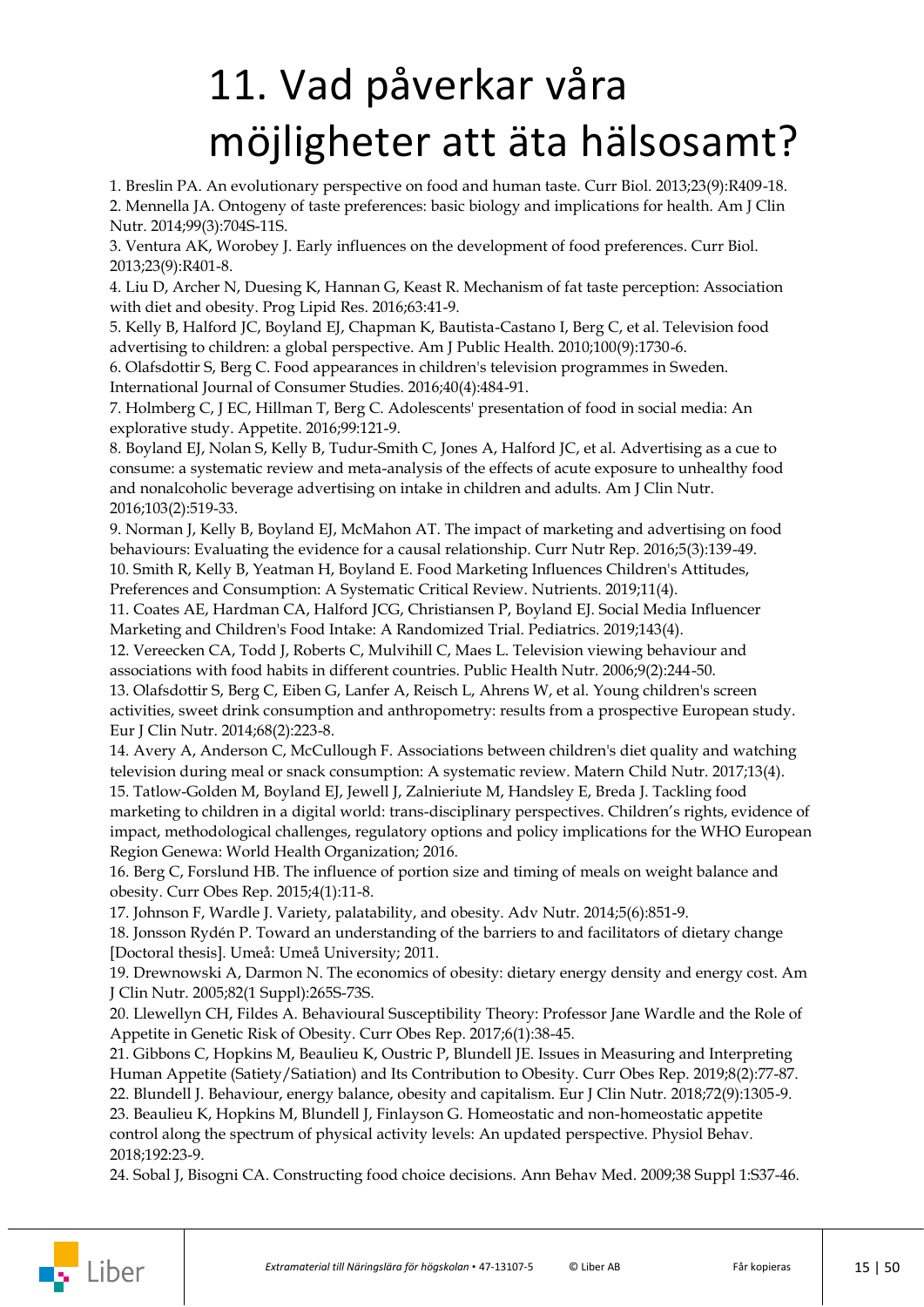25. Cooke L. The importance of exposure for healthy eating in childhood: a review. J Hum Nutr Diet. 2007;20(4):294-301.

26. Mura Paroche M, Caton SJ, Vereijken C, Weenen H, Houston-Price C. How Infants and Young Children Learn About Food: A Systematic Review. Front Psychol. 2017;8:1046.

27. Anzman-Frasca S, Ventura AK, Ehrenberg S, Myers KP. Promoting healthy food preferences from the start: a narrative review of food preference learning from the prenatal period through early childhood. Obes Rev. 2018;19(4):576-604.

28. Gibson EL, Cooke L. Understanding Food Fussiness and Its Implications for Food Choice, Health, Weight and Interventions in Young Children: The Impact of Professor Jane Wardle. Curr Obes Rep 2017;6(1):46-56.

29. Mennella JA, Bobowski NK, Reed DR. The development of sweet taste: From biology to hedonics. Rev Endocr Metab Dis. 2016;17(2):171-8.

30. Rogers PJ, Brunstrom JM. Appetite and energy balancing. Physiol Behav. 2016;164(Pt B):465-71.

31. Eriksson JG. The fetal origins hypothesis--10 years on. BMJ. 2005;330(7500):1096-7.

32. Mattisson I. Socioekonomiska skillnader i matvanor i Sverige, rapport nr 9/2016 [Elektronisk resurs]. Uppsala: Livsmedelsverket; 2016.

33. Imamura F, Micha R, Khatibzadeh S, Fahimi S, Shi P, Powles J, et al. Dietary quality among men and women in 187 countries in 1990 and 2010: a systematic assessment. Lancet Glob Health. 2015;3(3):e132-42.

34. WHO. Health literacy: The solid facts. World Health organization; 2013.

35. Truman E, Lane D, Elliott C. Defining food literacy: A scoping review. Appetite. 2017;116:365-71. 36. Hanna KL, Collins PF. Relationship between living alone and food and nutrient intake. Nutr Rev. 2015;73(9):594-611.

37. Higgs S, Thomas J. Social influences on eating. Curr Opin Behav Sci. 2016;9:1-6.

38. Cano-Ibanez N, Gea A, Martinez-Gonzalez MA, Salas-Salvado J, Corella D, Zomeno MD, et al. Dietary Diversity and Nutritional Adequacy among an Older Spanish Population with Metabolic Syndrome in the PREDIMED-Plus Study: A Cross-Sectional Analysis. Nutrients. 2019;11(5).

39. Foote JA, Murphy SP, Wilkens LR, Basiotis PP, Carlson A. Dietary variety increases the probability of nutrient adequacy among adults. J Nutr. 2004;134(7):1779-85.

40. Murphy SP, Foote JA, Wilkens LR, Basiotis PP, Carlson A, White KK, et al. Simple measures of dietary variety are associated with improved dietary quality. J Am Diet Assoc. 2006;106(3):425-9.

41. Bernstein MA, Tucker KL, Ryan ND, O'Neill EF, Clements KM, Nelson ME, et al. Higher dietary variety is associated with better nutritional status in frail elderly people. J Am Diet Assoc. 2002;102(8):1096-104.

42. Raynor HA, Vadiveloo M. Understanding the Relationship Between Food Variety, Food Intake, and Energy Balance. Curr Obes Rep. 2018;7(1):68-75.

43. Hollands GJ, Shemilt I, Marteau TM, Jebb SA, Lewis HB, Wei Y, et al. Portion, package or tableware size for changing selection and consumption of food, alcohol and tobacco. Cochrane Database Syst Rev. 2015;9:CD011045.

44. Zuraikat FM, Smethers AD, Rolls BJ. Potential moderators of the portion size effect. Physiol Behav. 2019;204:191-8.

45. Swinburn BA, Kraak VI, Allender S, Atkins VJ, Baker PI, Bogard JR, et al. The Global Syndemic of Obesity, Undernutrition, and Climate Change: The Lancet Commission report. Lancet. 2019;393(10173):791-846.

46. Bergström H, Lynch C, Rahman S, Schäfer Elinder L. Insatser för att främja hälsosamma matvanor och fysisk aktivitet: En kartläggande litteraturöversikt. Solna: Karolinska institutet; 2017.

47. Kwak L, Aboagye E, Hagströmer M, Grimani A. Hälsofrämjande insatser riktade till arbetsplatsens fysiska miljö och organisationsstruktur: effekter på arbetsrelaterat utfall. En kartläggning av forskningen. Stockholm: Institutet för miljömedicin. Karolinska institutet 2017.

48. Horodyska K, Luszczynska A, van den Berg M, Hendriksen M, Roos G, De Bourdeaudhuij I, et al. Good practice characteristics of diet and physical activity interventions and policies: an umbrella review. BMC Public Health. 2015;15:19.

49. Lorenc T, Petticrew M, Welch V, Tugwell P. What types of interventions generate inequalities? Evidence from systematic reviews. JECH. 2013;67(2):190-3.

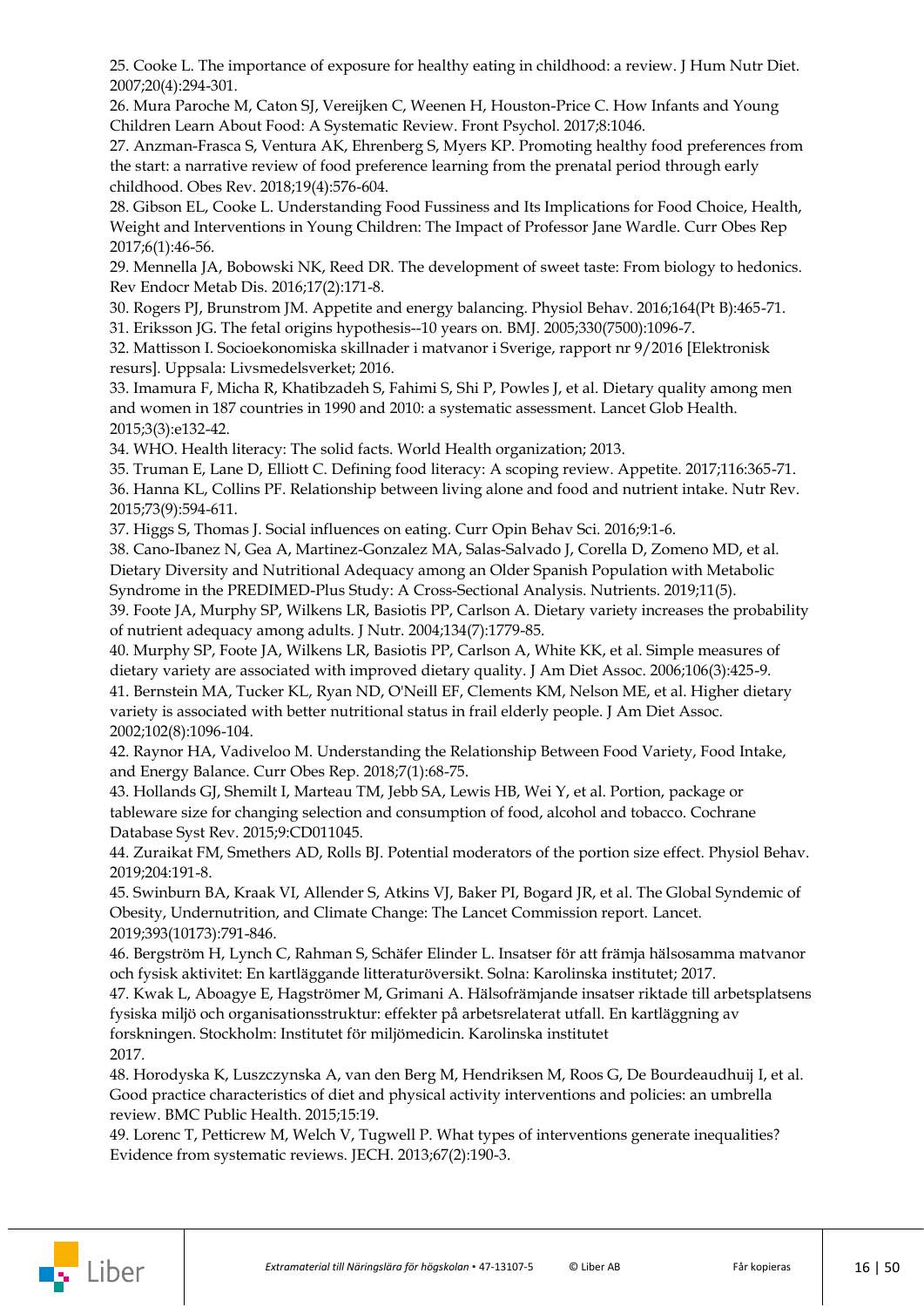50. Blomstedt Y, Norberg M, Stenlund H, Nystrom L, Lonnberg G, Boman K, et al. Impact of a combined community and primary care prevention strategy on all-cause and cardiovascular mortality: a cohort analysis based on 1 million person-years of follow-up in Vasterbotten County, Sweden, during 1990-2006. BMJ Open. 2015;5(12):e009651.

51. Agerberg M. Västerbotten modell för folkhälsoarbete: Allt började i Norsjö. Läkartidningen. 2016;113.

52. Weinehall L, Hellsten G, Boman K, Hallmans G, Asplund K, Wall S. Can a sustainable community intervention reduce the health gap?--10-year evaluation of a Swedish community intervention program for the prevention of cardiovascular disease. Scand J Public Health Suppl. 2001;56:59-68.

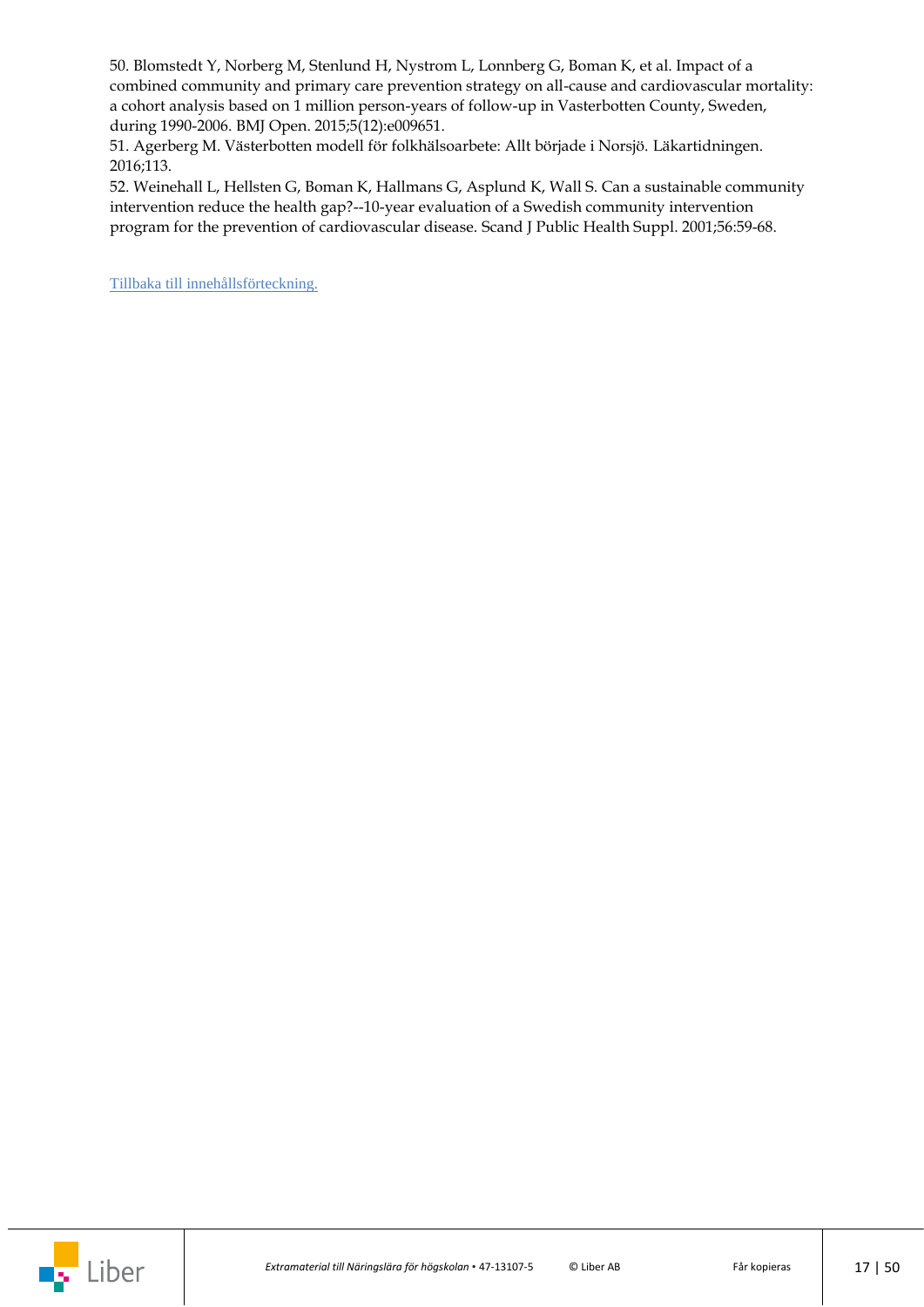## <span id="page-17-0"></span>12. Kroppssammansättning, digestion och metabolism

- 1. Ellis KJ. Reference man and woman more fully characterized. Variations on the basis of body size, age, sex, and race. Biol Trace Elem Res. 1990 Jul-Dec;26-27:385-400. PubMed PMID: 1704742. Epub 1990/07/01.
- 2. Larsson I, Lissner L, Samuelson G, Fors H, Lantz H, Naslund I, et al. Body composition through adult life: Swedish reference data on body composition. Eur J Clin Nutr. 2015 Jul;69(7):837-42. PubMed PMID: 25514897. Epub 2014/12/18.
- 3. Hall JE (red.) Guyton and Hall Textbook of medical physiology. 13<sup>th</sup> ed. Philadelphia, PA: Elsevier; 2016.
- 4. Rasouli M. Basic concepts and practical equations on osmolality: Biochemical approach. Clinical Biochemistry. 2016 Aug[;49\(12\)](https://www.sciencedirect.com/science/journal/00099120/49/12): 936–41.
- 5. Backman-Johansson C, Simonsson P. Vätskebalans, elektrolyter och blodgaser. Laurells Klinisk Kemi i praktisk medicin. Upplaga 10:1. Theodorsson E, Söderlund MG, redaktörer. Lund: Studentlitteratur; 2018.
- 6. Rozga J, Piątek T, Małkowski P. Human albumin: old, new, and emerging applications. Ann Transplant. 2013;18:205-17.
- 7. Zeuthen T. Water-transporting proteins. J Membr Biol. 2010 Apr;234(2):57-73.
- 8. [Seifter](https://pubmed-ncbi-nlm-nih-gov.ezproxy.its.uu.se/?term=Seifter+JL&cauthor_id=31300092) JL. Body fluid compartments, cell membrane ion transport, electrolyte concentrations, and acid-base balance. Semin Nephrol. 2019 Jul;39(4):368–379.
- 9. Adeva-Andany MM, Carneiro-Freire N, Donapetry-García C, Rañal-Muíño E, and Yosua López-Pereiro Y. The Importance of the ionic product for water to understand the physiology of the acidbase balance in humans. Biomed Res Int. 2014 April; 695281: 1-16.
- 10. Ayers P, Dixon C, Mays A. Acid-base disorders: Learning the Basics. Nutr Clin Pract. 2015 Feb;30(1):14-20.
- 11. Fenton TR, Huang T. Systematic review of the association between dietary acid load, alkaline water and cancer. BMJ Open. 2016 Jun 13;6(6):e010438.
- 12. Guardia DL, Roggi C, Cena H[. Diet-induced acidosis and alkali supplementation.](https://pubmed-ncbi-nlm-nih-gov.ezproxy.its.uu.se/27338594/) Int J Food Sci Nutr. 2016 Nov;67(7):754-61.
- 13. [Remer T.](https://www-ncbi-nlm-nih-gov.ezproxy.its.uu.se/pubmed/?term=Remer%20T%5BAuthor%5D&cauthor=true&cauthor_uid=10923348) Influence of diet on acid-base balance. [Semin Dial.](https://www-ncbi-nlm-nih-gov.ezproxy.its.uu.se/pubmed/10923348) 2000 Jul-Aug;13(4):221-6.
- 14. *Die Vitamine: kritische Übersicht der Lehre von den Ergänzungsstoffen.* Leipzig: Hirzel. 1922. (Translated by [Cedar](https://everything.explained.today/Cedar_Paul/) and [Eden Paul](https://everything.explained.today/Eden_Paul/) as *Vitamins; a critical survey of the theory of accessory food factors*. New York: A.A. Knopf; 1923
- 15. [Dehghan](https://pubmed-ncbi-nlm-nih-gov.ezproxy.its.uu.se/?term=Dehghan+P&cauthor_id=31884719) P, [Farhangi](https://pubmed-ncbi-nlm-nih-gov.ezproxy.its.uu.se/?term=Abbasalizad+Farhangi+M&cauthor_id=31884719) MA. Dietary acid load, blood pressure, fasting blood sugar and biomarkers of insulin resistance among adults: Findings from an updated systematic review and meta-analysis. Int J Clin Pract. 2020 Apr;74(4):e13471.
- 16. Passey C. Reducing the Dietary acid load: How a more alkaline diet benefits patients with chronic kidney disease. J Ren Nutr. 2017 May; 27 (3): 151–60.

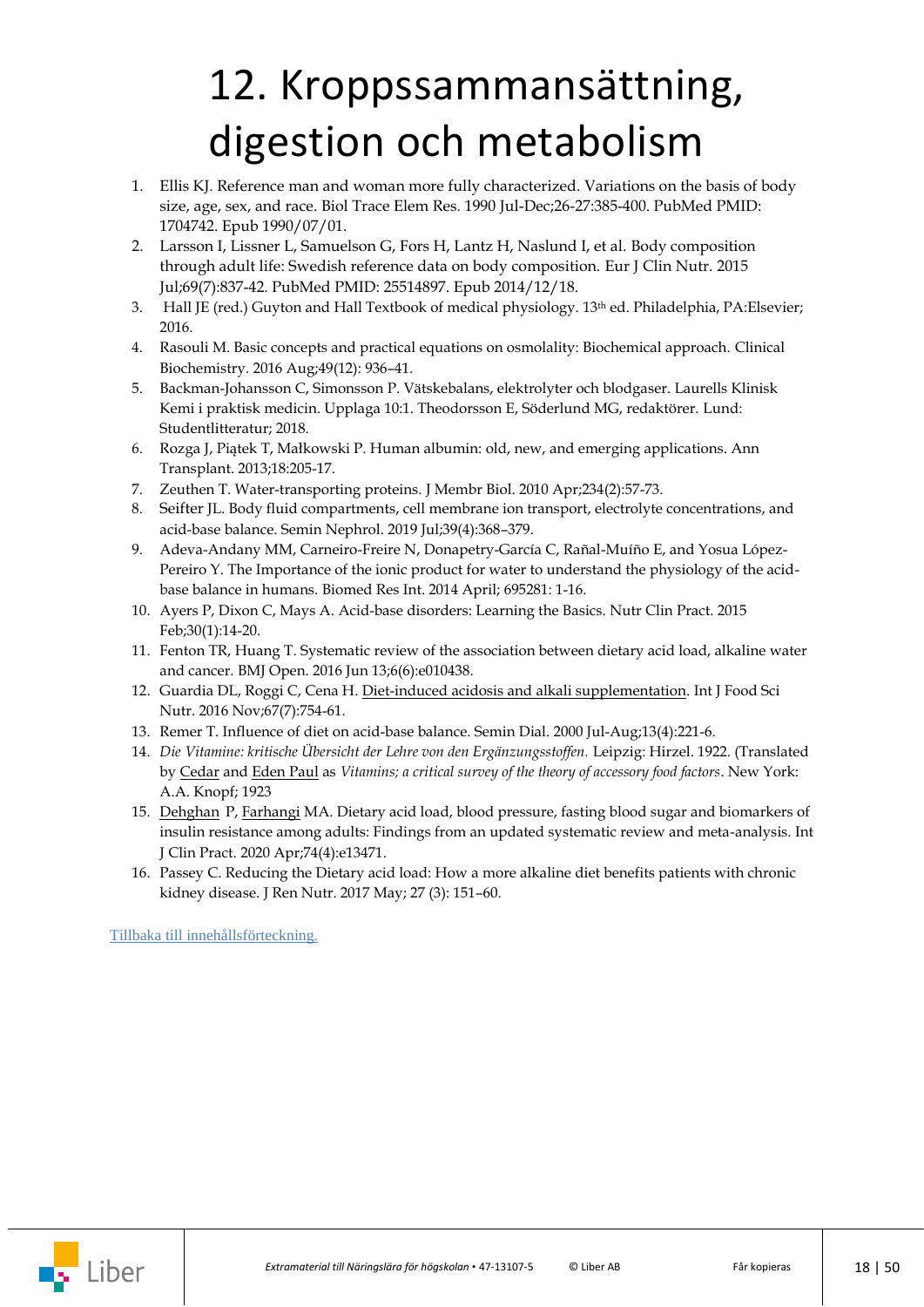## <span id="page-18-0"></span>13. Rekommendationer och riktlinjer

1. WHO Europe. European Action Plan for Food and Nutrition policy 2007–2012. Copenhagen; 2017 maj.

2. WHO. Work programme of the United Nations Decade of Action on Nutrition (2016-2025). 5 May, 2017. Tillgänglig från [www.unscn.org/en/topics/un-decade-of-action-on-nutrition.](https://www.unscn.org/en/topics/un-decade-of-action-on-nutrition)

3. United Nations. Transforming our world. 2030 Agenda for Sustainable Development. [Internet]. United Nations; 2015. Tillgänglig från

<https://sustainabledevelopment.un.org/post2015/transformingourworld/publication>

4. Commission of the European Communities. White paper on a Strategy for Europe on Nutrition, Overweight and Obesity related health issues. 2007 maj. Report No.: COM(2007) 279 final.

5. EU. EU Action Plan on Childhood Obesity 2014-2020. EU; 2014.

6. Nordic Council of Ministers. A better life through diet and physical activity. Nordic Plan of Action on better health and quality of life through diet and physical activity. Copenhagen: Nordic Council of Ministers; 2006. Report No.: ANP 2006:746.

7. Nordic Council of Ministers. Nutrition the Nordic Way, reduce your footprint. [Internet]. Nutrition the Nordic Way, reduce your footprint. [citerad 25 augusti 2020]. Tillgänglig från

<https://www.norden.org/sv/news/nutrition-nordic-way>

8. Nordic Council of Ministers. Nordic Nutrition Recommendations 2012. Intergrating nutrition and physical activity. Copenhagen; 2014. Report No.: 2014:002.

9. EFSA. Scientific opinion on principles for deriving and applying dietary reference values. EFSA J. 2010;8(3):1458.

10. FAO/WHO. Vitamin and mineral requirements in human nutrition. Second edition. Vitamin and mineral requirements in human nutrition : report of a joint FAO/WHO expert consultation, Bangkok, Thailand, 21–30 September 1998 [Internet]. Geneva; WHO/FAO. Tillgänglig från

[www.fao.org/ag/humannutrition](http://www.fao.org/ag/humannutrition/36659-04427f866c8b2539d8e47d408cad5f3f9.pdf)

11. Otten JJ, Pitzi Hellwig J, Meyers LD (eds.). DRI. Dietary Reference Intakes: The Essential Guide to Nutrient Requirements. Washington D.C. Institute of Medicine, National Academies Press; 2006. 12. U.S. Department of Health and Human Services and U.S. Department of Agriculture. 2015–2020 Dietary Guidelines for Americans. 8th Edition. Washington D.C.; 2015 dec.

13. FAO. Food-based dietary guidelines [Internet]. Food-based dietary guidelines. [citerad 25 augusti 2020]. Tillgänglig från [www.fao.org/nutrition/education/food-dietary-guidelines/en/](http://www.fao.org/nutrition/education/food-dietary-guidelines/en/)

14. Abrahamsson L, Hjortzberg A. Den svenska kostcirkelns och matpyramidens bakgrund och användning. Vår Föda. 1985;37:122–37.

15. U.S. Department of Agriculture. Choose My Plate [Internet]. Choose My Plate. [citerad 20 augusti 2020]. Tillgänglig från: [www.myplate.gov](https://www.myplate.gov/)

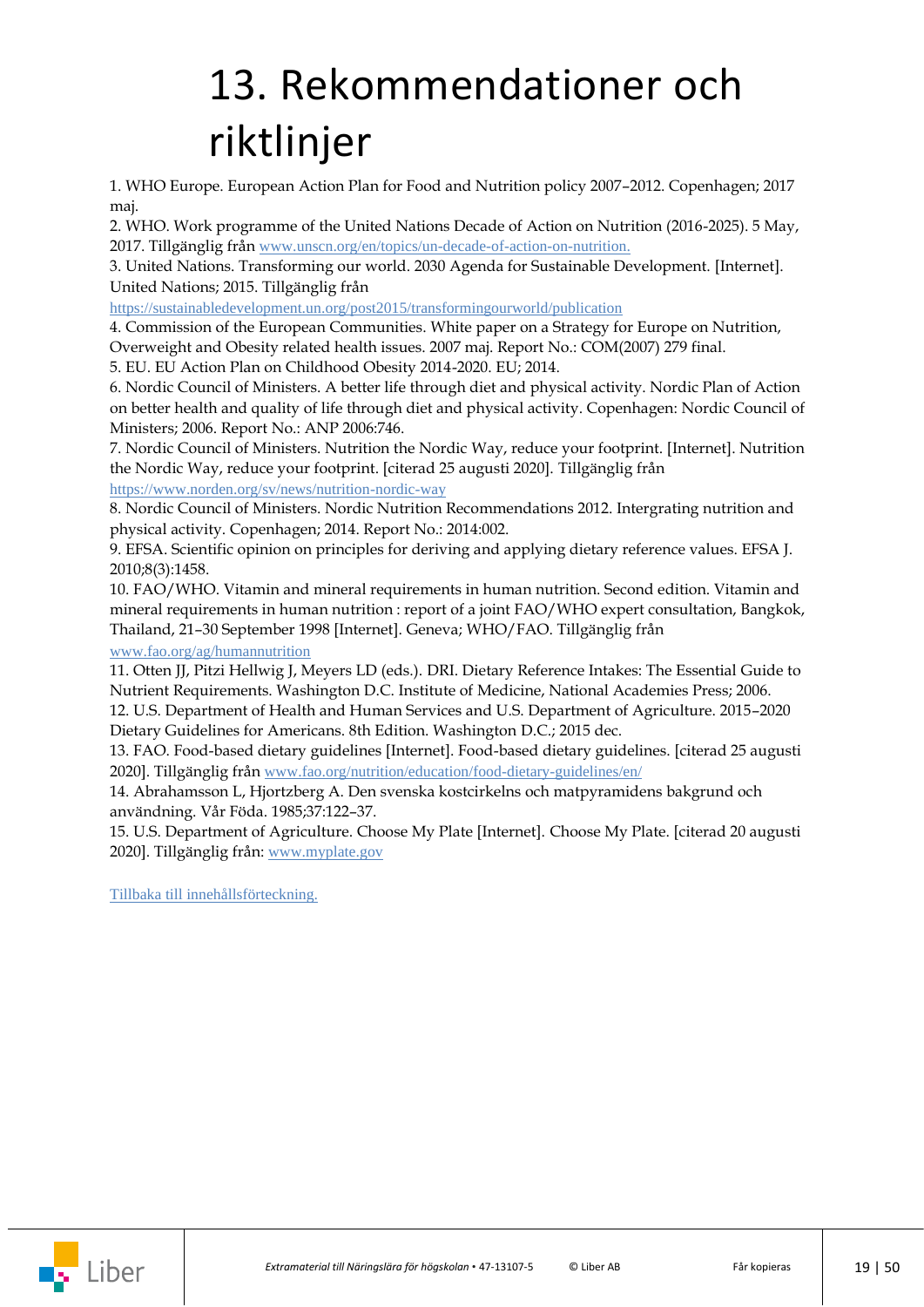## <span id="page-19-0"></span>14. Regler om information kring livsmedel

1. Laser Reuterswärd, A. Livsmedel eller läkemedel – vad är *functional foods*? I: Blücher, A. *Nutrition, medicin och livsmedelsvetenskap*. Lund: Studentlitteratur, 2005.

2. Livsmedelsverkets webbplats. [www.livsmedelsverket.se](http://www.livsmedelsverket.se/).

3. EFSA Panel on dietetic products, nutrition and allergies (NDA) m.fl. Scientific and technical guidance for the preparation and presentation of a health claim application. Revision 2. *EFSA Journal*, 2017;15(1):4680.

4. European food safety authority. [webbsida] <https://open.efsa.europa.eu/>.

5. Europeiska kommissionen. *EU Register of nutrition and health claims made on foods.* [webbsida]

http://ec.europa.eu/food/safety/labelling\_nutrition/claims/register/public/?event=register.home 6. Kommissionens förordning (EG) nr 353/2008 om tillämpningsbestämmelser för ansökningar om godkännande av hälsopåståenden enligt artikel 15 i Europaparlamentets och rådets förordning (EG) nr 1924/2006

7. Jarlbro, G. *Hälsokommunikation*. Lund: Studentlitteratur, 2010.

8. Grunert, K., Scholderer, J. & Rogeaux, M. Determinants of consumer understanding of health claims. *Appetite,* 2011;56:269–77.

9. Pettigrew, S. Pleasure. An underutilized "P" in social marketing for healthy eating. *Appetite,* 2016;104:60–9.

10. Sandvik, P. *Rye bread in Sweden. Health related and sensory qualities, consumer perceptions and consumption patterns*. Uppsala: Uppsala universitet, 2017.

11. Sandvik, P. Designing healthy foods – a dietetic marketing perspective. *Int J of Food Design*, 2018;3(2):125–34.

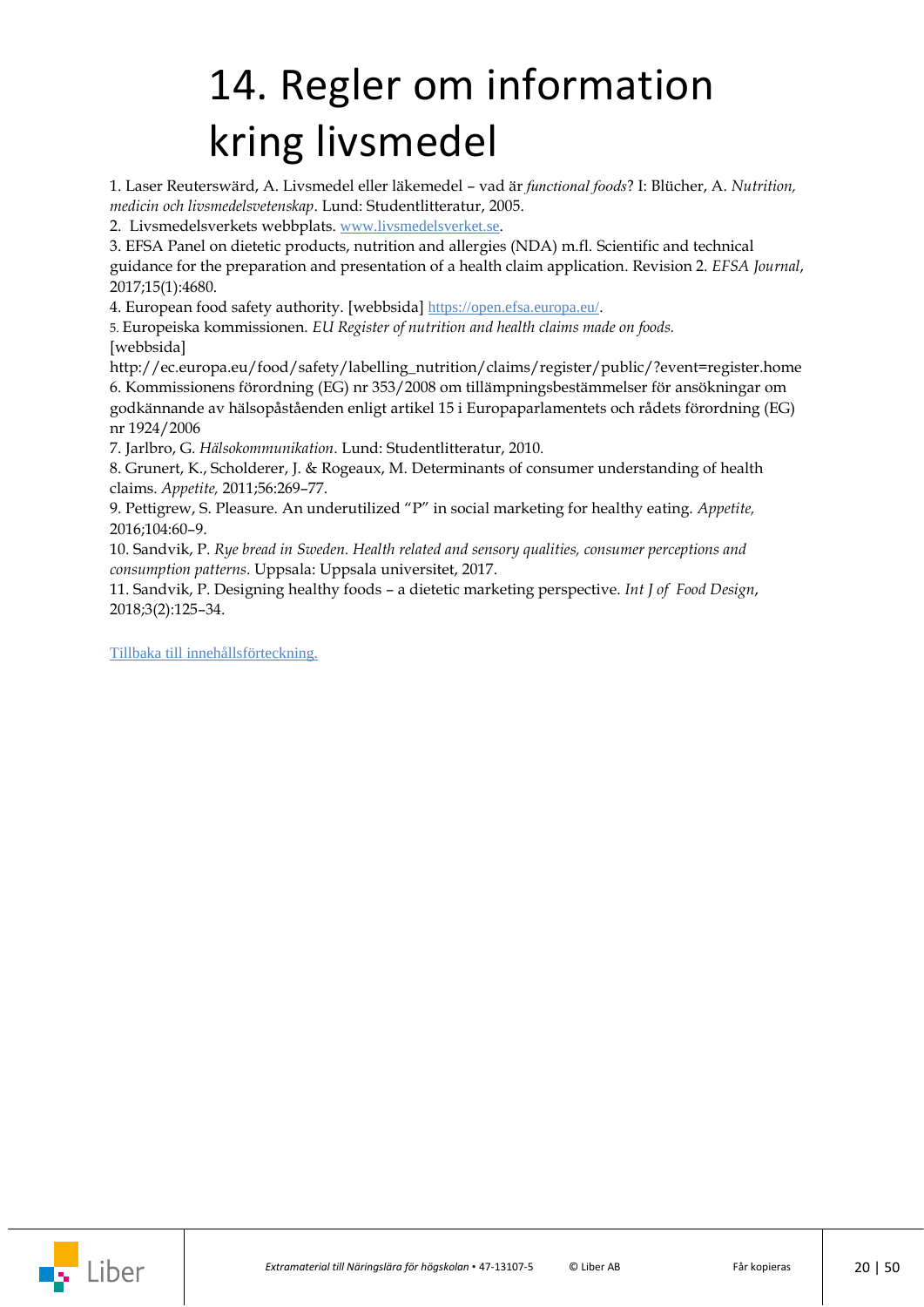### 15. Vatten och vätskebalans

<span id="page-20-0"></span>1. Åström C, Bjelkmar P, Forsberg B. Ovanligt många dödsfall i Sverige sommaren 2018. Läkartidningen. 2019 May 21;116.pii:FLFH.

2. Rocklöv J, Forsberg B, Ebi K, Bellander T. Susceptibility to mortality related to temperature and heat and cold wave duration in the population of Stockholm County, Sweden. [Glob Health](https://www-ncbi-nlm-nih-gov.ezproxy.its.uu.se/pubmed/?term=Rockl%C3%B6v+J+Forsberg+B+Temperature+2014)  [Action.](https://www-ncbi-nlm-nih-gov.ezproxy.its.uu.se/pubmed/?term=Rockl%C3%B6v+J+Forsberg+B+Temperature+2014) 2014 Mar 12;7:22737.

3. World Health Organization. Water, sanitation, hygiene and health. A primer for health professionals. Publ. nr. WHO/CED/PHE/WSH/ 19.149. Geneva: World Health Organization Press; 2019.

4. World Health Organization. Safer water, better health. Geneva: World Health Organization Publications Press; 2019.

5. World Health Organization. Diarrhoeal disease. 2017 [uppdaterad 2017-05-02; citerad 27-12-2019] Hämtad från: [www.who.int/news-room/fact-sheets/detail/diarrhoeal-disease/](https://www.who.int/news-room/fact-sheets/detail/diarrhoeal-disease/)

6. EU Drinking Water Commission Directive. (EU), (98/83/EG), 2015;1787.

[https://ec.europa.eu/environment/water/water-drink/legislation\\_en.html](https://ec.europa.eu/environment/water/water-drink/legislation_en.html)

7. Regler om dricksvatten. Livsmedelsverket. 2019 uppdaterad 2019-10-21; citerad 27-12-2019 Hämtad från: [https://www.livsmedelsverket.se/produktion-handel--kontroll/dricksvattenproduktion/regler-om](https://www.livsmedelsverket.se/produktion-handel--kontroll/dricksvattenproduktion/regler-om-dricksvatten)[dricksvatten](https://www.livsmedelsverket.se/produktion-handel--kontroll/dricksvattenproduktion/regler-om-dricksvatten)

8. European Food Safety Authority (EFSA). CONTAM Panel (Panel on Contaminants in the Food Chain). [Scientific Opinion on Dietary Reference Values for fluoride.](https://efsa.onlinelibrary.wiley.com/doi/pdf/10.2903/j.efsa.2013.3332) EFSA J. 2013;11(8):3332.

9. Svensson K, Darnerud PO, Staffan Skerfving S. A Risk Assessment of Uranium in Drinking Water. Livsmedelsverkets rapport nr 10/2005, 1–32. Uppsala: Livsmedelsverket rapporter; 2005.

10. Cotruvo J, Bartram J, editors. Calcium and magnesium in drinking-water: Public health significance of water composition for intake of minerals. Geneva: WHO, World Health Organization Press; 2009.

11. Directive 2009/54/EC of the European Parliament and of the Council of 18 June 2009 on the exploitation and marketing of natural mineral waters. Document 32009L0054. *OJ L164.* Official Journal of the European Union. *2009 June 26;164(45):45–58.* ELI: <http://data.europa.eu/eli/dir/2009/54/oj>

12. [Quattrini S,](https://www-ncbi-nlm-nih-gov.ezproxy.its.uu.se/pubmed/?term=Quattrini%20S%5BAuthor%5D&cauthor=true&cauthor_uid=28228777) [Pampaloni B,](https://www-ncbi-nlm-nih-gov.ezproxy.its.uu.se/pubmed/?term=Pampaloni%20B%5BAuthor%5D&cauthor=true&cauthor_uid=28228777) [Brandi ML.](https://www-ncbi-nlm-nih-gov.ezproxy.its.uu.se/pubmed/?term=Brandi%20ML%5BAuthor%5D&cauthor=true&cauthor_uid=28228777) Natural mineral waters: chemical characteristics and health effects. [Clin Cases Miner Bone Metab.](https://www-ncbi-nlm-nih-gov.ezproxy.its.uu.se/pubmed/?term=Quattrini+S%2C+Pampaloni+B+Natrual+mineral+waters+2016) 2016 Sep-Dec;13(3):173-80.

13. Jiang L, He P, Chen J, Liu Y, Liu D, Qin G, Tan N. Magnesium levels in drinking water and coronary heart disease mortality risk: A Meta-Analysis. [Nutrients.](https://www-ncbi-nlm-nih-gov.ezproxy.its.uu.se/pubmed/?term=Jiang+L+drinking+water+magnesium+2016) 2016 Jan 2;8(1).pii:E5.

14. [Naumann J,](https://www-ncbi-nlm-nih-gov.ezproxy.its.uu.se/pubmed/?term=Naumann%20J%5BAuthor%5D&cauthor=true&cauthor_uid=28829398) [Biehler D,](https://www-ncbi-nlm-nih-gov.ezproxy.its.uu.se/pubmed/?term=Biehler%20D%5BAuthor%5D&cauthor=true&cauthor_uid=28829398) [Lüty T,](https://www-ncbi-nlm-nih-gov.ezproxy.its.uu.se/pubmed/?term=L%C3%BCty%20T%5BAuthor%5D&cauthor=true&cauthor_uid=28829398) [Sadaghiani C.](https://www-ncbi-nlm-nih-gov.ezproxy.its.uu.se/pubmed/?term=Sadaghiani%20C%5BAuthor%5D&cauthor=true&cauthor_uid=28829398) Prevention and therapy of type 2 Diabetes-What is the potential of daily water intake and its mineral nutrients? [Nutrients.](https://www-ncbi-nlm-nih-gov.ezproxy.its.uu.se/pubmed/?term=Naumann+J%2C+Biehler+D+diabetes+2017) 2017 Aug 22;9(8).pii:E914.

15. Barraj LM, Bi X, Murphy MM, Scrafford CG, Tran NL. Comparisons of nutrient intakes and diet quality among water-based beverage consumers. Nutrients. 2019;1;11(2):314-30.

16. [Chumlea WC,](https://www-ncbi-nlm-nih-gov.ezproxy.its.uu.se/pubmed/?term=Chumlea%20WC%5BAuthor%5D&cauthor=true&cauthor_uid=10411699) [Guo SS,](https://www-ncbi-nlm-nih-gov.ezproxy.its.uu.se/pubmed/?term=Guo%20SS%5BAuthor%5D&cauthor=true&cauthor_uid=10411699) [Zeller CM,](https://www-ncbi-nlm-nih-gov.ezproxy.its.uu.se/pubmed/?term=Zeller%20CM%5BAuthor%5D&cauthor=true&cauthor_uid=10411699) [Reo NV,](https://www-ncbi-nlm-nih-gov.ezproxy.its.uu.se/pubmed/?term=Reo%20NV%5BAuthor%5D&cauthor=true&cauthor_uid=10411699) [Siervogel RM.](https://www-ncbi-nlm-nih-gov.ezproxy.its.uu.se/pubmed/?term=Siervogel%20RM%5BAuthor%5D&cauthor=true&cauthor_uid=10411699) Total body water data for white adults 18 to 64 years of age: the Fels Longitudinal Study. [Kidney Int.](https://www-ncbi-nlm-nih-gov.ezproxy.its.uu.se/pubmed/10411699) 1999 Jul;56(1):244-52.

17. Forbes RM, Cooper RM, Mitchell HH. The composition of the adult human body as determined by chemical analysis. J Biol Chem. 1953 Jul;203(1):359-66.

18. [Ritz P,](https://www-ncbi-nlm-nih-gov.ezproxy.its.uu.se/pubmed/?term=Ritz%20P%5BAuthor%5D&cauthor=true&cauthor_uid=18774628) [Vol S,](https://www-ncbi-nlm-nih-gov.ezproxy.its.uu.se/pubmed/?term=Vol%20S%5BAuthor%5D&cauthor=true&cauthor_uid=18774628) [Berrut G,](https://www-ncbi-nlm-nih-gov.ezproxy.its.uu.se/pubmed/?term=Berrut%20G%5BAuthor%5D&cauthor=true&cauthor_uid=18774628) [Tack I,](https://www-ncbi-nlm-nih-gov.ezproxy.its.uu.se/pubmed/?term=Tack%20I%5BAuthor%5D&cauthor=true&cauthor_uid=18774628) [Arnaud MJ,](https://www-ncbi-nlm-nih-gov.ezproxy.its.uu.se/pubmed/?term=Arnaud%20MJ%5BAuthor%5D&cauthor=true&cauthor_uid=18774628) [Tichet J.](https://www-ncbi-nlm-nih-gov.ezproxy.its.uu.se/pubmed/?term=Tichet%20J%5BAuthor%5D&cauthor=true&cauthor_uid=18774628) Influence of gender and body composition on hydration and body water spaces. [Clin Nutr.](https://www-ncbi-nlm-nih-gov.ezproxy.its.uu.se/pubmed/18774628) 2008 Oct;27(5):740-6.

19. [Akdeniz M,](https://www-ncbi-nlm-nih-gov.ezproxy.its.uu.se/pubmed/?term=Akdeniz%20M%5BAuthor%5D&cauthor=true&cauthor_uid=29392767) [Tomova-Simitchieva T,](https://www-ncbi-nlm-nih-gov.ezproxy.its.uu.se/pubmed/?term=Tomova-Simitchieva%20T%5BAuthor%5D&cauthor=true&cauthor_uid=29392767) [Dobos G,](https://www-ncbi-nlm-nih-gov.ezproxy.its.uu.se/pubmed/?term=Dobos%20G%5BAuthor%5D&cauthor=true&cauthor_uid=29392767) [Blume-Peytavi U,](https://www-ncbi-nlm-nih-gov.ezproxy.its.uu.se/pubmed/?term=Blume-Peytavi%20U%5BAuthor%5D&cauthor=true&cauthor_uid=29392767) [Kottner J.](https://www-ncbi-nlm-nih-gov.ezproxy.its.uu.se/pubmed/?term=Kottner%20J%5BAuthor%5D&cauthor=true&cauthor_uid=29392767) Does dietary fluid intake affect skin hydration in healthy humans? A systematic literature review. [Skin Res Technol.](https://www-ncbi-nlm-nih-gov.ezproxy.its.uu.se/pubmed/29392767) 2018 Aug;24(3):459-65.

20. Hall JE (red.) Guyton and Hall Textbook of medical physiology. 13th ed. Philadelphia, PA: Elsevier; 2016.

21. Backman-Johansson C, Simonsson P. Vätskebalans, elektrolyter och blodgaser. Laurells Klinisk Kemi i praktisk medicin. Upplaga 10:1. Theodorsson E, Söderlund MG, redaktörer. Lund: Studentlitteratur; 2018.

22. Pain RW. Body fluid compartments. Anaesth. Intens. Care. 1977;5(4):284-294.

23. [Wang](https://www-ncbi-nlm-nih-gov.ezproxy.its.uu.se/pubmed/?term=Wang%20Z%5BAuthor%5D&cauthor=true&cauthor_uid=10362610) Z, [Deurenberg P,](https://www-ncbi-nlm-nih-gov.ezproxy.its.uu.se/pubmed/?term=Deurenberg%20P%5BAuthor%5D&cauthor=true&cauthor_uid=10362610) [Wang](https://www-ncbi-nlm-nih-gov.ezproxy.its.uu.se/pubmed/?term=Wang%20W%5BAuthor%5D&cauthor=true&cauthor_uid=10362610) W, [Pietrobelli A,](https://www-ncbi-nlm-nih-gov.ezproxy.its.uu.se/pubmed/?term=Pietrobelli%20A%5BAuthor%5D&cauthor=true&cauthor_uid=10362610) [Baumgartner RN,](https://www-ncbi-nlm-nih-gov.ezproxy.its.uu.se/pubmed/?term=Baumgartner%20RN%5BAuthor%5D&cauthor=true&cauthor_uid=10362610) [Heymsfield](https://www-ncbi-nlm-nih-gov.ezproxy.its.uu.se/pubmed/?term=Heymsfield%20SB%5BAuthor%5D&cauthor=true&cauthor_uid=10362610) SB. Hydration of fatfree body mass: new physiological modeling approach. Am J Physiol. 1999 Jun;276(6):E995-1003.

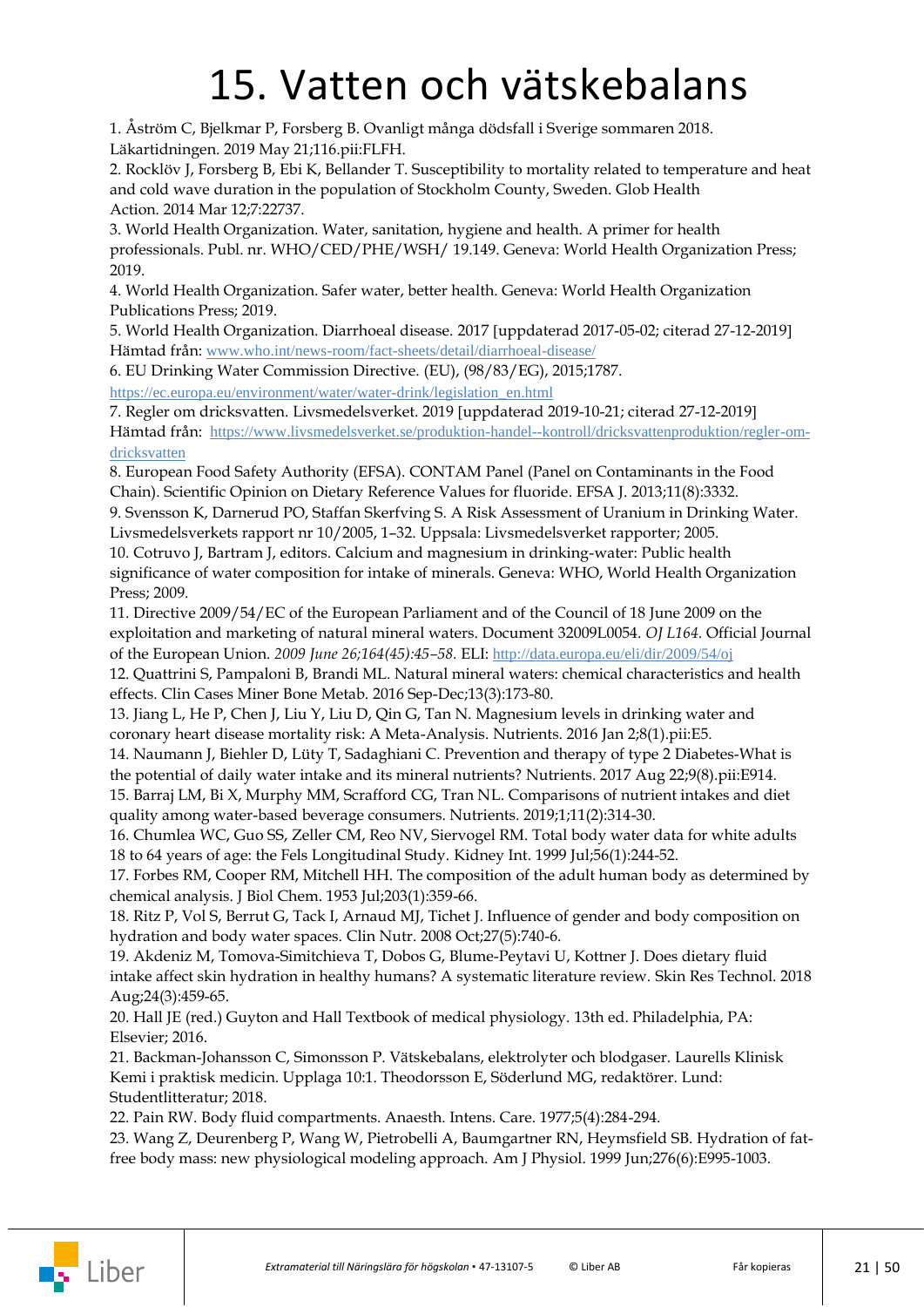24. Chumlea WC, Guo SS, Zeller CM, Reo NV, Baumgartner RN, Garry PJ, et al. Total body water reference values and prediction equations for adults. Kidney Int. 2001;59:2250-58.

25. Li H, Yang C, Yin Y, Wang F, Chen M, Xu L, et al. An [extravascular](https://www-ncbi-nlm-nih-gov.ezproxy.its.uu.se/pubmed/31373101) fluid transport system based [on structural framework of fibrous connective tissues in human body.](https://www-ncbi-nlm-nih-gov.ezproxy.its.uu.se/pubmed/31373101) Cell Prolif. 2019 Sep;52(5):e12667.

26. [Danziger](https://www-ncbi-nlm-nih-gov.ezproxy.its.uu.se/pubmed/?term=Danziger%20J%5BAuthor%5D&cauthor=true&cauthor_uid=25078421) J, [Zeidel ML.](https://www-ncbi-nlm-nih-gov.ezproxy.its.uu.se/pubmed/?term=Zeidel%20ML%5BAuthor%5D&cauthor=true&cauthor_uid=25078421) Osmotic homeostasis. [Clin J Am Soc Nephrol.](https://www-ncbi-nlm-nih-gov.ezproxy.its.uu.se/pubmed/?term=Danziger+and+osmotic+homeostasis+and+2015) 2015 May 7;10(5):852-62. 27. Scallan J, Huxley VH, Korthuis RJ. Pathophysiology of edema formation. Capillary fluid exchange: Regulation, Functions, and Pathology. San Rafael (CA): [Morgan & Claypool Life Sciences;](http://www.morganclaypool.com/) 2010.

28. Kenefick RW, Cheuvront SN. Physiological adjustments to hypohydration: Impact on thermoregulation. Auton Neurosci. 2016 Apr;196:47-51.

29. [Popkin BM,](https://www-ncbi-nlm-nih-gov.ezproxy.its.uu.se/pubmed/?term=Popkin%20BM%5BAuthor%5D&cauthor=true&cauthor_uid=20646222) [D'Anci KE,](https://www-ncbi-nlm-nih-gov.ezproxy.its.uu.se/pubmed/?term=D%27Anci%20KE%5BAuthor%5D&cauthor=true&cauthor_uid=20646222) [Rosenberg IH.](https://www-ncbi-nlm-nih-gov.ezproxy.its.uu.se/pubmed/?term=Rosenberg%20IH%5BAuthor%5D&cauthor=true&cauthor_uid=20646222) Water, hydration, and health. [Nutr Rev.](https://www-ncbi-nlm-nih-gov.ezproxy.its.uu.se/pubmed/20646222) 2010 Aug;68(8):439- 58.

30. Jéquier E, Constant F. Water as an essential nutrient: the physiological basis of hydration. [Eur J](https://www-ncbi-nlm-nih-gov.ezproxy.its.uu.se/pubmed/?term=J%C3%A9quier+E+water+2010)  [Clin Nutr.](https://www-ncbi-nlm-nih-gov.ezproxy.its.uu.se/pubmed/?term=J%C3%A9quier+E+water+2010) 2010 Feb;64(2):115-23.

31. [Péronnet F,](https://www-ncbi-nlm-nih-gov.ezproxy.its.uu.se/pubmed/?term=P%C3%A9ronnet%20F%5BAuthor%5D&cauthor=true&cauthor_uid=21997675) [Mignault D,](https://www-ncbi-nlm-nih-gov.ezproxy.its.uu.se/pubmed/?term=Mignault%20D%5BAuthor%5D&cauthor=true&cauthor_uid=21997675) [du Souich P,](https://www-ncbi-nlm-nih-gov.ezproxy.its.uu.se/pubmed/?term=du%20Souich%20P%5BAuthor%5D&cauthor=true&cauthor_uid=21997675) [Vergne S,](https://www-ncbi-nlm-nih-gov.ezproxy.its.uu.se/pubmed/?term=Vergne%20S%5BAuthor%5D&cauthor=true&cauthor_uid=21997675) [Le Bellego L,](https://www-ncbi-nlm-nih-gov.ezproxy.its.uu.se/pubmed/?term=Le%20Bellego%20L%5BAuthor%5D&cauthor=true&cauthor_uid=21997675) [Jimenez L,](https://www-ncbi-nlm-nih-gov.ezproxy.its.uu.se/pubmed/?term=Jimenez%20L%5BAuthor%5D&cauthor=true&cauthor_uid=21997675) [Rabasa-Lhoret R.](https://www-ncbi-nlm-nih-gov.ezproxy.its.uu.se/pubmed/?term=Rabasa-Lhoret%20R%5BAuthor%5D&cauthor=true&cauthor_uid=21997675) Pharmacokinetic analysis of absorption, distribution and disappearance of ingested water labeled with D2O in humans[. Eur J Appl Physiol.](https://www-ncbi-nlm-nih-gov.ezproxy.its.uu.se/pubmed/21997675) 2012;112(6):2213-22.

32. [Roumelioti ME,](https://www-ncbi-nlm-nih-gov.ezproxy.its.uu.se/pubmed/?term=Roumelioti%20ME%5BAuthor%5D&cauthor=true&cauthor_uid=29359117) [Glew RH,](https://www-ncbi-nlm-nih-gov.ezproxy.its.uu.se/pubmed/?term=Glew%20RH%5BAuthor%5D&cauthor=true&cauthor_uid=29359117) [Khitan ZJ,](https://www-ncbi-nlm-nih-gov.ezproxy.its.uu.se/pubmed/?term=Khitan%20ZJ%5BAuthor%5D&cauthor=true&cauthor_uid=29359117) [Rondon-Berrios H,](https://www-ncbi-nlm-nih-gov.ezproxy.its.uu.se/pubmed/?term=Rondon-Berrios%20H%5BAuthor%5D&cauthor=true&cauthor_uid=29359117) [Argyropoulos CP,](https://www-ncbi-nlm-nih-gov.ezproxy.its.uu.se/pubmed/?term=Argyropoulos%20CP%5BAuthor%5D&cauthor=true&cauthor_uid=29359117) [Malhotra D,](https://www-ncbi-nlm-nih-gov.ezproxy.its.uu.se/pubmed/?term=Malhotra%20D%5BAuthor%5D&cauthor=true&cauthor_uid=29359117) et al. Fluid balance concepts in medicine: Principles and practice. [World J Nephrol.](https://www-ncbi-nlm-nih-gov.ezproxy.its.uu.se/pubmed/29359117) 2018 Jan 6;7(1):1-28. 33. [Swanson ZS,](https://www-ncbi-nlm-nih-gov.ezproxy.its.uu.se/pubmed/?term=Swanson%20ZS%5BAuthor%5D&cauthor=true&cauthor_uid=31782865) [Pontzer H.](https://www-ncbi-nlm-nih-gov.ezproxy.its.uu.se/pubmed/?term=Pontzer%20H%5BAuthor%5D&cauthor=true&cauthor_uid=31782865) Water turnover among human populations: Effects of environment and lifestyle. [Am J Hum Biol.](https://www-ncbi-nlm-nih-gov.ezproxy.its.uu.se/pubmed/31782865) 2020 Jan;32(1):e23365.

34. Baker LB. Physiology of sweat gland function: The roles of sweating and sweat composition in human health. Temperature (Austin) 2019 Jul 17;6(3):211-59.

35. [Bartfai T,](https://www-ncbi-nlm-nih-gov.ezproxy.its.uu.se/pubmed/?term=Bartfai%20T%5BAuthor%5D&cauthor=true&cauthor_uid=20305990) [Conti B.](https://www-ncbi-nlm-nih-gov.ezproxy.its.uu.se/pubmed/?term=Conti%20B%5BAuthor%5D&cauthor=true&cauthor_uid=20305990) Fever. [Scientific World Journal.](https://www-ncbi-nlm-nih-gov.ezproxy.its.uu.se/pubmed/20305990) 2010 Mar 16;10:490-503.

36. Kenny GP, Wilson TE, Flouris AD, Fujii N. Heat exhaustion. [Handb Clin Neurol.](https://www.ncbi.nlm.nih.gov/pubmed/30459023) 2018;157:505-29. 37. [Kiela PR,](https://www-ncbi-nlm-nih-gov.ezproxy.its.uu.se/pubmed/?term=Kiela%20PR%5BAuthor%5D&cauthor=true&cauthor_uid=27086882) [Ghishan FK.](https://www-ncbi-nlm-nih-gov.ezproxy.its.uu.se/pubmed/?term=Ghishan%20FK%5BAuthor%5D&cauthor=true&cauthor_uid=27086882) Physiology of Intestinal Absorption and Secretion. [Best Pract Res Clin](https://www-ncbi-nlm-nih-gov.ezproxy.its.uu.se/pubmed/27086882)  [Gastroenterol.](https://www-ncbi-nlm-nih-gov.ezproxy.its.uu.se/pubmed/27086882) 2016 Apr;30(2):145-59.

38. GBD Diarrhoeal Diseases Collaborators. Estimates of global, regional, and national morbidity, mortality, and aetiologies of diarrhoeal diseases: a systematic analysis for the Global Burden of Disease Study. Lancet Infect Dis. 2015;17:909–48.

39. Munos MK, Fischer CL, Walker CL, Black RE. The effect of oral rehydration solution and recommended home fluids on diarrhoea mortality. [Int J Epidemiol.](https://www-ncbi-nlm-nih-gov.ezproxy.its.uu.se/pubmed/?term=Munos+MK+Fischer+CL+rehydration+2010) 2010 Apr;39 Suppl 1:i75-87. 40. [Kamper AL,](https://www-ncbi-nlm-nih-gov.ezproxy.its.uu.se/pubmed/?term=Kamper%20AL%5BAuthor%5D&cauthor=true&cauthor_uid=28637384) [Strandgaard S.](https://www-ncbi-nlm-nih-gov.ezproxy.its.uu.se/pubmed/?term=Strandgaard%20S%5BAuthor%5D&cauthor=true&cauthor_uid=28637384) Long-Term Effects of High-Protein Diets on Renal Function. [Annu Rev](https://www-ncbi-nlm-nih-gov.ezproxy.its.uu.se/pubmed/28637384)  [Nutr.](https://www-ncbi-nlm-nih-gov.ezproxy.its.uu.se/pubmed/28637384) 2017 Aug 21;37:347-69.

41. Marta Cuenca-Sánchez, Diana Navas-Carrillo,4 Esteban Orenes-Piñer. Controversies Surrounding High-Protein Diet Intake: Satiating Effect and Kidney and Bone Health. Adv Nutr. 2015;6:260–66. 42. [Armstrong LE,](https://www-ncbi-nlm-nih-gov.ezproxy.its.uu.se/pubmed/?term=Armstrong%20LE%5BAuthor%5D&cauthor=true&cauthor_uid=30563134) [Johnson EC.](https://www-ncbi-nlm-nih-gov.ezproxy.its.uu.se/pubmed/?term=Johnson%20EC%5BAuthor%5D&cauthor=true&cauthor_uid=30563134) Water intake, water balance, and the elusive daily water requirement. [Nutrients.](https://www-ncbi-nlm-nih-gov.ezproxy.its.uu.se/pubmed/?term=Armstrong+LE+2018+nutrients+water) 2018 Dec 5;10(12).pii:E1928.

43. [Bie P.](https://www-ncbi-nlm-nih-gov.ezproxy.its.uu.se/pubmed/?term=Bie%20P%5BAuthor%5D&cauthor=true&cauthor_uid=29978892) Natriuretic peptides and normal body fluid regulation[. Compr Physiol.](https://www-ncbi-nlm-nih-gov.ezproxy.its.uu.se/pubmed/29978892) 2018 Jun 18;8(3):1211-49.

44. Armstrong LE, Kavouras SA. Thirst [and drinking paradigms: Evolution from single factor effects](https://www-ncbi-nlm-nih-gov.ezproxy.its.uu.se/pubmed/31766680)  [to brainwide dynamic networks.](https://www-ncbi-nlm-nih-gov.ezproxy.its.uu.se/pubmed/31766680) Nutrients. 2019 Nov 22;11(12). pii:E2864.

45. Gizowski C, Bourque CW. [The neural basis of homeostatic and anticipatory](https://www-ncbi-nlm-nih-gov.ezproxy.its.uu.se/pubmed/29129925) thirst. Nat Rev Nephrol. 2018 Jan;14(1):11-25.

46. [Lowell BB.](https://www-ncbi-nlm-nih-gov.ezproxy.its.uu.se/pubmed/?term=Lowell%20BB%5BAuthor%5D&cauthor=true&cauthor_uid=30699320) New neuroscience of homeostasis and drives for food, water, and salt. [N Engl J](https://www-ncbi-nlm-nih-gov.ezproxy.its.uu.se/pubmed/30699320)  [Med.](https://www-ncbi-nlm-nih-gov.ezproxy.its.uu.se/pubmed/30699320) 2019 Jan 31;380(5):459-71.

47. [Leiper JB.](https://www-ncbi-nlm-nih-gov.ezproxy.its.uu.se/pubmed/?term=Leiper%20JB%5BAuthor%5D&cauthor=true&cauthor_uid=26290292) Fate of ingested fluids: factors affecting gastric emptying and intestinal absorption of beverages in humans. [Nutr Rev.](https://www-ncbi-nlm-nih-gov.ezproxy.its.uu.se/pubmed/26290292) 2015 Sep;73 Suppl 2:57-72.

48. [Adams WM,](https://www-ncbi-nlm-nih-gov.ezproxy.its.uu.se/pubmed/?term=Adams%20WM%5BAuthor%5D&cauthor=true&cauthor_uid=31703247) [Vandermark LW,](https://www-ncbi-nlm-nih-gov.ezproxy.its.uu.se/pubmed/?term=Vandermark%20LW%5BAuthor%5D&cauthor=true&cauthor_uid=31703247) [Belval LN,](https://www-ncbi-nlm-nih-gov.ezproxy.its.uu.se/pubmed/?term=Belval%20LN%5BAuthor%5D&cauthor=true&cauthor_uid=31703247) [Casa DJ.](https://www-ncbi-nlm-nih-gov.ezproxy.its.uu.se/pubmed/?term=Casa%20DJ%5BAuthor%5D&cauthor=true&cauthor_uid=31703247) The Utility of Thirst as a Measure of Hydration Status Following Exercise-Induced Dehydration. [Nutrients.](https://www-ncbi-nlm-nih-gov.ezproxy.its.uu.se/pubmed/31703247) 2019 Nov 7;11(11). pii:E2689.

49. [Malisova O,](https://www-ncbi-nlm-nih-gov.ezproxy.its.uu.se/pubmed/?term=Malisova%20O%5BAuthor%5D&cauthor=true&cauthor_uid=29576371) [Poulia](https://www-ncbi-nlm-nih-gov.ezproxy.its.uu.se/pubmed/?term=Poulia%20KA%5BAuthor%5D&cauthor=true&cauthor_uid=29576371) KA, [Kolyzoi K,](https://www-ncbi-nlm-nih-gov.ezproxy.its.uu.se/pubmed/?term=Kolyzoi%20K%5BAuthor%5D&cauthor=true&cauthor_uid=29576371) [Lysandropoulos A,](https://www-ncbi-nlm-nih-gov.ezproxy.its.uu.se/pubmed/?term=Lysandropoulos%20A%5BAuthor%5D&cauthor=true&cauthor_uid=29576371) [Sfendouraki K,](https://www-ncbi-nlm-nih-gov.ezproxy.its.uu.se/pubmed/?term=Sfendouraki%20K%5BAuthor%5D&cauthor=true&cauthor_uid=29576371) [Kapsokefalou M.](https://www-ncbi-nlm-nih-gov.ezproxy.its.uu.se/pubmed/?term=Kapsokefalou%20M%5BAuthor%5D&cauthor=true&cauthor_uid=29576371) Evaluation of water balance in a population of older adults. A case control study. [Clin Nutr.](https://www-ncbi-nlm-nih-gov.ezproxy.its.uu.se/pubmed/29576371) 2018 Apr;24:95-9.

50. [Powers KS.](https://www-ncbi-nlm-nih-gov.ezproxy.its.uu.se/pubmed/?term=Powers%20KS%5BAuthor%5D&cauthor=true&cauthor_uid=26133303) [Pediatr Rev.](https://www-ncbi-nlm-nih-gov.ezproxy.its.uu.se/pubmed/26133303) Dehydration: isonatremic, hyponatremic, and hypernatremic recognition and management. 2015 Jul;36(7):274-83;284-5.

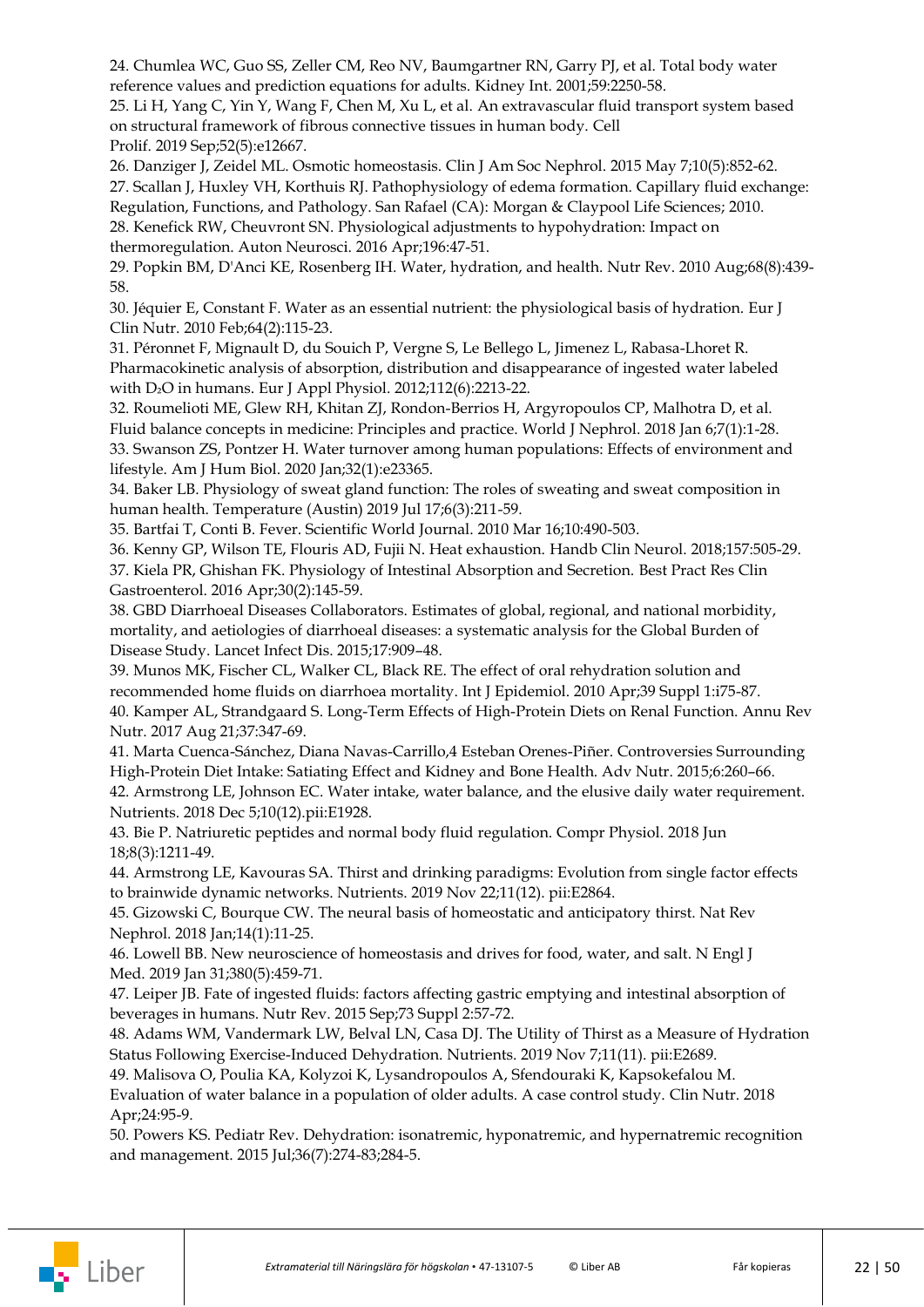51. [Cheuvront SN,](https://www-ncbi-nlm-nih-gov.ezproxy.its.uu.se/pubmed/?term=Cheuvront%20SN%5BAuthor%5D&cauthor=true&cauthor_uid=24692140) [Kenefick RW.](https://www-ncbi-nlm-nih-gov.ezproxy.its.uu.se/pubmed/?term=Kenefick%20RW%5BAuthor%5D&cauthor=true&cauthor_uid=24692140) Dehydration: physiology, assessment, and performance effects. [Compr Physiol.](https://www-ncbi-nlm-nih-gov.ezproxy.its.uu.se/pubmed/24692140) 2014 Jan;4(1):257-85.

52. Jimoh OF, Brown TJ, Bunn D, Hooper L. Beverage intake and drinking patterns—Clues to support older people living in long-term care to drink well: DRIE and FISE Studies. [Nutrients.](https://www-ncbi-nlm-nih-gov.ezproxy.its.uu.se/pubmed/?term=Jimoh+OF+drinking+2019) 2019 Feb 21;11(2).pii:E447.

53. [Villiger M,](https://www-ncbi-nlm-nih-gov.ezproxy.its.uu.se/pubmed/?term=Villiger%20M%5BAuthor%5D&cauthor=true&cauthor_uid=28853743) [Stoop R,](https://www-ncbi-nlm-nih-gov.ezproxy.its.uu.se/pubmed/?term=Stoop%20R%5BAuthor%5D&cauthor=true&cauthor_uid=28853743) [Vetsch T,](https://www-ncbi-nlm-nih-gov.ezproxy.its.uu.se/pubmed/?term=Vetsch%20T%5BAuthor%5D&cauthor=true&cauthor_uid=28853743) [Hohenauer E,](https://www-ncbi-nlm-nih-gov.ezproxy.its.uu.se/pubmed/?term=Hohenauer%20E%5BAuthor%5D&cauthor=true&cauthor_uid=28853743) [Pini M,](https://www-ncbi-nlm-nih-gov.ezproxy.its.uu.se/pubmed/?term=Pini%20M%5BAuthor%5D&cauthor=true&cauthor_uid=28853743) [Clarys P,](https://www-ncbi-nlm-nih-gov.ezproxy.its.uu.se/pubmed/?term=Clarys%20P%5BAuthor%5D&cauthor=true&cauthor_uid=28853743) et al. Evaluation and review of body fluids saliva, sweat and tear compared to biochemical hydration assessment markers within blood and urine. [Eur J Clin Nutr.](https://www-ncbi-nlm-nih-gov.ezproxy.its.uu.se/pubmed/28853743) 2018 Jan;72(1):69-76.

53. Jankowski CM, Sonko BJ, Gozansky WS, Kohrt WM. Deuterium dilution: the time course of 2H enrichment in saliva, urine, and serum. Clin Chem. 2004;50:1699–701.

54. Lifson N, Gordon GB. The fate of utilized molecular oxygen and the source of the oxygen of respiratory carbon dioxide, studied with the aid of heavy oxygen. [J Biol Chem.](https://www-ncbi-nlm-nih-gov.ezproxy.its.uu.se/pubmed/18135813) 1949 Sep;180(2):803-11. 55. Morrison SD. [A method for the calculation of metabolic water.](https://www-ncbi-nlm-nih-gov.ezproxy.its.uu.se/pubmed/13118549) J Physiol. 1953 Nov 28;122(2):399- 402.

56. Consolazio CF, Johnson RE, Pecora LJ. The computation of metabolic balances. In Physiological Measurements of Metabolic Functions in Man. Chapter 3; 313–39. New York: McGraw-Hill Book Company; 1963

57. EFSA, Panel on Dietetic Products, Nutrition, and Allergies. Scientific opinion on dietary reference values for water. EFSA J. 2010 8(3):1459.1-48. Dietary reference values for nutrients: summary report. 2017 Dec 11:e15121. [Internet] [uppdaterad 2019-10-07; citerad 27-12-2019] Hämtad från: [https://efsa.onlinelibrary.wiley.com/doi/toc/10.1002/](https://efsa.onlinelibrary.wiley.com/doi/toc/10.1002/(ISSN)1831-4732.021217)(ISSN)1831[-4732.021217](https://efsa.onlinelibrary.wiley.com/doi/toc/10.1002/(ISSN)1831-4732.021217)

59. Livsmedelsverket. Livsmedelsdatabasen Internet. Uppsala: Livsmedelsverket; 2020 uppdaterad 2020-02-05; citerad 2020-03-11 Hämtad från: [www.livsmedelsverket.se/livsmedel-och-](https://www.livsmedelsverket.se/livsmedel-och-innehall/naringsamne/livsmedelsdatabasen)

[innehall/naringsamne/livsmedelsdatabasen](https://www.livsmedelsverket.se/livsmedel-och-innehall/naringsamne/livsmedelsdatabasen)

60. [Stookey JD.](https://www-ncbi-nlm-nih-gov.ezproxy.its.uu.se/pubmed/?term=Stookey%20JD%5BAuthor%5D&cauthor=true&cauthor_uid=30889919) Analysis of 2009-2012 Nutrition Health and Examination Survey (NHANES) Data to Estimate the Median Water Intake Associated with Meeting Hydration Criteria for Individuals Aged 12-80 in the US Population. [Nutrients.](https://www-ncbi-nlm-nih-gov.ezproxy.its.uu.se/pubmed/?term=Stookey+JD+2019) 2019 Mar 18;11(3).pii:E657.

61. Institute of Medicine. Dietary reference intakes for water, potassium, sodium, chloride, and sulfate. Panel on Dietary Reference Intakes for Electrolytes and Water, standing committee on the scientific evaluation of dietary Reference Intakes. Washington, DC: National Academies Press; 2005. <https://www.nap.edu/read/10925/chapter/6#111>

62. The third national health and nutrition examination survey (NHANES III 1988–1994). 2018 uppdaterad 2018-05-25; citerad 27-12-2019 Hämtad från:

[wwwn.cdc.gov/nchs/nhanes/nhanes3/default.aspx](https://wwwn.cdc.gov/nchs/nhanes/nhanes3/default.aspx)

63. [Seal AD,](https://www-ncbi-nlm-nih-gov.ezproxy.its.uu.se/pubmed/?term=Seal%20AD%5BAuthor%5D&cauthor=true&cauthor_uid=28868290) [Bardis CN,](https://www-ncbi-nlm-nih-gov.ezproxy.its.uu.se/pubmed/?term=Bardis%20CN%5BAuthor%5D&cauthor=true&cauthor_uid=28868290) [Gavrieli A,](https://www-ncbi-nlm-nih-gov.ezproxy.its.uu.se/pubmed/?term=Gavrieli%20A%5BAuthor%5D&cauthor=true&cauthor_uid=28868290) [Grigorakis P,](https://www-ncbi-nlm-nih-gov.ezproxy.its.uu.se/pubmed/?term=Grigorakis%20P%5BAuthor%5D&cauthor=true&cauthor_uid=28868290) [Adams JD,](https://www-ncbi-nlm-nih-gov.ezproxy.its.uu.se/pubmed/?term=Adams%20JD%5BAuthor%5D&cauthor=true&cauthor_uid=28868290) [Arnaoutis G,](https://www-ncbi-nlm-nih-gov.ezproxy.its.uu.se/pubmed/?term=Arnaoutis%20G%5BAuthor%5D&cauthor=true&cauthor_uid=28868290) et al. Coffee with high but not low caffeine content augments fluid and electrolyte excretion at rest. [Front Nutr.](https://www-ncbi-nlm-nih-gov.ezproxy.its.uu.se/pubmed/?term=Seal+AD+Bardis+CN+caffeine+2017) 2017 Aug 18;4:40. 64. [Killer SC,](https://www-ncbi-nlm-nih-gov.ezproxy.its.uu.se/pubmed/?term=Killer%20SC%5BAuthor%5D&cauthor=true&cauthor_uid=24416202) [Blannin AK,](https://www-ncbi-nlm-nih-gov.ezproxy.its.uu.se/pubmed/?term=Blannin%20AK%5BAuthor%5D&cauthor=true&cauthor_uid=24416202) [Jeukendrup AE.](https://www-ncbi-nlm-nih-gov.ezproxy.its.uu.se/pubmed/?term=Jeukendrup%20AE%5BAuthor%5D&cauthor=true&cauthor_uid=24416202) No Evidence of Dehydration with Moderate Daily Coffee Intake: A Counterbalanced Cross-Over Study in a Free-Living Population[. PLoS One.](https://www-ncbi-nlm-nih-gov.ezproxy.its.uu.se/pubmed/24416202) 2014 Jan 9;9(1):e84154.

65. [Inenaga K,](https://www-ncbi-nlm-nih-gov.ezproxy.its.uu.se/pubmed/?term=Inenaga%20K%5BAuthor%5D&cauthor=true&cauthor_uid=28725298) [Ono K,](https://www-ncbi-nlm-nih-gov.ezproxy.its.uu.se/pubmed/?term=Ono%20K%5BAuthor%5D&cauthor=true&cauthor_uid=28725298) [Hitomi S,](https://www-ncbi-nlm-nih-gov.ezproxy.its.uu.se/pubmed/?term=Hitomi%20S%5BAuthor%5D&cauthor=true&cauthor_uid=28725298) [Kuroki A,](https://www-ncbi-nlm-nih-gov.ezproxy.its.uu.se/pubmed/?term=Kuroki%20A%5BAuthor%5D&cauthor=true&cauthor_uid=28725298) [Ujihara I.](https://www-ncbi-nlm-nih-gov.ezproxy.its.uu.se/pubmed/?term=Ujihara%20I%5BAuthor%5D&cauthor=true&cauthor_uid=28725298) Thirst sensation and oral dryness following alcohol intake. [Jpn Dent Sci Rev.](https://www-ncbi-nlm-nih-gov.ezproxy.its.uu.se/pubmed/?term=Inenaga+K+Thirst+2017) 2017 Aug;53(3):78-85.

66. Bendtsen P, Jones AW. Impact of water-induced diuresis on excretion profiles of ethanol, urinary creatinine, and urinary osmolality. J Anal Toxic. 1999;23:565-69.

67. [Suh H,](https://www-ncbi-nlm-nih-gov.ezproxy.its.uu.se/pubmed/?term=Suh%20H%5BAuthor%5D&cauthor=true&cauthor_uid=30506317) [Kavouras SA.](https://www-ncbi-nlm-nih-gov.ezproxy.its.uu.se/pubmed/?term=Kavouras%20SA%5BAuthor%5D&cauthor=true&cauthor_uid=30506317) Water intake and hydration state in children. [Eur J Nutr.](https://www-ncbi-nlm-nih-gov.ezproxy.its.uu.se/pubmed/?term=HyunGyu%C2%A0Suh+water+2019) 2019 Mar;58(2):475- 96.

68. [Hooper](https://www.sciencedirect.com/science/article/abs/pii/S0047637413001280?via%3Dihub#!) L, [Bunn](https://www.sciencedirect.com/science/article/abs/pii/S0047637413001280?via%3Dihub#!) D, [Florence O. Jimoh](https://www.sciencedirect.com/science/article/abs/pii/S0047637413001280?via%3Dihub#!) [OF, Fairweather-Tait](https://www.sciencedirect.com/science/article/abs/pii/S0047637413001280?via%3Dihub#!) SJ. Water-loss dehydration and aging. Mech Ageing Dev. 2014 Mar-Apr;136-137:50-8.

69. [Hooper L,](https://www-ncbi-nlm-nih-gov.ezproxy.its.uu.se/pubmed/?term=Hooper%20L%5BAuthor%5D&cauthor=true&cauthor_uid=25924806) [Abdelhamid A,](https://www-ncbi-nlm-nih-gov.ezproxy.its.uu.se/pubmed/?term=Abdelhamid%20A%5BAuthor%5D&cauthor=true&cauthor_uid=25924806) [Attreed NJ,](https://www-ncbi-nlm-nih-gov.ezproxy.its.uu.se/pubmed/?term=Attreed%20NJ%5BAuthor%5D&cauthor=true&cauthor_uid=25924806) [Campbell WW,](https://www-ncbi-nlm-nih-gov.ezproxy.its.uu.se/pubmed/?term=Campbell%20WW%5BAuthor%5D&cauthor=true&cauthor_uid=25924806) [Channell AM,](https://www-ncbi-nlm-nih-gov.ezproxy.its.uu.se/pubmed/?term=Channell%20AM%5BAuthor%5D&cauthor=true&cauthor_uid=25924806) [Chassagne P,](https://www-ncbi-nlm-nih-gov.ezproxy.its.uu.se/pubmed/?term=Chassagne%20P%5BAuthor%5D&cauthor=true&cauthor_uid=25924806) et al. Clinical symptoms, signs and tests for identification of impending and current water-loss dehydration in older people. [Cochrane Database Syst Rev.](https://www-ncbi-nlm-nih-gov.ezproxy.its.uu.se/pubmed/25924806) 2015 Apr 30;(4):CD009647.

70. [Perrier ET.](https://www-ncbi-nlm-nih-gov.ezproxy.its.uu.se/pubmed/?term=Perrier%20ET%5BAuthor%5D&cauthor=true&cauthor_uid=28614817) Shifting focus; From hydration for performance to hydration for health. [Ann Nutr](https://www-ncbi-nlm-nih-gov.ezproxy.its.uu.se/pubmed/28614817)  [Metab.](https://www-ncbi-nlm-nih-gov.ezproxy.its.uu.se/pubmed/28614817) 2017;70 Suppl 1:S4-12.

71. [Belval](https://www-ncbi-nlm-nih-gov.ezproxy.its.uu.se/pubmed/?term=Belval%20LN%5BAuthor%5D&cauthor=true&cauthor_uid=31324008) LN, [Hosokawa](https://www-ncbi-nlm-nih-gov.ezproxy.its.uu.se/pubmed/?term=Hosokawa%20Y%5BAuthor%5D&cauthor=true&cauthor_uid=31324008) Y, [Casa](https://www-ncbi-nlm-nih-gov.ezproxy.its.uu.se/pubmed/?term=Casa%20DJ%5BAuthor%5D&cauthor=true&cauthor_uid=31324008) DJ, [Adams](https://www-ncbi-nlm-nih-gov.ezproxy.its.uu.se/pubmed/?term=Adams%20WM%5BAuthor%5D&cauthor=true&cauthor_uid=31324008) WM, [Armstrong](https://www-ncbi-nlm-nih-gov.ezproxy.its.uu.se/pubmed/?term=Armstrong%20LE%5BAuthor%5D&cauthor=true&cauthor_uid=31324008) LE, [Baker](https://www-ncbi-nlm-nih-gov.ezproxy.its.uu.se/pubmed/?term=Baker%20LB%5BAuthor%5D&cauthor=true&cauthor_uid=31324008) LB et al. Practical hydration solutions for sports. [Nutrients.](https://www-ncbi-nlm-nih-gov.ezproxy.its.uu.se/pubmed/31324008) 2019 Jul 9;11(7).pii:E1550.

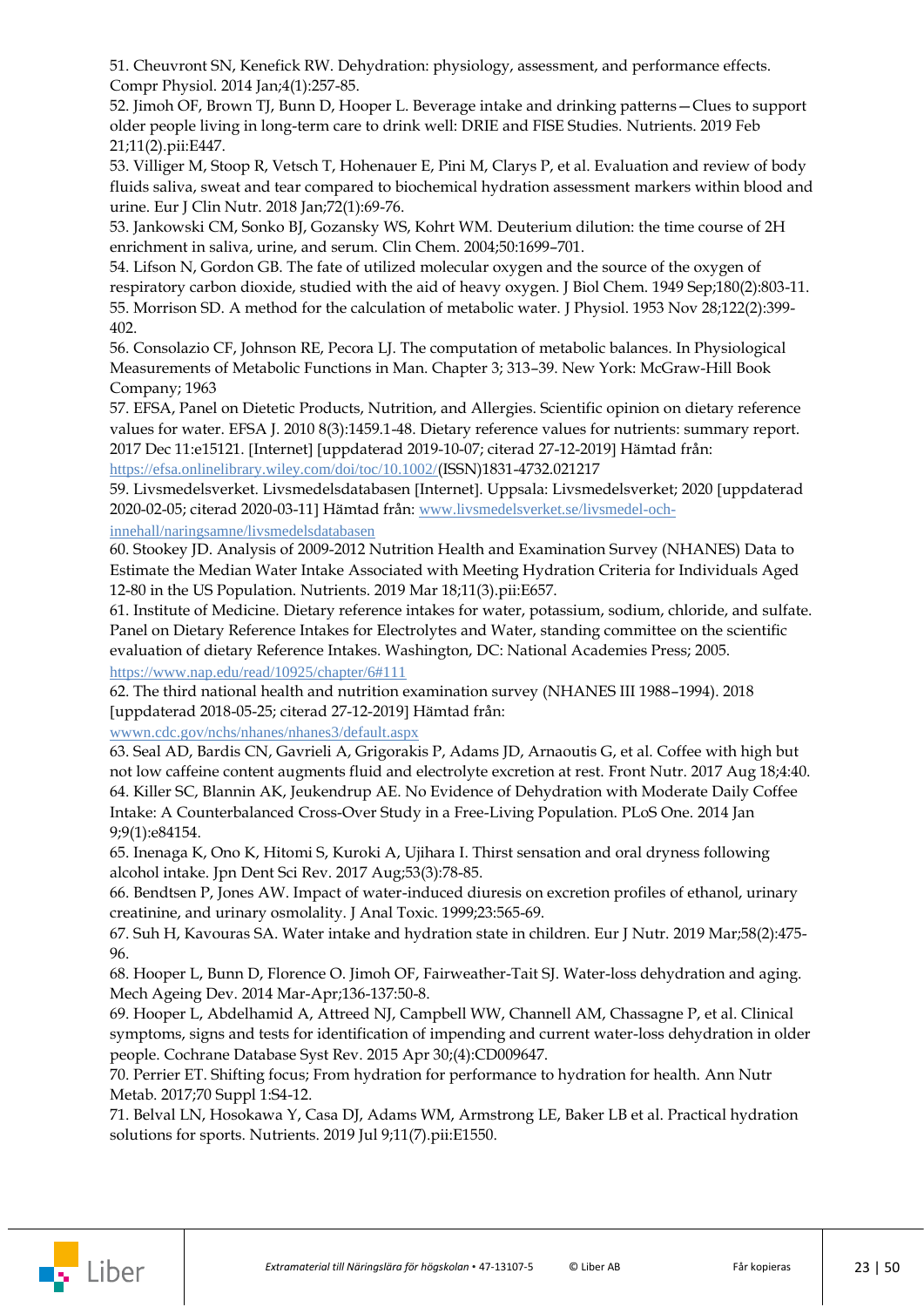72. James LJ, Funnell MP, James RM, Mears SA. Does hypohydration [really impair endurance](https://www-ncbi-nlm-nih-gov.ezproxy.its.uu.se/pubmed/31696453)  [performance? Methodological considerations for interpreting hydration research.](https://www-ncbi-nlm-nih-gov.ezproxy.its.uu.se/pubmed/31696453) Sports Med. 2019 Dec;49(Suppl 2):103-14.

73. [Kenefick RW.](https://www-ncbi-nlm-nih-gov.ezproxy.its.uu.se/pubmed/?term=Kenefick%20RW%5BAuthor%5D&cauthor=true&cauthor_uid=29368181) Drinking Strategies: Planned drinking versus drinking to thirst. [Sports](https://www-ncbi-nlm-nih-gov.ezproxy.its.uu.se/pubmed/29368181)  [Med.](https://www-ncbi-nlm-nih-gov.ezproxy.its.uu.se/pubmed/29368181) 2018 Mar;48(Suppl 1):31-7.

74. [Vitale K,](https://www-ncbi-nlm-nih-gov.ezproxy.its.uu.se/pubmed/?term=Vitale%20K%5BAuthor%5D&cauthor=true&cauthor_uid=31181616) [Getzin A.](https://www-ncbi-nlm-nih-gov.ezproxy.its.uu.se/pubmed/?term=Getzin%20A%5BAuthor%5D&cauthor=true&cauthor_uid=31181616) Nutrition and Supplement Update for the Endurance Athlete: Review and Recommendations. [Nutrients.](https://www-ncbi-nlm-nih-gov.ezproxy.its.uu.se/pubmed/31181616) 2019 Jun 7;11(6).pii:E1289.

75. American College of Sports Medicine Position Stand. Exercise and Fluid Replacement. Internet. uppdaterad 2020-04-03; citerad 2020-03-11 Hämtad från:

h[ttps://www.ncbi.nlm.nih.gov/pubmed/17277604](https://pubmed.ncbi.nlm.nih.gov/17277604/) 

76. [Vargas-Garcia EJ,](https://www-ncbi-nlm-nih-gov.ezproxy.its.uu.se/pubmed/?term=Vargas-Garcia%20EJ%5BAuthor%5D&cauthor=true&cauthor_uid=28721697) [Evans CEL,](https://www-ncbi-nlm-nih-gov.ezproxy.its.uu.se/pubmed/?term=Evans%20CEL%5BAuthor%5D&cauthor=true&cauthor_uid=28721697) [Prestwich A,](https://www-ncbi-nlm-nih-gov.ezproxy.its.uu.se/pubmed/?term=Prestwich%20A%5BAuthor%5D&cauthor=true&cauthor_uid=28721697) [Sykes-Muskett BJ,](https://www-ncbi-nlm-nih-gov.ezproxy.its.uu.se/pubmed/?term=Sykes-Muskett%20BJ%5BAuthor%5D&cauthor=true&cauthor_uid=28721697) [Hooson J,](https://www-ncbi-nlm-nih-gov.ezproxy.its.uu.se/pubmed/?term=Hooson%20J%5BAuthor%5D&cauthor=true&cauthor_uid=28721697) [Cade JE.](https://www-ncbi-nlm-nih-gov.ezproxy.its.uu.se/pubmed/?term=Cade%20JE%5BAuthor%5D&cauthor=true&cauthor_uid=28721697) Interventions to reduce consumption of sugar-sweetened beverages or increase water intake: evidence from a systematic review and meta-analysis. [Obes Rev.](https://www-ncbi-nlm-nih-gov.ezproxy.its.uu.se/pubmed/28721697) 2017 Nov;18(11):1350-63.

77. Madjd A, Taylor MA, Delavari A, Malekzadeh R, Macdonald IA, Farshch HR. Effects of replacing diet beverages with water on weight loss and weight maintenance: 18-month follow-up, randomized clinical trial[. Int J Obes \(Lond\).](https://www-ncbi-nlm-nih-gov.ezproxy.its.uu.se/pubmed/?term=Madjd+A+Taylor+MA+weight+2018) 2018 Apr;42(4):835-40.

78. Stookey JJ. [Negative, null and beneficial effects of](https://www-ncbi-nlm-nih-gov.ezproxy.its.uu.se/pubmed/26729162) drinking water on energy intake, energy [expenditure, fat oxidation and weight change in randomized trials: A qualitative](https://www-ncbi-nlm-nih-gov.ezproxy.its.uu.se/pubmed/26729162) review. Nutrients. 2016 Jan 2;8(1).pii:E19.

79. [Wong JMW,](https://www-ncbi-nlm-nih-gov.ezproxy.its.uu.se/pubmed/?term=Wong%20JMW%5BAuthor%5D&cauthor=true&cauthor_uid=28264082) [Ebbeling](https://www-ncbi-nlm-nih-gov.ezproxy.its.uu.se/pubmed/?term=Ebbeling%20CB%5BAuthor%5D&cauthor=true&cauthor_uid=28264082) CB, [Robinson L,](https://www-ncbi-nlm-nih-gov.ezproxy.its.uu.se/pubmed/?term=Robinson%20L%5BAuthor%5D&cauthor=true&cauthor_uid=28264082) [Feldman HA,](https://www-ncbi-nlm-nih-gov.ezproxy.its.uu.se/pubmed/?term=Feldman%20HA%5BAuthor%5D&cauthor=true&cauthor_uid=28264082) [Ludwig DS.](https://www-ncbi-nlm-nih-gov.ezproxy.its.uu.se/pubmed/?term=Ludwig%20DS%5BAuthor%5D&cauthor=true&cauthor_uid=28264082) Effects of advice to drink 8 cups of water per day in adolescents with overweight or obesity: A randomized clinical trial. [JAMA](https://www-ncbi-nlm-nih-gov.ezproxy.its.uu.se/pubmed/28264082)  [Pediatr.](https://www-ncbi-nlm-nih-gov.ezproxy.its.uu.se/pubmed/28264082) 2017 May 1;171(5):e170012.

80. [McKay NJ,](https://www-ncbi-nlm-nih-gov.ezproxy.its.uu.se/pubmed/?term=McKay%20NJ%5BAuthor%5D&cauthor=true&cauthor_uid=29678599) [Belous IV,](https://www-ncbi-nlm-nih-gov.ezproxy.its.uu.se/pubmed/?term=Belous%20IV%5BAuthor%5D&cauthor=true&cauthor_uid=29678599) [Temple JL.](https://www-ncbi-nlm-nih-gov.ezproxy.its.uu.se/pubmed/?term=Temple%20JL%5BAuthor%5D&cauthor=true&cauthor_uid=29678599) Increasing water intake influences hunger and food preference, but does not reliably suppress energy intake in adults. [Physiol Behav.](https://www-ncbi-nlm-nih-gov.ezproxy.its.uu.se/pubmed/29678599) 2018 Oct 1;194:15-22.

81. Kant AK, Graubard BI. Complementary and compensatory dietary changes associated with consumption or omission of plain water by US adults. Appetite. 2018;128:255–62.

82. [Gazan R,](https://www-ncbi-nlm-nih-gov.ezproxy.its.uu.se/pubmed/?term=Gazan%20R%5BAuthor%5D&cauthor=true&cauthor_uid=27809236) [Sondey J,](https://www-ncbi-nlm-nih-gov.ezproxy.its.uu.se/pubmed/?term=Sondey%20J%5BAuthor%5D&cauthor=true&cauthor_uid=27809236) [Maillot M,](https://www-ncbi-nlm-nih-gov.ezproxy.its.uu.se/pubmed/?term=Maillot%20M%5BAuthor%5D&cauthor=true&cauthor_uid=27809236) [Guelinckx I,](https://www-ncbi-nlm-nih-gov.ezproxy.its.uu.se/pubmed/?term=Guelinckx%20I%5BAuthor%5D&cauthor=true&cauthor_uid=27809236) [Lluch A.](https://www-ncbi-nlm-nih-gov.ezproxy.its.uu.se/pubmed/?term=Lluch%20A%5BAuthor%5D&cauthor=true&cauthor_uid=27809236) Drinking water intake is associated with higher diet quality among French adults. [Nutrients.](https://www-ncbi-nlm-nih-gov.ezproxy.its.uu.se/pubmed/27809236) 2016 Oct 31;8(11).pii:E689.

83. Gandy J. Water intake: validity of population assessment and recommendations. Eur J Nutr. 2015;54; Suppl (2):S11–6.

84. [Elmadfa I,](https://www-ncbi-nlm-nih-gov.ezproxy.its.uu.se/pubmed/?term=Elmadfa%20I%5BAuthor%5D&cauthor=true&cauthor_uid=26290299) [Meyer AL.](https://www-ncbi-nlm-nih-gov.ezproxy.its.uu.se/pubmed/?term=Meyer%20AL%5BAuthor%5D&cauthor=true&cauthor_uid=26290299) Patterns of drinking and eating across the European Union: implications for hydration status. [Nutr Rev.](https://www-ncbi-nlm-nih-gov.ezproxy.its.uu.se/pubmed/26290299) 2015 Sep;73 Suppl 2:141-7.

85. Allen MD, Springer DA, Burg MB, Boehm M, Dmitriev NI. Suboptimal hydration remodels metabolism, promotes degenerative diseases, and shortens life. JCI Insight. 2019;4(17):1–17. 86. [Liska D,](https://www-ncbi-nlm-nih-gov.ezproxy.its.uu.se/pubmed/?term=Liska%20D%5BAuthor%5D&cauthor=true&cauthor_uid=30609670) [Mah E,](https://www-ncbi-nlm-nih-gov.ezproxy.its.uu.se/pubmed/?term=Mah%20E%5BAuthor%5D&cauthor=true&cauthor_uid=30609670) [Brisbois T,](https://www-ncbi-nlm-nih-gov.ezproxy.its.uu.se/pubmed/?term=Brisbois%20T%5BAuthor%5D&cauthor=true&cauthor_uid=30609670) [Barrios PL,](https://www-ncbi-nlm-nih-gov.ezproxy.its.uu.se/pubmed/?term=Barrios%20PL%5BAuthor%5D&cauthor=true&cauthor_uid=30609670) [Baker LB,](https://www-ncbi-nlm-nih-gov.ezproxy.its.uu.se/pubmed/?term=Baker%20LB%5BAuthor%5D&cauthor=true&cauthor_uid=30609670) [Spriet LL.](https://www-ncbi-nlm-nih-gov.ezproxy.its.uu.se/pubmed/?term=Spriet%20LL%5BAuthor%5D&cauthor=true&cauthor_uid=30609670) Narrative review of hydration and

selected health outcomes in the general population. [Nutrients.](https://www-ncbi-nlm-nih-gov.ezproxy.its.uu.se/pubmed/?term=Liska+D+hydration+2019) 2019 Jan 1;11(1).pii:E70.

87. [Benton D,](https://www-ncbi-nlm-nih-gov.ezproxy.its.uu.se/pubmed/?term=Benton%20D%5BAuthor%5D&cauthor=true&cauthor_uid=26290300) [Braun H,](https://www-ncbi-nlm-nih-gov.ezproxy.its.uu.se/pubmed/?term=Braun%20H%5BAuthor%5D&cauthor=true&cauthor_uid=26290300) [Cobo JC,](https://www-ncbi-nlm-nih-gov.ezproxy.its.uu.se/pubmed/?term=Cobo%20JC%5BAuthor%5D&cauthor=true&cauthor_uid=26290300) [Edmonds C,](https://www-ncbi-nlm-nih-gov.ezproxy.its.uu.se/pubmed/?term=Edmonds%20C%5BAuthor%5D&cauthor=true&cauthor_uid=26290300) [Elmadfa I,](https://www-ncbi-nlm-nih-gov.ezproxy.its.uu.se/pubmed/?term=Elmadfa%20I%5BAuthor%5D&cauthor=true&cauthor_uid=26290300) [El-Sharkawy A.](https://www-ncbi-nlm-nih-gov.ezproxy.its.uu.se/pubmed/?term=El-Sharkawy%20A%5BAuthor%5D&cauthor=true&cauthor_uid=26290300) Executive summary and conclusions from the European Hydration Institute Expert Conference on human hydration, health, and performance. [Nutr Rev.](https://www-ncbi-nlm-nih-gov.ezproxy.its.uu.se/pubmed/26290300) 2015 Sep;73 Suppl 2:148-50.

88. Dineen R, Thompson CJ, Sherlock M. Hyponatraemia – presentations and management. [Clin Med](https://www-ncbi-nlm-nih-gov.ezproxy.its.uu.se/pubmed/?term=Dineen+R+hyponatremia+2017)  [\(Lond\).](https://www-ncbi-nlm-nih-gov.ezproxy.its.uu.se/pubmed/?term=Dineen+R+hyponatremia+2017) 2017 Jun;17(3):263-69.

89. [Joergensen D,](https://www-ncbi-nlm-nih-gov.ezproxy.its.uu.se/pubmed/?term=Joergensen%20D%5BAuthor%5D&cauthor=true&cauthor_uid=31138251) [Tazmini K,](https://www-ncbi-nlm-nih-gov.ezproxy.its.uu.se/pubmed/?term=Tazmini%20K%5BAuthor%5D&cauthor=true&cauthor_uid=31138251) [Jacobsen D.](https://www-ncbi-nlm-nih-gov.ezproxy.its.uu.se/pubmed/?term=Jacobsen%20D%5BAuthor%5D&cauthor=true&cauthor_uid=31138251) Acute Dysnatremias - a dangerous and overlooked clinical problem. [Scand J Trauma Resusc Emerg Med.](https://www-ncbi-nlm-nih-gov.ezproxy.its.uu.se/pubmed/31138251) 2019 May 28;27(1):58-64.

90. [Hew-Butler T,](https://www-ncbi-nlm-nih-gov.ezproxy.its.uu.se/pubmed/?term=Hew-Butler%20T%5BAuthor%5D&cauthor=true&cauthor_uid=28316971) [Loi V,](https://www-ncbi-nlm-nih-gov.ezproxy.its.uu.se/pubmed/?term=Loi%20V%5BAuthor%5D&cauthor=true&cauthor_uid=28316971) [Pani A,](https://www-ncbi-nlm-nih-gov.ezproxy.its.uu.se/pubmed/?term=Pani%20A%5BAuthor%5D&cauthor=true&cauthor_uid=28316971) [Rosner MH.](https://www-ncbi-nlm-nih-gov.ezproxy.its.uu.se/pubmed/?term=Rosner%20MH%5BAuthor%5D&cauthor=true&cauthor_uid=28316971) Exercise-Associated Hyponatremia: 2017 Update[. Front](https://www-ncbi-nlm-nih-gov.ezproxy.its.uu.se/pubmed/28316971)  [Med \(Lausanne\).](https://www-ncbi-nlm-nih-gov.ezproxy.its.uu.se/pubmed/28316971) 2017 Mar 3;4:21.

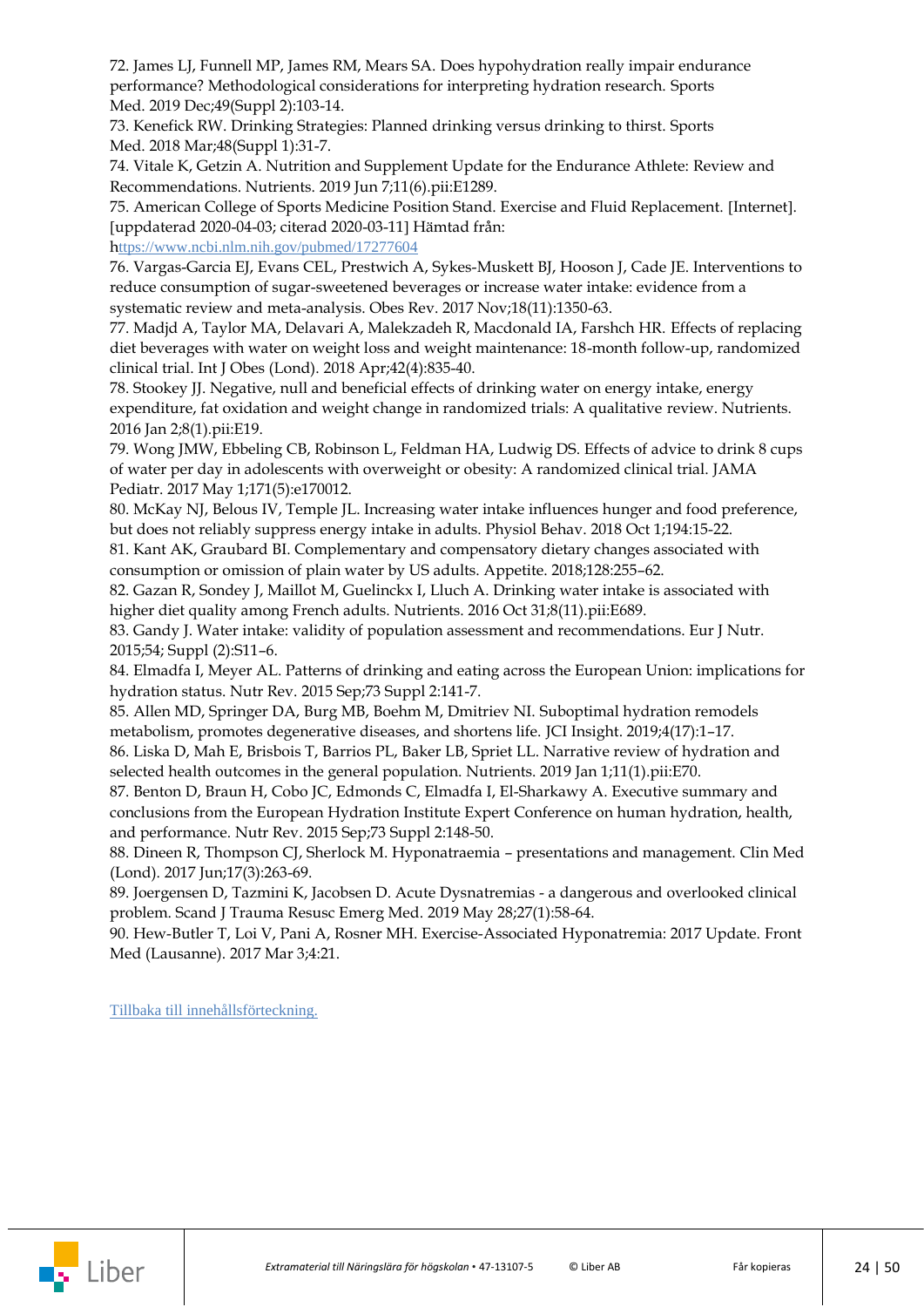### 16. Energi och metabolism

<span id="page-24-0"></span>1. Energy and protein requirements. Report of a joint FAO/WHO/UNU Expert Consultation. World Health Organ Tech Rep Ser. 1985;724:1-206.

2. Seeley RJ, Woods SC. Monitoring of stored and available fuel by the CNS: implications for obesity. Nat Rev Neurosci. 2003;4(11):901-9.

3. Rolls BJ. Dietary energy density: Applying behavioural science to weight management. Nutr Bull. 2017;42(3):246-53.

4. Holt SH, Miller JC, Petocz P, Farmakalidis E. A satiety index of common foods. Eur J Clin Nutr. 1995;49(9):675-90.

5. Levine JA. Nonexercise activity thermogenesis (NEAT): environment and biology. Am J Physiol Endocrinol Metab. 2004;286(5):E675-85.

6. Nelson KM, Weinsier RL, Long CL, Schutz Y. Prediction of resting energy expenditure from fat-free mass and fat mass. Am J Clin Nutr. 1992;56(5):848-56.

7. Westerterp KR. Diet induced thermogenesis. Nutr Metab (Lond). 2004;1(1):5.

8. Ainslie P, Reilly T, Westerterp K. Estimating human energy expenditure: a review of techniques with particular reference to doubly labelled water. Sports Med. 2003;33(9):683-98.

9. Black AE, Coward WA, Cole TJ, Prentice AM. Human energy expenditure in affluent societies: an analysis of 574 doubly-labelled water measurements. Eur J Clin Nutr. 1996;50(2):72-92.

10. Hasson RE, Howe CA, Jones BL, Freedson PS. Accuracy of four resting metabolic rate prediction equations: effects of sex, body mass index, age, and race/ethnicity. J Sci Med Sport. 2011;14(4):344-51. 11. Ainsworth BE, Haskell WL, Whitt MC, Irwin ML, Swartz AM, Strath SJ, et al. Compendium of

physical activities: an update of activity codes and MET intensities. Med Sci Sports Exerc. 2000;32(9 Suppl):S498-504.

12. Nordic Nutrition Recommendations 2012. Integrationg nutrition and physical activity. 5th ed. Copenhagen: Nordic councils of ministers; 2014.

13. O'Driscoll R, Turicchi J, Beaulieu K, Scott S, Matu J, Deighton K, et al. How well do activity monitors estimate energy expenditure? A systematic review and meta-analysis of the validity of current technologies. Br J Sports Med. 2018.

14. Larsson I, Lissner L, Samuelson G, Fors H, Lantz H, Naslund I, et al. Body composition through adult life: Swedish reference data on body composition. Eur J Clin Nutr. 2015;69(7):837-42.

15. Frayn KN. Metabolic regulation. A human perspective. 3rd ed. ed: Wiley-Blackwell Publishing; 2010. 384 p.

16. Leiter LA, Marliss EB. Survival during fasting may depend on fat as well as protein stores. J Am Med Assoc. 1982;248(18):2306-7.

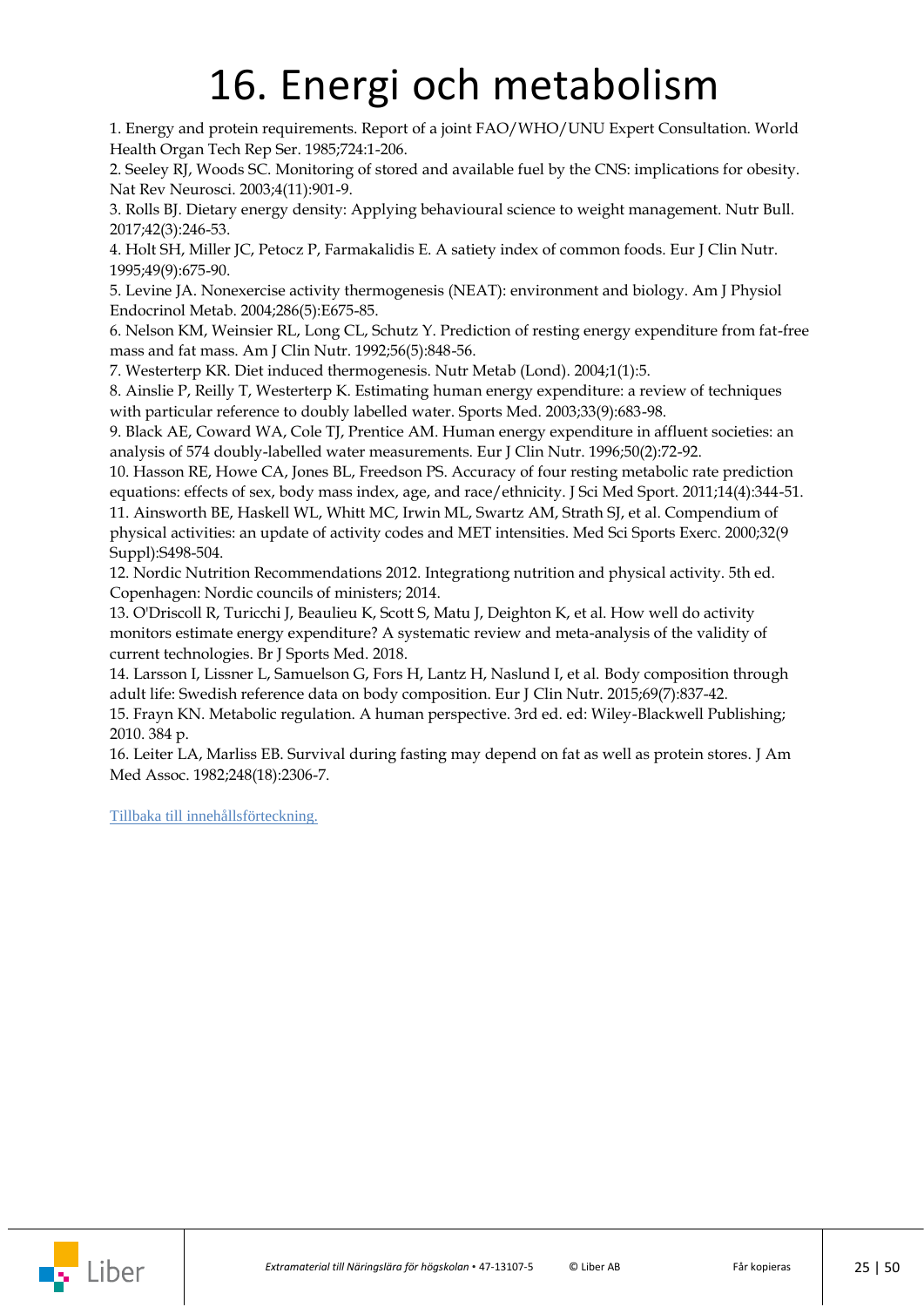## 17. Kolhydrater

<span id="page-25-0"></span>1. Amcoff E, Edberg A, Enghardt Barbieri H, Lindroos A, Nälsén C, Warensjö Lemming E. Riksmaten vuxna 2010-11: Livsmedels- och näringsintag bland vuxna i Sverige. Uppsala; 2012.

2. Bellini M, Tonarelli S, Nagy AG, Pancetti A, Costa F, Ricchiuti A, et al. Low FODMAP Diet: Evidence, Doubts, and Hopes. Nutrients. 2020;12(1).

3. Gibson PR, Shepherd SJ. Personal view: food for thought –western lifestyle and susceptibility to Crohn's disease. The FODMAP hypothesis. Alimentary pharmacology & therapeutics. 2005;21(12):1399-409.

4. Jones JM. CODEX-aligned dietary fiber definitions help to bridge the 'fiber gap'. Nutr J. 2014;13:34. 5. Åman P. Definition och analys av kostfibrer – därom tvistade de lärde länge. Nordisk Nutrition. 2014;1-2.

6. O'Keefe SJ. The association between dietary fibre deficiency and high-income lifestyle-associated diseases: Burkitt's hypothesis revisited. Lancet Gastroenterol Hepatol. 2019;4(12):984-96.

7. Makki K, Deehan EC, Walter J, Backhed F. The Impact of Dietary Fiber on Gut Microbiota in Host Health and Disease. Cell Host Microbe. 2018;23(6):705-15.

8. Sonnenburg ED, Sonnenburg JL. Starving our microbial self: the deleterious consequences of a diet deficient in microbiota-accessible carbohydrates. Cell Metab. 2014;20(5):779-86.

9. Davani-Davari D, Negahdaripour M, Karimzadeh I, Seifan M, Mohkam M, Masoumi SJ, et al. Prebiotics: Definition, Types, Sources, Mechanisms, and Clinical Applications. Foods. 2019;8(3). 10. Bindels LB, Delzenne NM, Cani PD, Walter J. Towards a more comprehensive concept for prebiotics. Nature reviews Gastroenterology & hepatology. 2015;12(5):303-10.

11. Aune D, Chan DS, Lau R, Vieira R, Greenwood DC, Kampman E, et al. Dietary fibre, whole grains, and risk of colorectal cancer: systematic review and dose-response meta-analysis of prospective studies. BMJ. 2011;343:d6617.

12. World Cancer Research Fund, American Institute for Cancer Research. Food, nutrition, physical activity, and the prevention of cancer: a global perspective. Washington DC: AICR; 2017.

13. Slavin J. Why whole grains are protective: biological mechanisms. The Proceedings of the Nutrition Society. 2003;62(1):129-34.

14. Jordbruksverket. Livsmedelskonsumtion och näringsinnehåll, uppgifter t.o.m. år 2017 [Consumption of food and nutritive values, data up to 2017]. 2018.

15. Wanselius J, Axelsson C, Moraeus L, Berg C, Mattisson I, Larsson C. Procedure to Estimate Added and Free Sugars in Food Items from the Swedish Food Composition Database Used in the National Dietary Survey Riksmaten Adolescents 2016–17. Nutrients. 2019;11(6).

16. Enghardt Barbieri H, Pearson M, Becker W. Riksmaten – barn 2003: Livsmedels- och näringsintag bland barn i Sverige. 2006.

17. Birt DF, Boylston T, Hendrich S, Jane JL, Hollis J, Li L, et al. Resistant starch: promise for improving human health. Advances in nutrition. 2013;4(6):587-601.

18. Sajilata MG, Singhal RS, Kulkarni PR. Resistant starch – a review. Comprehensive Reviews in Food Science and Food Safety. 2006;5.

19. Latulippe ME, Skoog SM. Fructose malabsorption and intolerance: effects of fructose with and without simultaneous glucose ingestion. Crit Rev Food Sci Nutr. 2011;51(7):583-92.

20. Nauck MA, Meier JJ. The incretin effect in healthy individuals and those with type 2 diabetes: physiology, pathophysiology, and response to therapeutic interventions. The lancet Diabetes & endocrinology. 2016;4(6):525-36.

21. Carr RD, Larsen MO, Winzell MS, Jelic K, Lindgren O, Deacon CF, et al. Incretin and islet hormonal responses to fat and protein ingestion in healthy men. Am J Physiol Endocrinol Metab. 2008;295(4):E779-84.

22. Atkinson FS, Foster-Powell K, Brand-Miller JC. International tables of glycemic index and glycemic load values: 2008. Diabetes Care. 2008;31(12):2281-3.

23.Arvidsson-Lenner R, Asp NG, Axelsen M, Bryngelsson S, Haapa E, Järvi A, et al. Glycaemic index - Relevance for health, dietary recommendations and food labelling. Scand J Nutr. 2004;48(2):84-94. 24. Zafar MI, Mills KE, Zheng J, Regmi A, Hu SQ, Gou L, et al. Low-glycemic index diets as an intervention for diabetes: a systematic review and meta-analysis. Am J Clin Nutr. 2019;110(4):891-902.

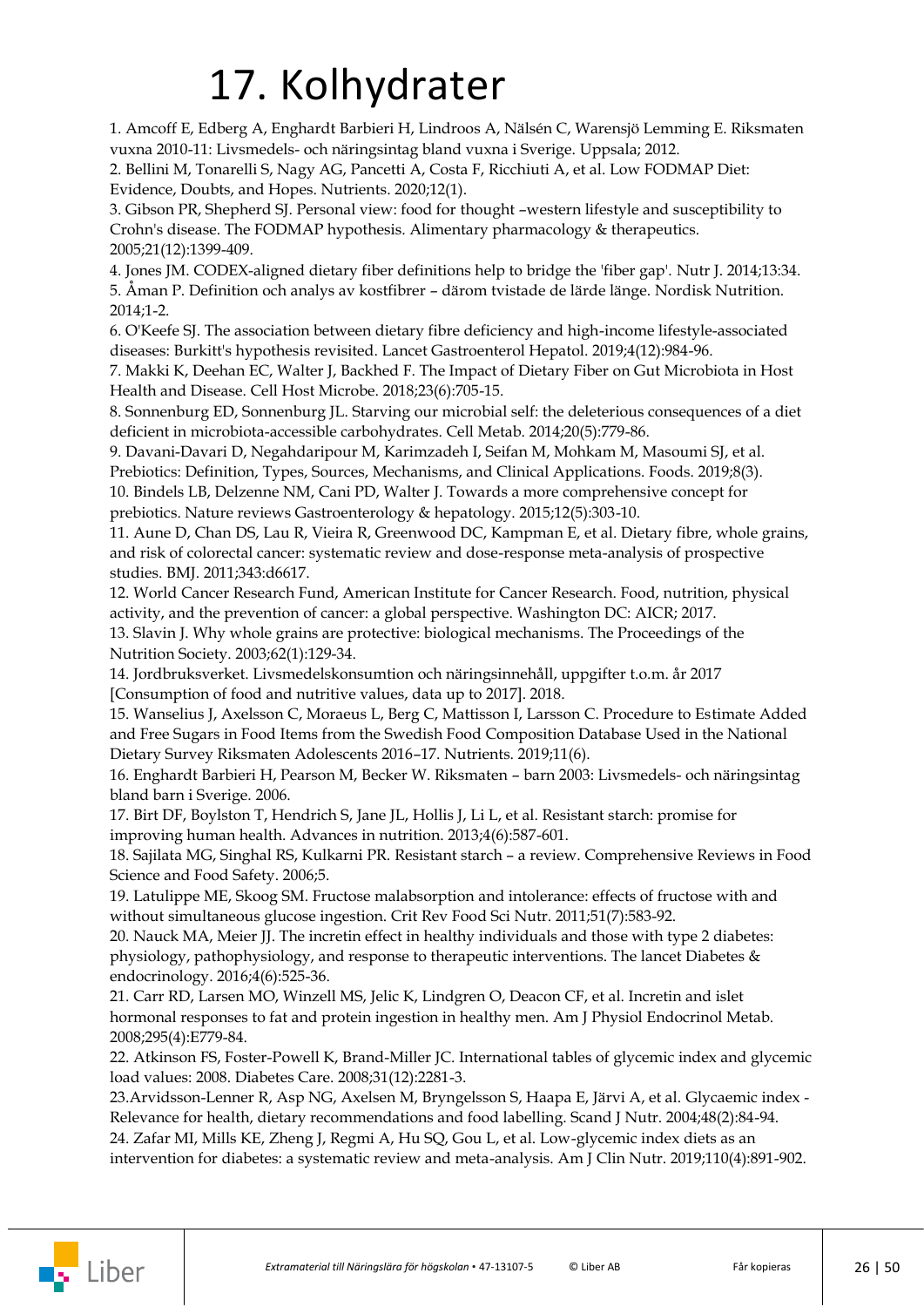25. Reynolds A, Mann J, Cummings J, Winter N, Mete E, Te Morenga L. Carbohydrate quality and human health: a series of systematic reviews and meta-analyses. Lancet. 2019;393(10170):434-45.

26. Shahdadian F, Saneei P, Milajerdi A, Esmaillzadeh A. Dietary glycemic index, glycemic load, and risk of mortality from all causes and cardiovascular diseases: a systematic review and dose-response meta-analysis of prospective cohort studies. Am J Clin Nutr. 2019;110(4):921-37.

27. Campos VC, Tappy L. Physiological handling of dietary fructose-containing sugars: implications for health. International journal of obesity (2005). 2016;40 Suppl 1:S6-11.

28. Sun SZ, Empie MW. Fructose metabolism in humans – what isotopic tracer studies tell us. Nutr Metab (Lond). 2012;9(1):89.

29. Becker W, Anderssen SA, Fogelholm M, Gunnarsdottir I, Hursti UKK, Meltzer HM, et al. Nnr 2012: Nordic Nutrition Recommendations - Integrating Nutrition and Physical Activity. Annals of Nutrition and Metabolism. 2013;63:897-.

30. Nordiska ministerrådet. Nordic Nutrition Recommendations 2004: integrating nutrition and physical activity. 4th edition ed. Copenhagen: Nordic Council of Ministers; 2004. 435, [1] s. p.

31. Stanhope KL. Sugar consumption, metabolic disease and obesity: The state of the controversy. Crit Rev Clin Lab Sci. 2016;53(1):52-67.

32. European Food Safety Authority. Scientific opinion on dietary reference values for carbohydrates and dietart fiber. EFSA Journal. 2010;8:1462.

33. European Food Safety Authority. Protocol for the scientific opinion on the Tolerable Upper Intake Level of dietary sugars. EFSA Journal. 2018;16(8):47.

34. WHO. Guideline: Sugars intake for adults and children. Guideline: Sugars Intake for Adults and Children. WHO Guidelines Approved by the Guidelines Review Committee. Geneva2015.

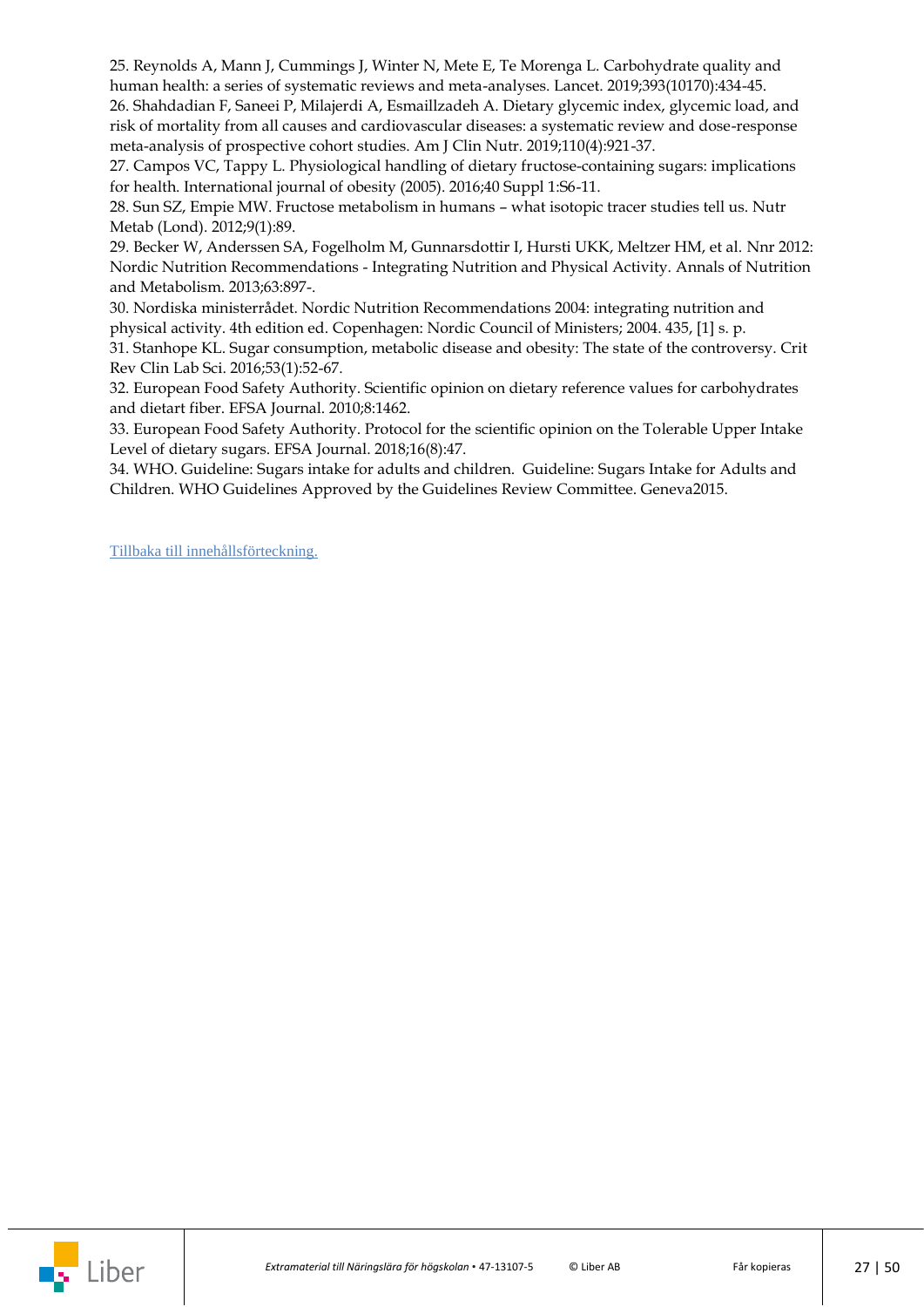### 18. Fetter

<span id="page-27-0"></span>1. Dominiczak MH, Caslake MJ. Apolipoproteins: metabolic role and clinical biochemistry applications. Ann Clin Biochem. 2011;48(Pt 6):498–515.

2. Nordic Council of Ministers. Nordic Nutrition Recommendations 2012. Intergrating nutrition and physical activity. Copenhagen; 2014. Report No.: 2014:002.

3. Schwab U, Lauritzen L, Tholstrup T, Haldorssoni T, Riserus U, Uusitupa M, Becker W. Effect of the amount and type of dietary fat on cardiometabolic risk factors and risk of developing type 2 diabetes, cardiovascular diseases, and cancer: a systematic review. Food Nutr Res. 10 juli 2014;58.

4. Vélez-Carrasco W, Lichtenstein AH, Welty FK, Li Z, Lamon-Fava S, Dolnikowski GG, Schaefer EJ. Dietary restriction of saturated fat and cholesterol decreases HDL ApoA-I secretion. Arter Thromb Vasc Biol. 1999;19(4):918–24.

5. Abdelhamid AS, Brown TJ, Brainard JS, Biswas P, Thorpe GC, Moore HJ, Deane KH, AlAbdulghafoor FK, Summerbell CD, Worthington HV, Song F, Hooper L. Omega-3 fatty acids for the primary and secondary prevention of cardiovascular disease. Cochrane Database Syst Rev. 2020 Feb 29;3(2):CD003177.

6. Abdelhamid AS, Martin N, Bridges C, Brainard JS, Wang X, Brown TJ, Hanson S, Jimoh OF, Ajabnoor SM, Deane KH, Song F, Hooper L. Polyunsaturated fatty acids for the primary and secondary prevention of cardiovascular disease. Cochrane Database Syst Rev. 2018 Nov 27.

7. Marklund M, Wu JHY, Imamura F, Del Gobbo LC, Fretts A, de Goede J, et al. Biomarkers of Dietary Omega-6 Fatty Acids and Incident Cardiovascular Disease and Mortality. Circulation. 2019;139(21):2422–36.

8. Arnett DK, Blumenthal RS, Albert MA, Buroker AB, Goldberger ZD, Hahn EJ et al. ACC/AHA Guideline on the Primary Prevention of Cardiovascular Disease. Circulation. 2019;140(11):e596-e646. 9. Innes JK, Calder PC. Omega-6 fatty acids and inflammation. Prostaglandins Leukot Essent Fatty Acids. 2018;132:41–8.

10. Thompson AK, Minihane A-M, Williams CM. Trans fatty acids, insulin resistance and diabetes. Eur J Clin Nutr. 2011;65(5):553–64.

11. WHO. Risk reduction of cognitive decline and dementia. WHO Guidelines [Internet]. WHO; 2019 [citerad 04 september 2020]. Tillgänglig vid: [www.who.int/publications/i/item/risk-reduction-of-cognitive](https://www.who.int/publications/i/item/risk-reduction-of-cognitive-decline-and-dementia)[decline-and-dementia](https://www.who.int/publications/i/item/risk-reduction-of-cognitive-decline-and-dementia)

12. Appleton KM, Rogers PJ, Ness AR. Updated systematic review and meta-analysis of the effects of n-3 long-chain polyunsaturated fatty acids on depressed mood. Am J Clin Nutr. 2010;91:757–77.

13. Bae JH, Kim G. Systematic review and meta-analysis of omega-3-fatty acids in elderly patients with depression. Nutr Res. 2018;50(Feb):1–9.

14. Venter C, Meyer RW, Nwaru BI, Roduit C, Untersmayr E, et al. EAACI position paper: Influence of dietary fatty acids on asthma, food allergy, and atopic dermatitis. Allergy. 2019 Apr 29.

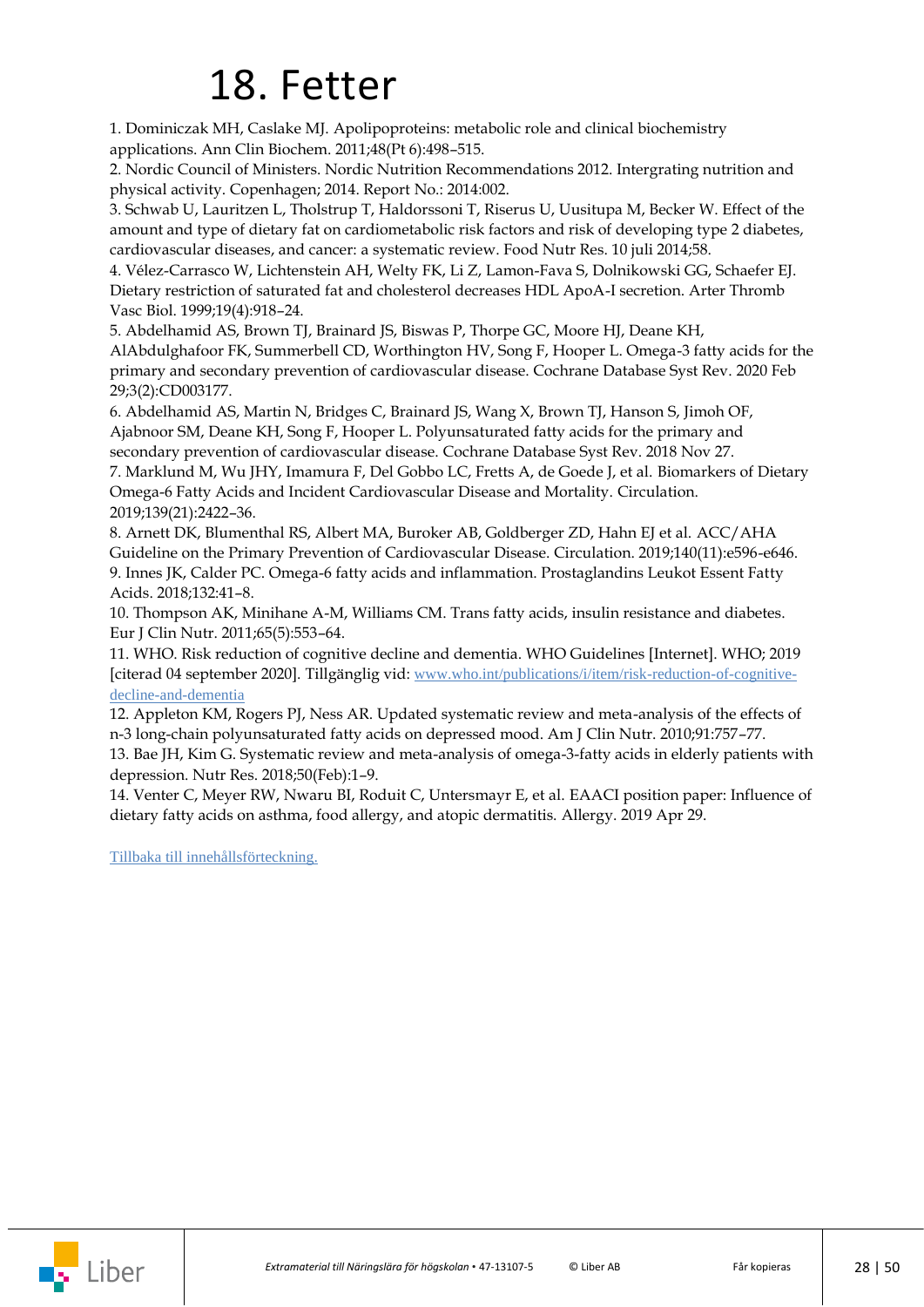### 19. Proteiner

<span id="page-28-0"></span>1. Sand O, Sjaastad ØV, Haug E, Toverud KC, Bolinder-Palmér I. Människans fysiologi: Liber; 2004. 2. Blennow K, Zetterberg H. Biomarkers for Alzheimer's disease: current status and prospects for the future. J Intern Med. 2018;284(6):643-63.

3. Atherton PJ, Smith K, Etheridge T, Rankin D, Rennie MJ. Distinct anabolic signalling responses to amino acids in C2C12 skeletal muscle cells. Amino Acids. 2010;38(5):1533-9.

4. Shils ME, Olson JA, Shike M, Ross AC. Modern Nutrition in Health and Disease: Williams & Wilkins; 1999.

5. Medicine I, Research CMN. The Role of Protein and Amino Acids in Sustaining and Enhancing Performance: National Academies Press; 1999.

6. Young VR, El-Khoury AE, Raguso CA, Forslund AH, Hambraeus L. Rates of urea production and hydrolysis and leucine oxidation change linearly over widely varying protein intakes in healthy adults. J Nutr. 2000;130(4):761-6.

7. Williams SR. Nutrition and diet therapy: Times Mirror/Mosby College Pub.; 1985.

8. Duggleby SL, Waterlow JC. The end-product method of measuring whole-body protein turnover: a review of published results and a comparison with those obtained by leucine infusion. British Journal of Nutrition. 2005;94(2):141-53.

9. Elango R, Ball RO, Pencharz PB. Indicator Amino Acid Oxidation: Concept and Application. The Journal of Nutrition. 2008;138(2):243-6.

10. EFSA Panel on Dietetic Products NaAN. Scientific Opinion on Dietary Reference Values for protein. EFSA Journal. 2012;10(2):2557.

11. World Health Organization / Food Agriculture Organization of the United Nations / United Nations University. Protein and Amino Acid Requirements in Human Nutrition: World Health Organization; 2007.

12. Nordic Council of Ministers. Nordic Nutrition Recommendations 2012. Part 2: Energy, fat and fatty acids, carbohydrates, protein, alcohol, fluid and water balance and physical activity. 5 th ed: Nordic Council of Ministers; 2014.

13. Witard OC, Garthe I, Phillips SM. Dietary Protein for Training Adaptation and Body Composition Manipulation in Track and Field Athletes. Int J Sport Nutr Exerc Metab. 2019;29(2):165-74.

14. Jager R, Kerksick CM, Campbell BI, Cribb PJ, Wells SD, Skwiat TM, et al. International Society of Sports Nutrition Position Stand: protein and exercise. J Int Soc Sports Nutr. 2017;14:20.

15. Burd NA, Beals JW, Martinez IG, Salvador AF, Skinner SK. Food-First Approach to Enhance the Regulation of Post-exercise Skeletal Muscle Protein Synthesis and Remodeling. Sports Med. 2019;49(Suppl 1):59-68.

16. Food Agriculture Organization of the United Nations. Dietary Protein Quality Evaluation in Human Nutrition: Report of an FAO Expert Consultation, 31 March-2 April, 2011, Auckland, New Zealand: Food and Agriculture Organization of the United Nations; 2013.

17. Millward DJ, Jackson AA. Protein/energy ratios of current diets in developed and developing countries compared with a safe protein/energy ratio: implications for recommended protein and amino acid intakes. Public Health Nutr. 2004;7(3):387-405.

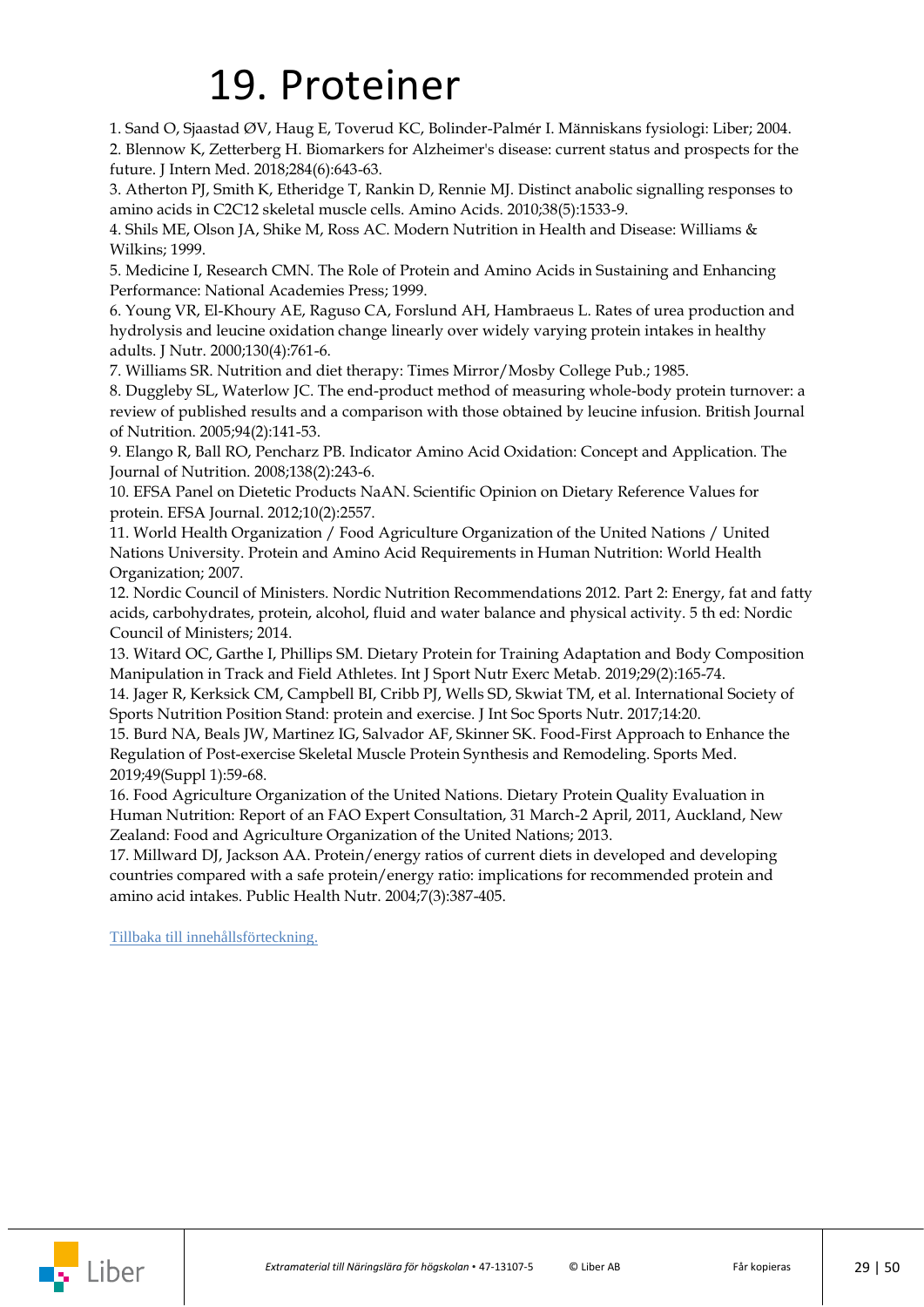## 20. Alkohol

<span id="page-29-0"></span>**1.** Allebeck**,** P**.**, Andreasson**,** S**.**, Wåhlin**,** S**.** m.fl. *Alkoholkonsumtion och risknivåer. Kunskapsunderlag och förslag till rekommendationer.* Rapport 2018:1. Stockholm: Centrum för epidemiologi och samhällsmedicin, Stockholms läns landsting**,** 2018.

2. Lewis, M.J. Alcoholism and nutrition: a review of vitamin supplementation and metabolic care. *Curr Opin Clin Nutr Metab Care*, 2020;23(2):138–44.

3. CAN. *Drogutvecklingen i Sverige 2019.* Rapport 180. Centralförbundet för alkohol- och narkotikaupplysning, 2019.

4. National Health and Medical Revision Council. *Australian guidelines to reduce health risk from drinking alcohol.* 2009. Tillgänglig från: [www.nhmrc.gov.au/about-us/publications/australian-guidelines-reduce-health](https://www.nhmrc.gov.au/about-us/publications/australian-guidelines-reduce-health-risks-drinking-alcohol)[risks-drinking-alcohol](https://www.nhmrc.gov.au/about-us/publications/australian-guidelines-reduce-health-risks-drinking-alcohol).

5. GBD 2016 Alcohol collaborators. Alcohol use and burden for 195 countries and territories, 1990- 2016: a systematic analysis for the Global Burden of Disease study 2016. *Lancet,* 2018;392(10152):1015– 35).

6. Agardh, E., Borman, U. & Allebeck, P. Alkohol, narkotika och tobaksrökning ger stor del av sjukdomsbördan. Utvecklingen i Sverige 1990–2010 kartlagd utifrån DALY-metoden. *Läkartidningen,* 2015;112:C4TH.

7. Dawson, D.A., Li, T.K. & Grant, B.F. A prospective study of risk drinking: at risk for what? *Drug Alcohol Depend*, 2008;95(1–2):62–72.

8. SLS, IOGT-NTO & CERA. *Alkoholen och samhället. Rapport 2016/2017. Tema: alkohol och cancer.* Tillgänglig från: [www.sls.se/om-oss/aktuellt/publicerat/2016/alkohol-orsakar-arligen-1000-dodsfall-i-cancer/](https://www.sls.se/om-oss/aktuellt/publicerat/2016/alkohol-orsakar-arligen-1000-dodsfall-i-cancer/)

9. Boles, S.M. & Miotto, K. Substance abuse and violence. A review of the literature. *Aggress Violent Behav*, 2003;8(2):155–174.

10. Abrahamson, M. & Heimdahl, K. Gendered discourse in Swedish national alcohol policy action plans 1965–2007: Invisible men and problematic women. *Nord Stud Alcohol Dr*, 2010;27(1),63–85.

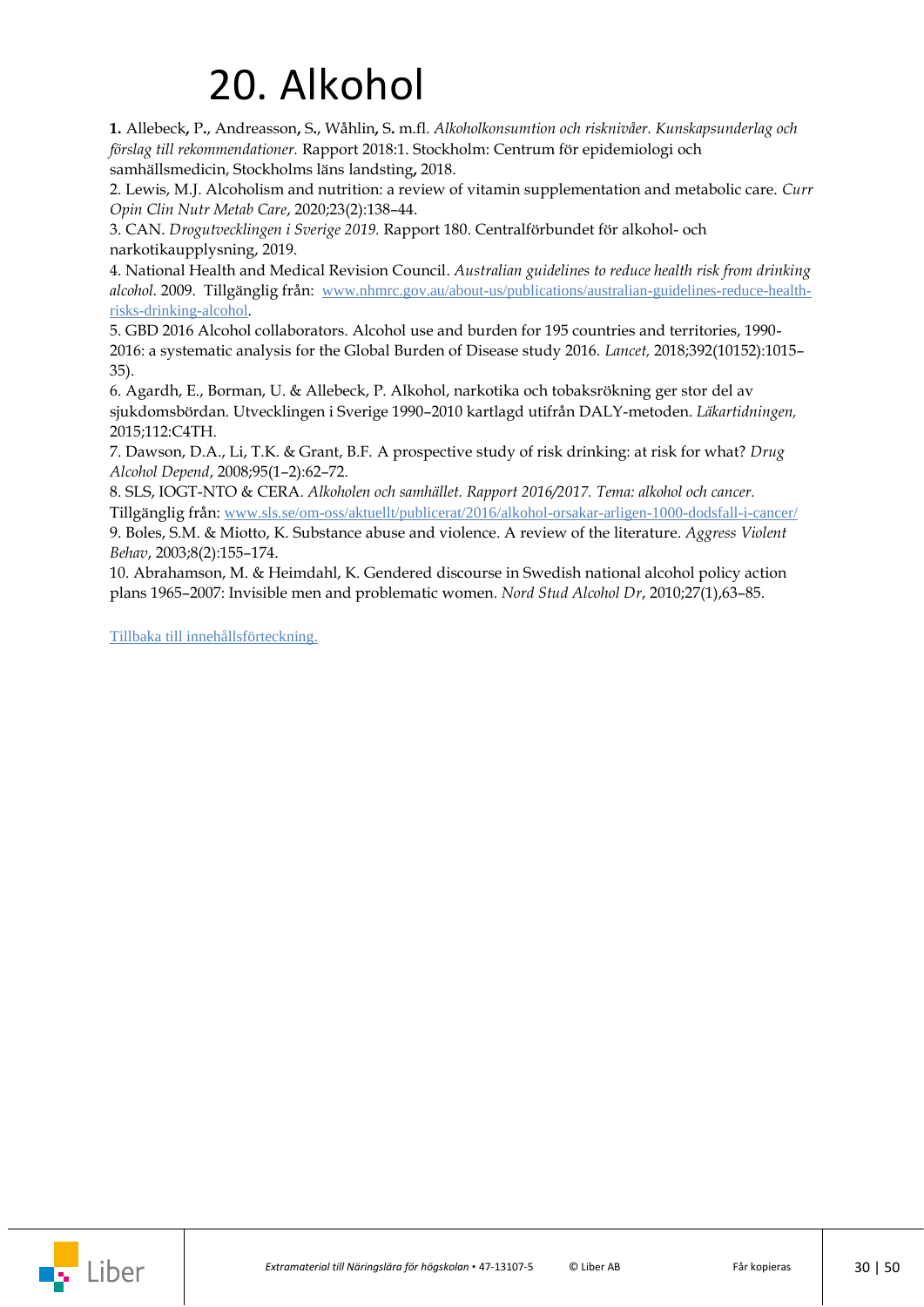### <span id="page-30-0"></span>21. Vitaminer

1. Erdman JW, MacDonald I, Zeisel SH, International Life Sciences Institute (1991- ). Present knowledge in nutrition. 10th ed. Ames, Iowa: International Life Sciences Institute Wiley-Blackwell; 2012. xxi, 1305 p. p.

2. A. B. Tables on weight yield of food and retenrtion factors of food constituents for the calculation of nutrient composition of cooked foods (dishes). Berichte der Bundesforschungsanstalt fur Ernährung, Karlsruhe; 2002.

3. Bjelakovic G, Nikolova D, Gluud LL, Simonetti RG, Gluud C. Antioxidant supplements for prevention of mortality in healthy participants and patients with various diseases. Cochrane Database Syst Rev. 2012 Mar 14(3):CD007176. PubMed PMID: 22419320. Epub 2012/03/16.

4. Blot WJ, Li JY, Taylor, PR et al. Nutrition intervention trials in Linxian, China: supplementation with specific vitamin/mineral combinations, cancer incidence, and disease-specific mortality in the general population. J Natl Cancer Inst. 1993 (85):pp1483-pp92.

5. Huang J, Weinstein SJ, Yu K, Mannisto S, Albanes D. Serum Beta Carotene and Overall and Cause-Specific Mortality. Circ Res. 2018 Dec 7;123(12):1339-49. PubMed PMID: 30566060. PMCID: PMC6261515. Epub 2018/12/20.

6. Brown BG, Zhao XQ, Chait A, Fisher LD, Cheung MC, Morse JS, et al. Simvastatin and niacin, antioxidant vitamins, or the combination for the prevention of coronary disease. N Engl J Med. 2001;345(22):1583-92.

7. Alpha-Tocopherol BCCPSG. The effect of vitamin E and beta carotene on the incidence of lung cancer and other cancers in male smokers. N Engl J Med. 1994 Apr 14;330(15):1029-35. PubMed PMID: 8127329. Epub 1994/04/14.

8. Theodorsson, E. m.fl. (red.) Laurells klinisk kemi i praktisk medicin. 10:e uppl. Lund: Studentlitteratur; 2018

9. Ellegård, L. Vitaminer, mineraler och spårämnen. Läkemedelsboken. Läkemedelsverket; 2014 (nätupplaga reviderad 2018).

10. Ellegård, L. Bristsjukdomar. Internetmedicin. 2018. Tillgänglig från:

[www.internetmedicin.se/behandlingsoversikter/ovrigt/bristsjukdomar/](https://www.internetmedicin.se/behandlingsoversikter/ovrigt/bristsjukdomar/)

11. [www.slv.se](file://///stofs01/Users/egra1/Näringslära/Manus/Redigering%201/www.slv.se)

12. Lamberg-Allardt C, Brustad M, Meyer HE, Steingrimsdottir L. Vitamin D - a systematic literature review for the 5th edition of the Nordic Nutrition Recommendations. Food Nutr Res. 2013;57:31. PubMed PMID: 24106457. PMCID: 3790913. Epub 2013/10/10. eng.

13. Bischoff-Ferrari HA, Dietrich T, Orav EJ, Hu FB, Zhang Y, Karlson EW, et al. Higher 25 hydroxyvitamin D concentrations are associated with better lower-extremity function in both active and inactive persons aged  $>$  or  $= 60$  y. Am J Clin Nutr. 2004 Sep;80(3):752-8. PubMed PMID: 15321818. Epub 2004/08/24. eng.

14. IOM (Institute of Medicine). Dietary Reference Intakes for Calcium, Phosphorus, Magnesium, Vitamin D, and Fluoride.: The National Academies Press,; 1997.

15. Weaver CM, Fleet JC. Vitamin D requirements: current and future. Am J Clin Nutr. 2004 Dec;80(6 Suppl):1735S-9S. PubMed PMID: 15585797. Epub 2004/12/09. eng.

16. Ruiz-Ojeda FJ, Anguita-Ruiz A, Leis R, Aguilera CM. Genetic Factors and Molecular Mechanisms of Vitamin D and Obesity Relationship. Ann Nutr Metab. 2018;73(2):89-99. PubMed PMID: 29982250. Epub 2018/07/10. eng.

17. European Food Safety Authority (EFSA). Update of the tolerable upper intake level for vitamin D for infants. EFSA Journal 2018 28 June 2018;16(8).

18. In: chief). CBEi, 978-0-12-384885-7 I, editors. Encyclopedia of Human Nutrition 3rd edition ed: Elsevier; 2013.

19. EFSA. Dietary Reference Values for nutrients. 4 December 2017.

20. Halder M, Petsophonsakul P, Akbulut AC, Pavlic A, Bohan F, Anderson E, et al. Vitamin K: Double Bonds beyond Coagulation Insights into Differences between Vitamin K1 and K2 in Health and Disease. Int J Mol Sci. 2019 Feb 19;20(4). PubMed PMID: 30791399. PMCID: PMC6413124. Epub 2019/02/23. eng.

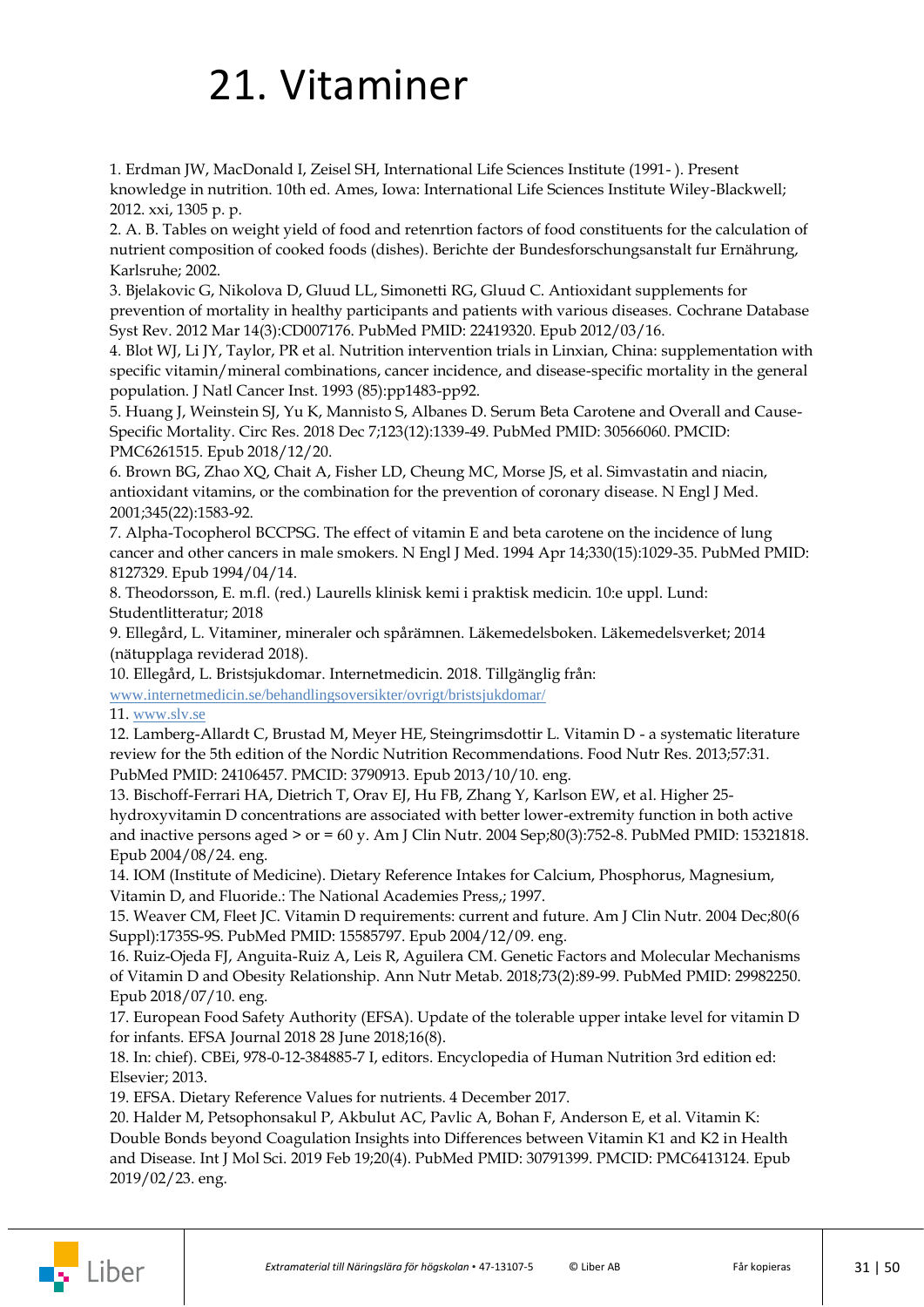21. Harshman SG, Shea MK. The Role of Vitamin K in Chronic Aging Diseases: Inflammation, Cardiovascular Disease, and Osteoarthritis. Curr Nutr Rep. 2016 Jun;5(2):90-8. PubMed PMID: 27648390. PMCID: PMC5026413. Epub 2016/09/21. eng.

22. European Food Safety Authority (EFSA). Dietary reference values for vitamin K. EFSA Journal 2017 5 April 2017;15(5).

23. Study of the Effectiveness of Additional Reductions in C, Homocysteine Collaborative G, Armitage JM, Bowman L, Clarke RJ, Wallendszus K, et al. Effects of homocysteine-lowering with folic acid plus vitamin B12 vs placebo on mortality and major morbidity in myocardial infarction survivors: a randomized trial. JAMA. 2010 Jun 23;303(24):2486-94. PubMed PMID: 20571015. Epub 2010/06/24. 24. Berry RJ, Li Z, Erickson D, Li S, Moore CA, Wang H, et al. Prevention of neural-tube defects with folic acid in China. N Engl J Med. 1999;341:1485-90.

25. De-Regil LM, Fernández-Gaxiola AC, Dowswell T, Peña-Rosas JP. Effects and safety of periconceptional folate supplementation for preventing birth defects. Cochrane Database Syst Rev. 2010 (10):CD007950.

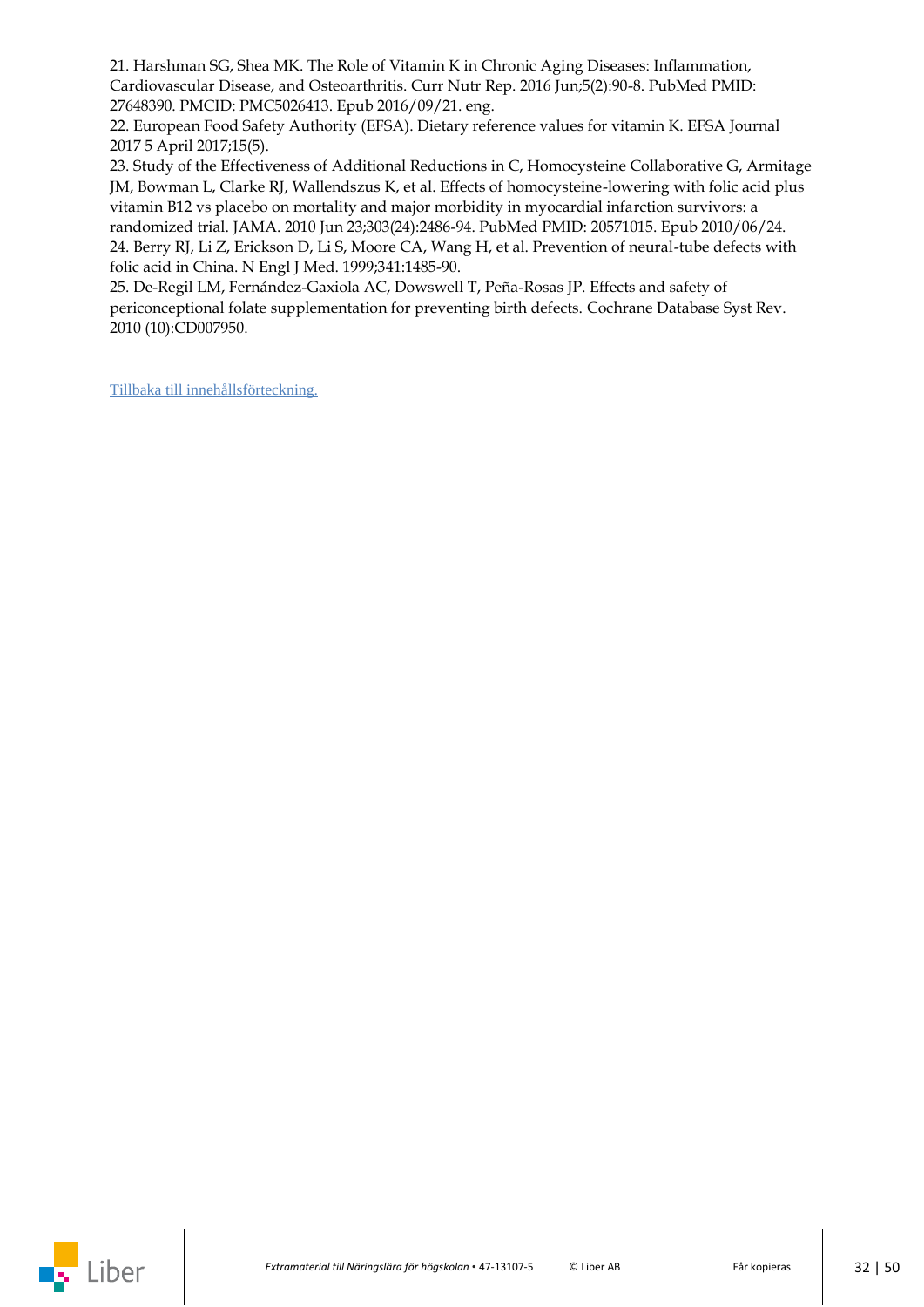### 22. Mineralämnen

<span id="page-32-0"></span>1. Lerner UH, Ljunggren Ö. Benvävens omsättning. Läkartidningen. 2006;40:2972–2975.

2. Nordic Council of Ministers. Nordic Nutrition Recommendations 2012. Intergrating nutrition and physical activity. Copenhagen; 2014. Report No.: 2014:002.

3. World Cancer Research Fund. Diet, Nutrition, Physical Activity and Cancer: a Global Perspective. The Third Expert Report. Continuous Update Project Expert Report 2018. World Cancer Research Fund;

4. Amcoff E, Edberg A, Enghardt Barbieri H, Lindroos AK, Nälsén C, Pearson M, et al. RIKSMATEN – VUXNA 2010–11. Vad äter svenskarna? Livsmedels- och näringsintag bland vuxna i Sverige. Uppsala: Livsmedelsverket; 2012.

5. EFSA. Scientific panel on dietetic products and allergy. Scientific opinion on dietary reference values for phosphorus. EFSA J. 2015;13(7):4185.

6. EFSA. Dietary reference values for nutrients: Summary report. EFSA supporting publication. Parma: EFSA; 2017. Report No.: 2017:e15121.

7. EFSA. Scientific Panel on Dietetic Products, Nutrition and Allergies. European Food Safety Authority. Tolerable upper intake levels for vitamins and minerals. [Internet]. Parma; 2006. Tillgänglig från: [www.efsa.europa.eu/sites/default/files/efsa\\_rep/blobserver\\_assets/ndatolerableuil.pdf](https://www.efsa.europa.eu/sites/default/files/efsa_rep/blobserver_assets/ndatolerableuil.pdf)

8. Westin SI. Genomsnittlig konsumtion av natrium och klorid. Vår Föda. 1980;32(6/7):321–5.

9. Scientific Advisory Committee on Nutrition. Iron and Health. London: TSO; 2010.

10. Warensjö Lemming E, Moraeus L, Petrelius Sipinen J, Lindroos AK. Riksmaten ungdom 2016-17. Näringsintag och näringsstatus bland ungdomar i Sverige. Uppsala: Livsmedelsverket; 2018. Report No.: 23.

11. EGVM. Expert Group on Vitamins and Minerals. Safe Upper Levels for Vitamins and Minerals. London: Food Safety Authority; 2003.

12. Darnerud PO. et al. Swedish Market Basket Survey 2015 – per capita-based analysis of nutrients and toxic compounds in market baskets and assessment of benefit or risk. Uppsala; Report No.: 26– 2017.

13. Filipsson Nyström H, Brantsæter AL, Erlund I, Gunnarsdottir I, Hulthén L, Laurberg P, Mattisson I, Banke Rasmussen L, Virtanen S, Meltzer HM. Iodine status in the Nordic countries - past and present. Food Nutr Res. 08 juni 2016;(60):31969.

14. Livsmedelsverket. Livsmedelsverkets allergiinformation nr 7. Nickel, krom och andra mineralämnen. 2010. (Livsmedelsverket allergiinformation). Report No.: 7.

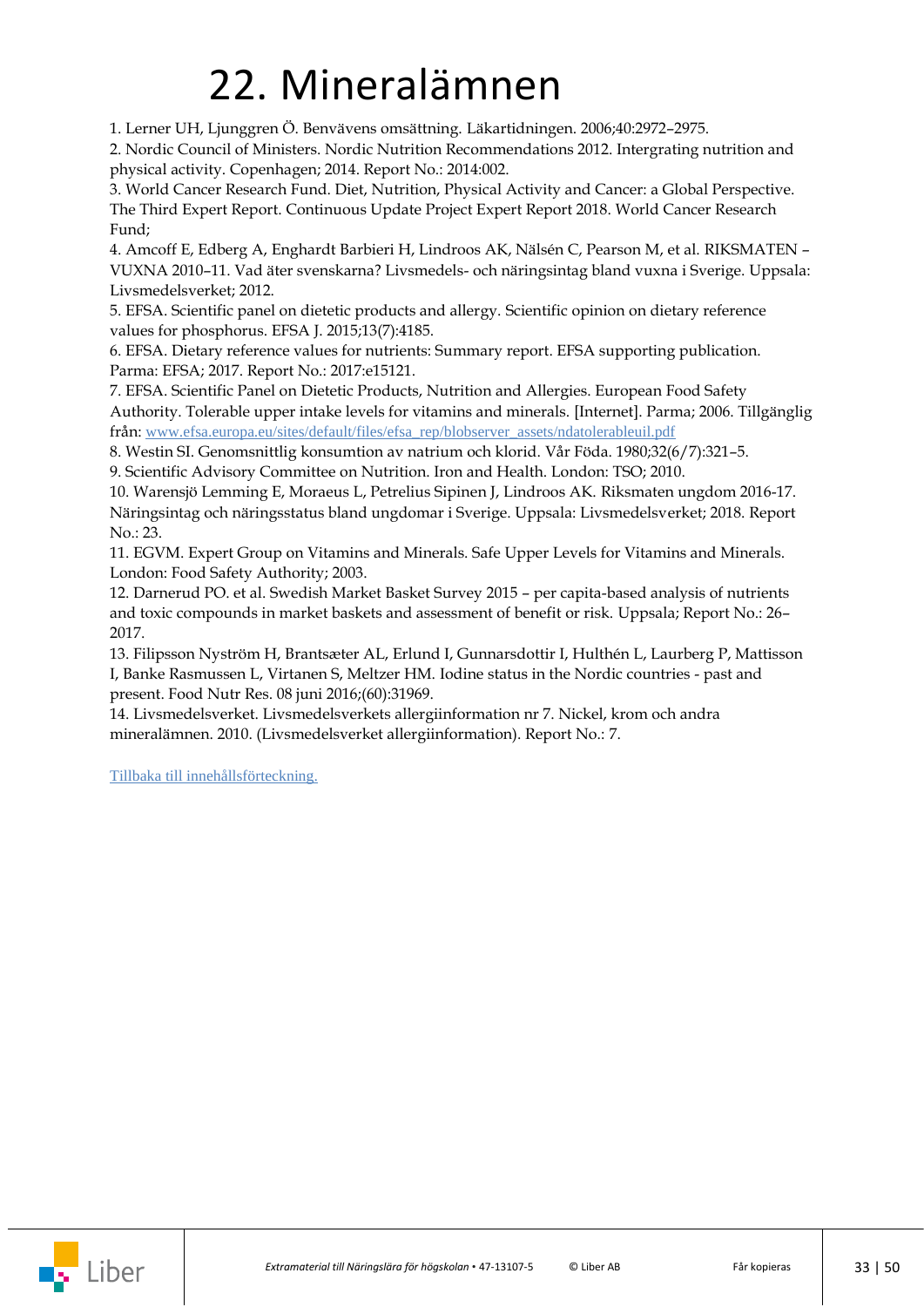### 23. Andra bioaktiva ämnen

<span id="page-33-0"></span>1. Frank J, Fukagawa NK, Bilia AR, Johnson EJ, Kwon O, Prakash V, et al. Terms and nomenclature used for plant-derived components in nutrition and related research: efforts toward harmonization. Nutr Rev. 2020 Jun 1;78(6):451-8.

2. Caballero B. Encyclopedia of human nutrition. Third edition. ed. Oxford: Elsevier/Academic Press; 2013. 4 volumes p.

3. SBU. Att förebygga sjukdom - med antioxidanter, en systematisk litteraturöversikt. Stockholm: SBU; 1997.

4. Bohn T. Carotenoids and Markers of Oxidative Stress in Human Observational Studies and Intervention Trials: Implications for Chronic Diseases. Antioxidants (Basel). 2019 Jun 17;8(6). 5. Bjelakovic G, Nikolova D, Gluud LL, Simonetti RG, Gluud C. Antioxidant supplements for

prevention of mortality in healthy participants and patients with various diseases. Cochrane Database Syst Rev. 2012 Mar 14(3):CD007176.

6. Ellegård LH, Andersson SW, Normén AL, Andersson HA. Dietary Plant Sterols and Cholesterol Metabolism. Nutr Rev. 2007;65(1):39-45.

7. Klingberg S, Ellegard L, Johansson I, Jansson JH, Hallmans G, Winkvist A. Dietary intake of naturally occurring plant sterols is related to a lower risk of a first myocardial infarction in men but not in women in northern Sweden. J Nutr. 2013 Oct;143(10):1630-5.

8. Sayin VI, Ibrahim MX, Larsson E, Nilsson JA, Lindahl P, Bergo MO. Antioxidants accelerate lung cancer progression in mice. Sci Transl Med. 2014 Jan 29;6(221):221ra15.

9. Halvorsen BL, Carlsen MH, Phillips KM, Bohn SK, Holte K, Jacobs DR, Jr., et al. Content of redoxactive compounds (ie, antioxidants) in foods consumed in the United States. Am J Clin Nutr. 2006 Jul;84(1):95-135.

10. Öhrvik V, Mattisson I, HS. S. Bär – analys av näringsämnen. Uppsala: Livsmedelsverket; 2011. [www.livsmedelsverket.se/bestall-ladda-ner-material/sok-publikationer/artiklar/2011/2011-nr-12-bar-analys-av](https://www.livsmedelsverket.se/bestall-ladda-ner-material/sok-publikationer/artiklar/2011/2011-nr-12-bar-analys-av-naringsamnen)[naringsamnen](https://www.livsmedelsverket.se/bestall-ladda-ner-material/sok-publikationer/artiklar/2011/2011-nr-12-bar-analys-av-naringsamnen)

11. The alpha-tocopherol b-ccpsg. The effect of vitamine E and beta carotene on the incidence of lung cancer and other cancers in male smokers. N Engl J Med. 1994;330:1029-35.

12. Goodman GE, Thornquist MD, Balmes J, Cullen MR, Meyskens FL, Jr., Omenn GS, et al. The Beta-Carotene and Retinol Efficacy Trial: incidence of lung cancer and cardiovascular disease mortality during 6-year follow-up after stopping beta-carotene and retinol supplements. J Natl Cancer Inst. 2004 Dec 1;96(23):1743-50.

13. Huang J, Weinstein SJ, Yu K, Mannisto S, Albanes D. Serum Beta Carotene and Overall and Cause-Specific Mortality. Circ Res. 2018 Dec 7;123(12):1339-49.

14. Zhao LG, Zhang QL, Zheng JL, Li HL, Zhang W, Tang WG, et al. Dietary, circulating beta-carotene and risk of all-cause mortality: a meta-analysis from prospective studies. Sci Rep. 2016 May 31;6:26983. 15. Lawlor DA, Davey Smith G, Kundu D, Bruckdorfer KR, Ebrahim S. Those confounded vitamins: what can we learn from the differences between observational versus randomised trial evidence? Lancet. 2004;363(9422):1724-7.

16. Rowles JL, 3rd, Ranard KM, Smith JW, An R, Erdman JW, Jr. Increased dietary and circulating lycopene are associated with reduced prostate cancer risk: a systematic review and meta-analysis. Prostate Cancer Prostatic Dis. 2017 Dec;20(4):361–77.

17. Blot WJ, Li JY, Taylor, PR et al. Nutrition intervention trials in Linxian, China: supplementation with specific vitamin/mineral combinations, cancer incidence, and disease-specific mortality in the general population. J Natl Cancer Inst. 1993 (85):1483–92.

18. Kim Y Je Y. Flavonoid intake and mortality from cardiovascular disease and all causes: A metaanalysis of prospective cohort studies. Clin Nutr ESPEN 2017;20.

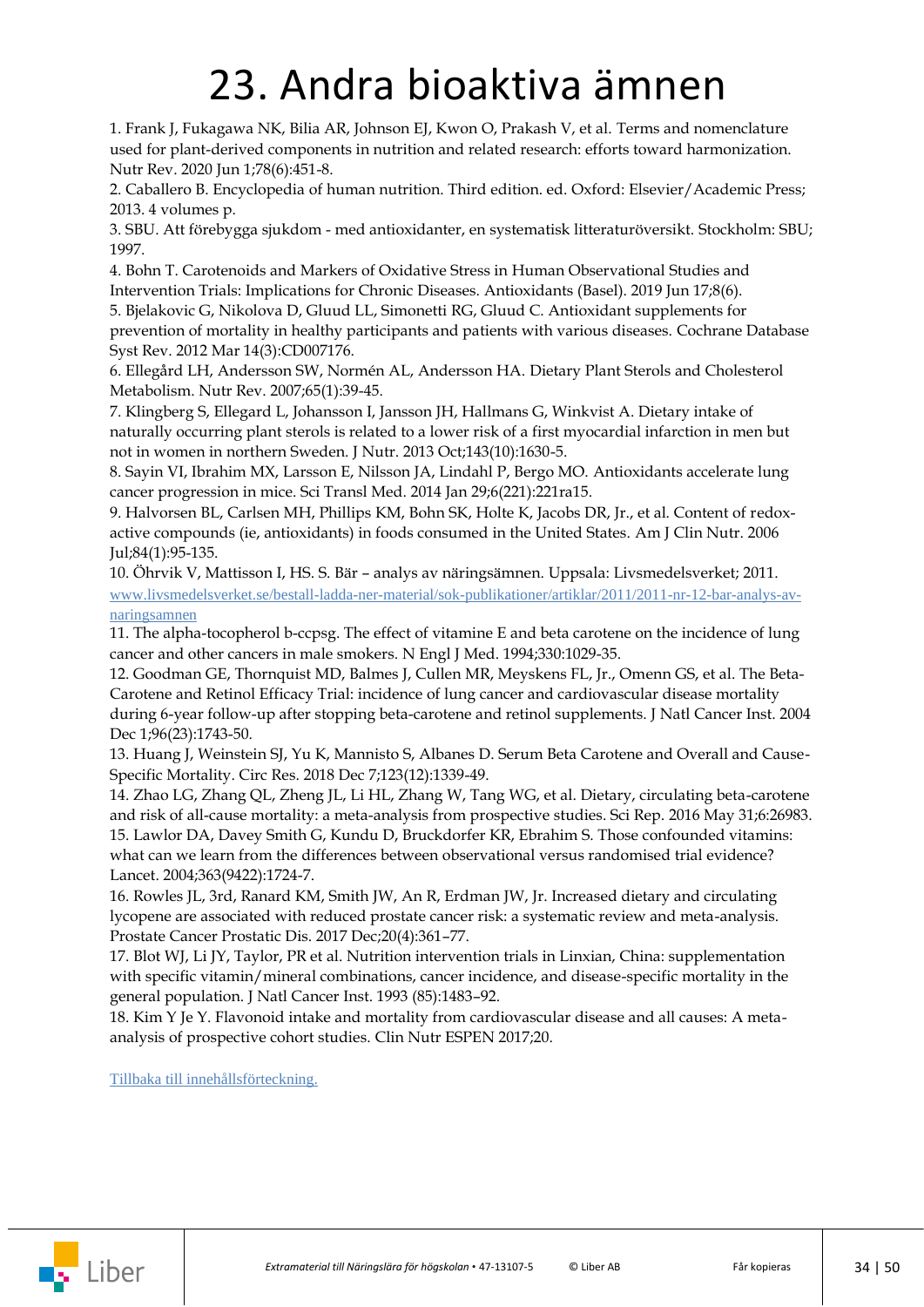## 24. Livsmedelstoxikologi

#### <span id="page-34-0"></span>**Riskvärdering**

1. Livsmedelsverket. Risktermometern; 2019. Tillgänglig från [www.livsmedelsverket.se/livsmedel-och](https://www.livsmedelsverket.se/livsmedel-och-innehall/oonskade-amnen/risktermometern---ett-hjalpmedel-for-att-visa-och-jamfora-risker)[innehall/oonskade-amnen/risktermometern---ett-hjalpmedel-for-att-visa-och-jamfora-risker](https://www.livsmedelsverket.se/livsmedel-och-innehall/oonskade-amnen/risktermometern---ett-hjalpmedel-for-att-visa-och-jamfora-risker)

#### **Mykotoxiner**

2. Council for Agricultural Science and Technology (CAST). Mycotoxins: risks in plant, animal, and humans systems. Task Force Report No 139, 2003.

3. EFSA. Opinion of the scientific panel on contaminants in the food chain on a request from the commission related to ochratoxin A in food. Adopted on 4 April 2006. EFSA J, 2006;365:1–56. 4. EFSA. Deoxynivalenol in food and feed: occurrence and exposure. EFSA J, 2013;11(10):3379–56.

#### **Cyanobakterier**

5. Livsmedelsverket. Handbok dricksvattenrisker – Cyanotoxiner i dricksvatten. Livsmedelsverket; 2018. Tillgänglig från [www.livsmedelsverket.se/globalassets/publikationsdatabas/rapporter/2018/2018](https://www.livsmedelsverket.se/globalassets/publikationsdatabas/rapporter/2018/2018-handbok-dricksvattenrisker-cyanotoxiner-i-dricksvatten.pdf?AspxAutoDetectCookieSupport=1) [handbok-dricksvattenrisker-cyanotoxiner-i-dricksvatten.pdf](https://www.livsmedelsverket.se/globalassets/publikationsdatabas/rapporter/2018/2018-handbok-dricksvattenrisker-cyanotoxiner-i-dricksvatten.pdf?AspxAutoDetectCookieSupport=1)

#### **Marina algtoxiner**

6. Beckman-Sundh, U. & Toljander, J. Riskvärderingsrapport – Mikrobiologiska och kemiska risker med musslor och ostron, Livsmedelsverkets rapportserie 20, 2017 del 2. Livsmedelsverket. Tillgänglig från [www.livsmedelsverket.se/globalassets/publikationsdatabas/rapporter/2017/riskvarderingsrapport](https://www.livsmedelsverket.se/globalassets/publikationsdatabas/rapporter/2017/riskvarderingsrapport-mikrobiologiska-och-kemiska-risker-med-musslor-och-ostron-livsmedelsverkets-rapportserie-20-2017-del-2.pdf)[mikrobiologiska-och-kemiska-risker-med-musslor-och-ostron-livsmedelsverkets-rapportserie-20-2017-del-2.pdf](https://www.livsmedelsverket.se/globalassets/publikationsdatabas/rapporter/2017/riskvarderingsrapport-mikrobiologiska-och-kemiska-risker-med-musslor-och-ostron-livsmedelsverkets-rapportserie-20-2017-del-2.pdf)

#### **Lektiner**

7. Livsmedelsverket. Kunskapsöversikt – Lektiner i baljväxter. Livsmedelsverkets rapportserie nr 14 del 2, 2017. Tillgänglig från

[https://www.livsmedelsverket.se/globalassets/publikationsdatabas/rapporter/2017/kunskapsoversikt-lektiner-i](https://www.livsmedelsverket.se/globalassets/publikationsdatabas/rapporter/2017/kunskapsoversikt-lektiner-i-baljvaxter-livsmedelsverkets-rapportserie-nr-14-del-2-2017.pdf)[baljvaxter-livsmedelsverkets-rapportserie-nr-14-del-2-2017.pdf](https://www.livsmedelsverket.se/globalassets/publikationsdatabas/rapporter/2017/kunskapsoversikt-lektiner-i-baljvaxter-livsmedelsverkets-rapportserie-nr-14-del-2-2017.pdf)

#### **Gifter bildade av mikroorganismer**

8. Adams, M.R. & Moss, M.O. Food microbiology. 3:e upplagan. Royal Society of Chemistry, 2008. 9. Schaffner, D.W. Microbial risk analysis of foods. ASM Press, 2008.

10. Livsmedelsverket. Sjukdomsbördan av inhemska fall av matförgiftning Smittskyddsunderlag 2018 – Del 1. 2019. Tillgänglig från [www.livsmedelsverket.se/globalassets/publikationsdatabas/rapporter/2019/l-](https://www.livsmedelsverket.se/globalassets/publikationsdatabas/rapporter/2019/l-2019-nr-02-sjukdomsbordan-av-inhemska-fall-av-matforgiftning-smittskyddsunderlag-del-1-livsmedelsverkets-rapportserie.pdf)[2019-nr-02-sjukdomsbordan-av-inhemska-fall-av-matforgiftning-smittskyddsunderlag-del-1-livsmedelsverkets](https://www.livsmedelsverket.se/globalassets/publikationsdatabas/rapporter/2019/l-2019-nr-02-sjukdomsbordan-av-inhemska-fall-av-matforgiftning-smittskyddsunderlag-del-1-livsmedelsverkets-rapportserie.pdf)[rapportserie.pdf](https://www.livsmedelsverket.se/globalassets/publikationsdatabas/rapporter/2019/l-2019-nr-02-sjukdomsbordan-av-inhemska-fall-av-matforgiftning-smittskyddsunderlag-del-1-livsmedelsverkets-rapportserie.pdf)

#### **Ämnen som kan bildas i maten vid upphettning**

11. EFSA. Scientific opinion on acrylamide in food. EFSA Journal 2015;13(6):4104–321. 12. EFSA. Scientific opinion of the Panel on Contaminants in the food chain on a request from the European Commission on polycyclic aromatic hydrocarbons in food. EFSA J, 2008;724:1–114. 13. Jägerstad, M. & Skog, K. Genotoxicity of heat-processed foods. Mutat Res, 2005;574:156–72. [www.sciencedirect.com/science/article/abs/pii/S0027510705000977?via%3Dihub](https://www.sciencedirect.com/science/article/abs/pii/S0027510705000977?via%3Dihub)

#### **Livsmedelstillsatser**

14. Livsmedelsverket. Tillsatser. 2019. Tillgänglig från [www.livsmedelsverket.se/produktion-handel-](https://www.livsmedelsverket.se/produktion-handel--kontroll/produktion-av-livsmedel/tillsatser-aromer-enzymer/tillsatser) [kontroll/produktion-av-livsmedel/tillsatser-aromer-enzymer/tillsatser](https://www.livsmedelsverket.se/produktion-handel--kontroll/produktion-av-livsmedel/tillsatser-aromer-enzymer/tillsatser) 15. EU. Europaparlamentets och rådets förordning (EG) nr 1333/2008. Säkra tillsatser.

#### **Bekämpningsmedel**

#### 16. Livsmedelsverket. Bekämpningsmedel. 2019. Tillgänglig från

<https://www.livsmedelsverket.se/livsmedel-och-innehall/oonskade-amnen/bekampningsmedel> EFSA. Pesticides. Tillgänglig på [https://www.efsa.europa.eu/en/topics/topic/pesticides.](https://www.efsa.europa.eu/en/topics/topic/pesticides)

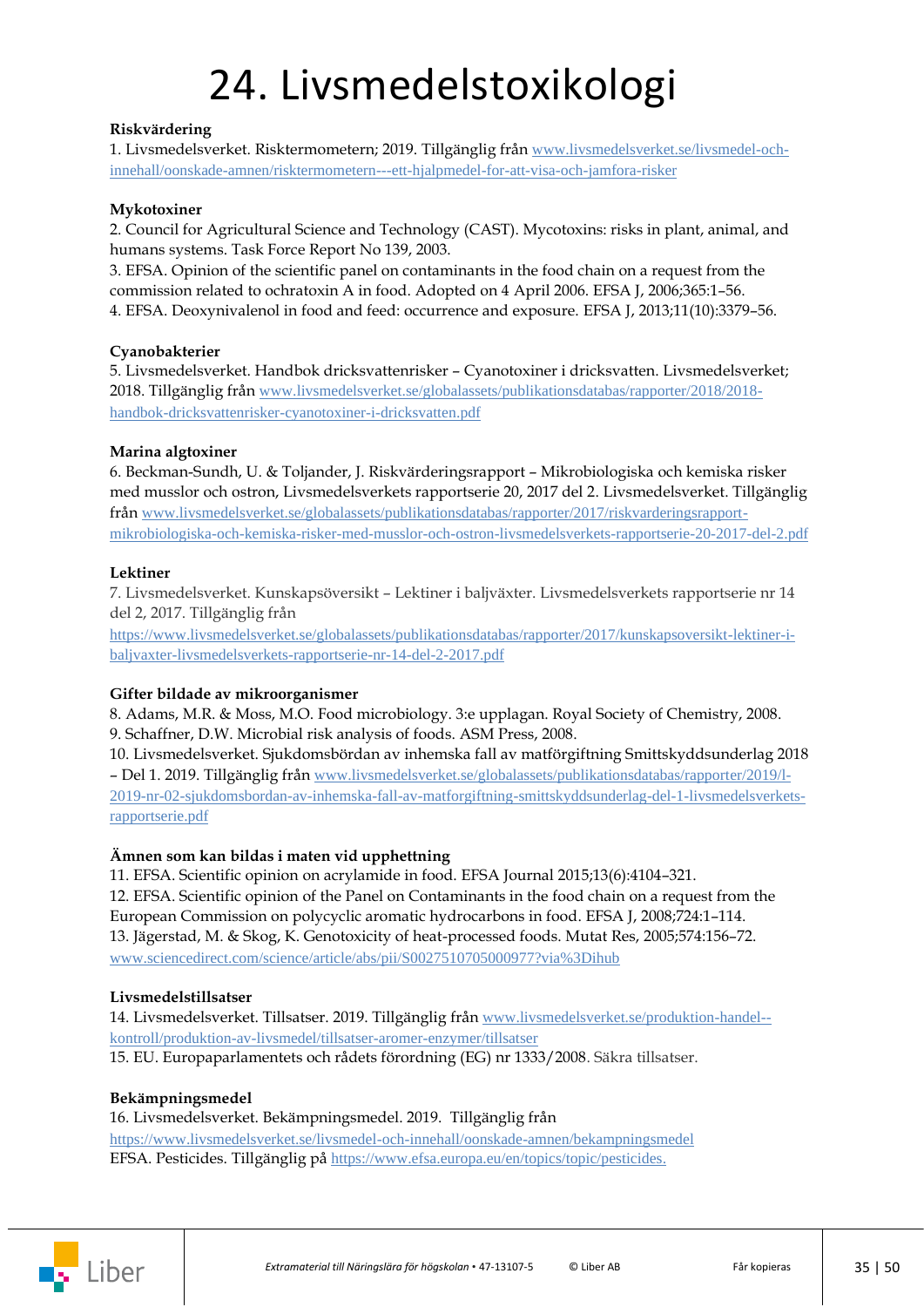#### **Bisfenol A**

17. EFSA. Scientific opinion on bisphenol A in foodstuffs. EFSA J, 2015;13(1):3978

#### **Ftalater**

18. EFSA. Scientific opinion on bis(2-ethylhexyl)phthalate (DEHP) in foodstuffs. EFSA J, 2005;243:1–20. 19. Bornehag CG, Sundell J, Weschler CJ, Sigsgaard T, Lundgren B, Hasselgren M, et al. The association between asthma and allergic symptoms in children and phthalates in house dust: a nested casecontrol study. Environ Health Perspect, 2004;112(14):1393-7.

20. Braun JM, Sathyanarayana S, Hauser R. Phthalate exposure and children's health. Curr Opin Pediatr, 2013;25(2):247-54.

#### **Arsenik**

21. EFSA. Scientific opinion on arsenic in food. EFSA J, 2009;7(10):1351.

22. WHO. IARC Monographs on the evaluation of carcinogenic risks to humans. Volume 84 (2004) and Volume 100 (2012). World Health Organization, International Agency for Research on Cancer, Lyon, France.

#### **Bly**

23. EFSA. EFSA panel on contaminants in the food chain (CONTAM); scientific opinion on lead in food. EFSA J, 8(4):1570.

#### **Kvicksilver (metylkvicksilver)**

24. EFSA. Scientific opinion on the risk for public health related to the presence of mercury and methylmercury in food. EFSA J, 10(12):2985.

#### **Kadmium**

25. EFSA. Scientific opinion of the panel on contaminants in the food chain on a request from the European Commission on cadmium in food. EFSA J, 2009;980:1–139.

#### **Dioxiner och PCB**

26. EFSA. Scientific opinion. Risk for animal and human health related to the presence of dioxins and dioxin‐like PCBs in feed and food. EFSA J, 2018;16(11)1–331.

#### **Bromerade flamskyddsmedel**

27. EFSA. Scientific opinion on polybrominated diphenyl ethers (PBDEs) in food. EFSA J, 2011;9(5):1– 247.

#### **PFAS**

28. EFSA. Scientific opinion. Risk to human health related to the presence of perfluorooctane sulfonic acid and perfluorooctanoic acid in food. EFSA J, 2018;16(12):1–284.

#### **Cesium-137**

29. Livsmedelsverket. Produktion och hantering av livsmedel vid nedfall av radioaktiva ämnen. Strålsäkerhetsmyndigheten, Jordbruksverket, FOI, SLU, Myndigheten för samhällsskydd och beredskap och Livsmedelsverket, 2020. Tillgänglig från www.livsmedelsverket.se/globalassets/publikationsdatabas/handbockerverktyg/livsmedel-vid-radioaktivt-nedfall.pdf

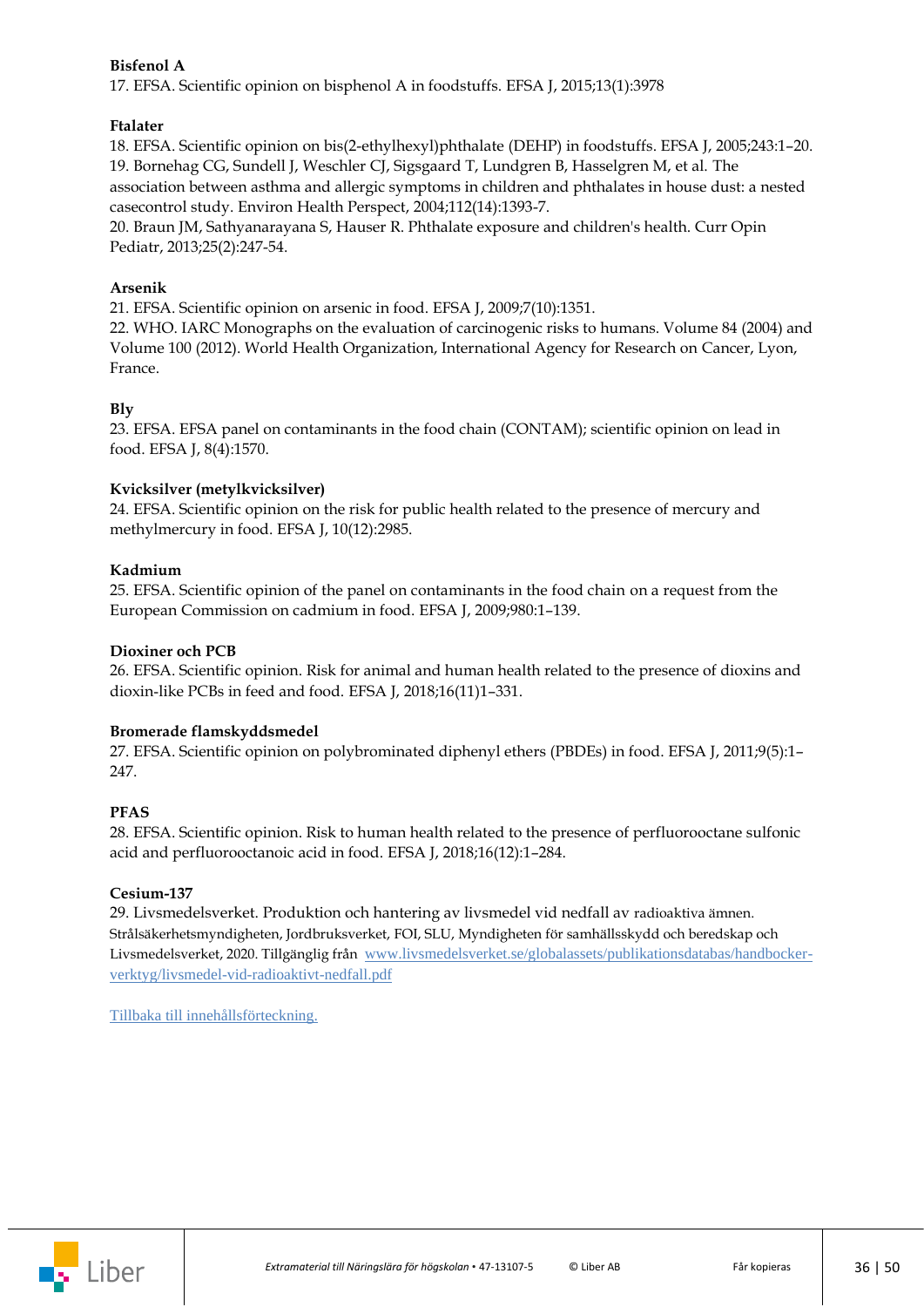## 25. Livsmedel och kostmönster

<span id="page-36-0"></span>1. Collaborators GBDD. Health effects of dietary risks in 195 countries, 1990-2017: a systematic analysis for the Global Burden of Disease Study 2017. Lancet. 2019;393(10184):1958-72.

2. GBD Compare Data Visualization [Internet]. University of Washington. 2018 [cited June 2020]. Available from: <http://vizhub.healthdata.org/gbd-compare>.

3. Micha R, Shulkin ML, Penalvo JL, Khatibzadeh S, Singh GM, Rao M, et al. Etiologic effects and optimal intakes of foods and nutrients for risk of cardiovascular diseases and diabetes: Systematic reviews and meta-analyses from the Nutrition and Chronic Diseases Expert Group (NutriCoDE). PloS one. 2017;12(4):e0175149.

4. World Cancer Research Fund/American Institute for Cancer Research. Diet, Nutrition, Physical Activity and Cancer: A Global Perspective. Continuous Update Project Expert Report 2018.: World Cancer Research Fund International; 2018.

5. Serra-Majem L, Roman-Vinas B, Sanchez-Villegas A, Guasch-Ferre M, Corella D, La Vecchia C. Benefits of the Mediterranean diet: Epidemiological and molecular aspects. Mol Aspects Med. 2019;67:1-55.

6. Fabiani R, Naldini G, Chiavarini M. Dietary Patterns and Metabolic Syndrome in Adult Subjects: A Systematic Review and Meta-Analysis. Nutrients. 2019;11(9).

7. Dinu M, Pagliai G, Casini A, Sofi F. Mediterranean diet and multiple health outcomes: an umbrella review of meta-analyses of observational studies and randomised trials. Eur J Clin Nutr. 2018;72(1):30- 43.

8. Lassale C, Gunter MJ, Romaguera D, Peelen LM, Van der Schouw YT, Beulens JW, et al. Diet Quality Scores and Prediction of All-Cause, Cardiovascular and Cancer Mortality in a Pan-European Cohort Study. PloS one. 2016;11(7):e0159025.

9. Rees K, Takeda A, Martin N, Ellis L, Wijesekara D, Vepa A, et al. Mediterranean-style diet for the primary and secondary prevention of cardiovascular disease. Cochrane Database Syst Rev. 2019;3:CD009825.

10. Herforth A, Arimond M, Alvarez-Sanchez C, Coates J, Christianson K, Muehlhoff E. A Global Review of Food-Based Dietary Guidelines. Advances in nutrition. 2019;10(4):590-605.

11. Food-based dietary guidelines: FAO; 2019 [November 2019]. Available from:

[www.fao.org/nutrition/education/fooddietary-guidelines/home/en/.](http://www.fao.org/nutrition/education/food-dietary-guidelines/en/)

12. Nordic Council of Ministers. Nordic nutrition recommendations 2012 : integrating nutrition and physical activity. 5th edition ed. Copenhagen: Nordic Council of Ministers; 2014.

13. WHO. Healthy diet fact sheet 394: WHO; 2015 [updated May 2015; cited 2019 November]. Available from: <http://www.who.int/mediacentre/factsheets/fs394/en/>.

14. Willett W, Rockstrom J, Loken B, Springmann M, Lang T, Vermeulen S, et al. Food in the Anthropocene: the EAT-Lancet Commission on healthy diets from sustainable food systems. Lancet. 2019;393(10170):447-92.

15. Bechthold A, Boeing H, Schwedhelm C, Hoffmann G, Knuppel S, Iqbal K, et al. Food groups and risk of coronary heart disease, stroke and heart failure: A systematic review and dose-response metaanalysis of prospective studies. Crit Rev Food Sci Nutr. 2019;59(7):1071-90.

16. Aune D, Giovannucci E, Boffetta P, Fadnes LT, Keum N, Norat T, et al. Fruit and vegetable intake and the risk of cardiovascular disease, total cancer and all-cause mortality-a systematic review and dose-response meta-analysis of prospective studies. Int J Epidemiol. 2017;46(3):1029-56.

17. Schwingshackl L, Hoffmann G, Lampousi AM, Knuppel S, Iqbal K, Schwedhelm C, et al. Food groups and risk of type 2 diabetes mellitus: a systematic review and meta-analysis of prospective studies. Eur J Epidemiol. 2017;32(5):363-75.

18. Neuenschwander M, Ballon A, Weber KS, Norat T, Aune D, Schwingshackl L, et al. Role of diet in type 2 diabetes incidence: umbrella review of meta-analyses of prospective observational studies. BMJ. 2019;366:l2368.

19. Wirfalt E, Drake I, Wallstrom P. What do review papers conclude about food and dietary patterns? Food & nutrition research. 2013;57.

20. Livsmedelsverket. De svenska kostråden: Hitta ditt sätt att äta grönare, lagom mycket och röra på dig. Uppsala: Livsmedelsverket; 2017.

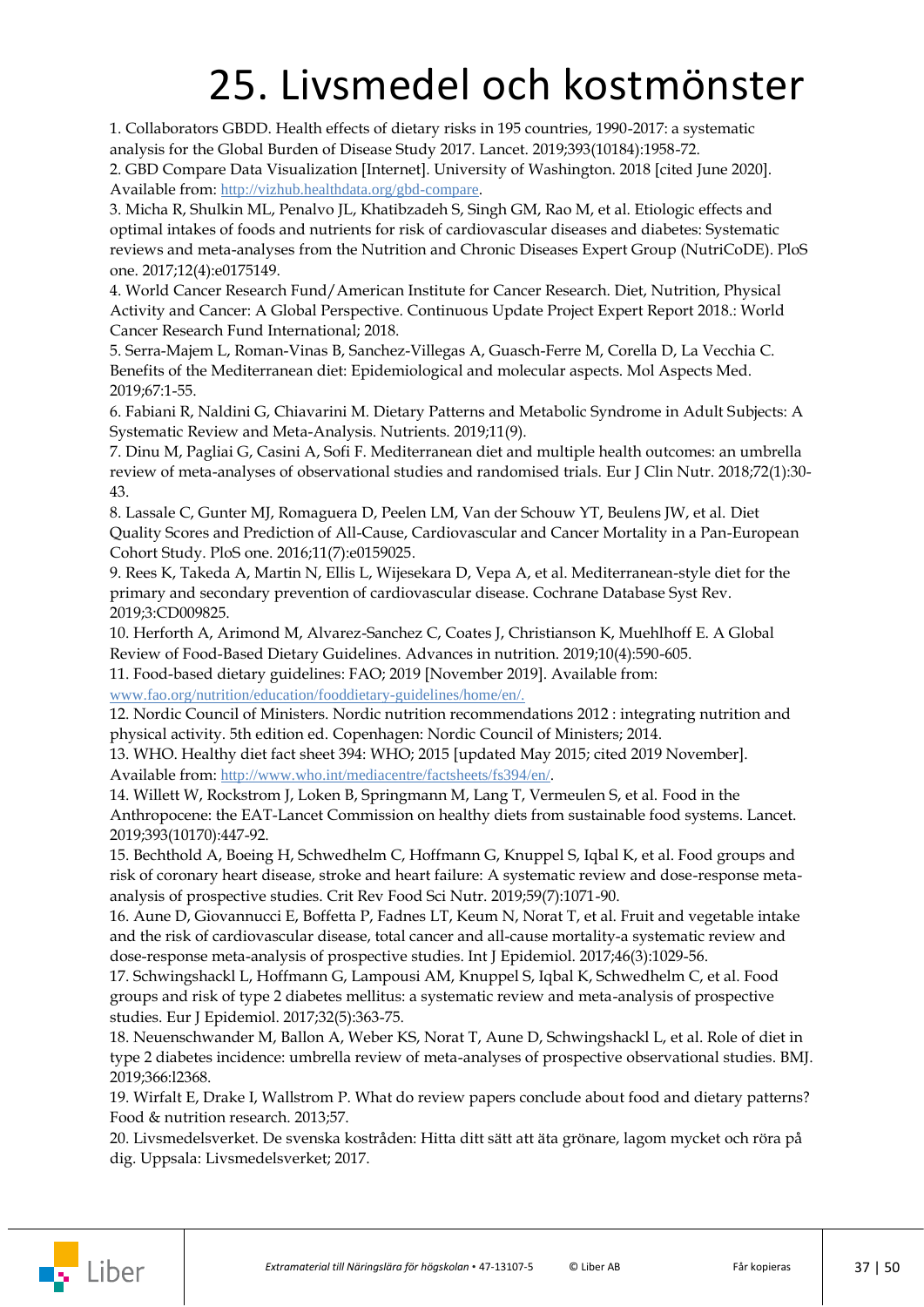21. Kim Y, Keogh J, Clifton PM. Nuts and Cardio-Metabolic Disease: A Review of Meta-Analyses. Nutrients. 2018;10(12).

22. Aune D, Keum N, Giovannucci E, Fadnes LT, Boffetta P, Greenwood DC, et al. Nut consumption and risk of cardiovascular disease, total cancer, all-cause and cause-specific mortality: a systematic review and dose-response meta-analysis of prospective studies. BMC Med. 2016;14(1):207.

23. Becerra-Tomas N, Paz-Graniel I, C WCK, Kahleova H, Rahelic D, Sievenpiper JL, et al. Nut consumption and incidence of cardiovascular diseases and cardiovascular disease mortality: a metaanalysis of prospective cohort studies. Nutr Rev. 2019;77(10):691-709.

24. Guasch-Ferre M, Bullo M, Martinez-Gonzalez MA, Ros E, Corella D, Estruch R, et al. Frequency of nut consumption and mortality risk in the PREDIMED nutrition intervention trial. BMC Med. 2013;11:164.

25. Eneroth H, Wallin S, Leander K, Nilsson Sommar J, Åkesson A. Risks and Benefits of Increased Nut Consumption: Cardiovascular Health Benefits Outweigh the Burden of Carcinogenic Effects Attributed to Aflatoxin B(1) Exposure. Nutrients. 2017;9(12).

26. Fontecha J, Calvo MV, Juarez M, Gil A, Martinez-Vizcaino V. Milk and Dairy Product Consumption and Cardiovascular Diseases: An Overview of Systematic Reviews and Meta-Analyses. Advances in nutrition. 2019;10(suppl\_2):S164-S89.

27. Aune D, Keum N, Giovannucci E, Fadnes LT, Boffetta P, Greenwood DC, et al. Whole grain consumption and risk of cardiovascular disease, cancer, and all cause and cause specific mortality: systematic review and dose-response meta-analysis of prospective studies. BMJ. 2016;353:i2716. 28. Schwingshackl L, Schwedhelm C, Hoffmann G, Lampousi AM, Knuppel S, Iqbal K, et al. Food

groups and risk of all-cause mortality: a systematic review and meta-analysis of prospective studies. Am J Clin Nutr. 2017;105(6):1462-73.

29. Zheng J, Huang T, Yu Y, Hu X, Yang B, Li D. Fish consumption and CHD mortality: an updated meta-analysis of seventeen cohort studies. Public Health Nutr. 2012;15(4):725-37.

30. Abdelhamid AS, Brown TJ, Brainard JS, Biswas P, Thorpe GC, Moore HJ, et al. Omega-3 fatty acids for the primary and secondary prevention of cardiovascular disease. Cochrane Database Syst Rev. 2020;3:CD003177.

31. Chowdhury R, Stevens S, Gorman D, Pan A, Warnakula S, Chowdhury S, et al. Association between fish consumption, long chain omega 3 fatty acids, and risk of cerebrovascular disease: systematic review and meta-analysis. BMJ. 2012;345:e6698.

32. Amiano P, Chamosa S, Etxezarreta N, Arriola L, Sanchez MJ, Ardanaz E, et al. Unprocessed red meat and processed meat consumption and risk of stroke in the Spanish cohort of the European Prospective Investigation into Cancer and Nutrition (EPIC). Eur J Clin Nutr. 2016;70(3):313-9. 33. World Cancer Research Fund/ American Institute for Cancer Research. Continous Update Project Expert Report 2018. Recommendations and public health and policy implications. World Cancer Research Fund International; 2018.

34. Malmir H, Larijani B, Esmaillzadeh A. Consumption of milk and dairy products and risk of osteoporosis and hip fracture: a systematic review and Meta-analysis. Crit Rev Food Sci Nutr. 2019:1- 16.

35. Bian S, Hu J, Zhang K, Wang Y, Yu M, Ma J. Dairy product consumption and risk of hip fracture: a systematic review and meta-analysis. BMC Public Health. 2018;18(1):165.

36. Matia-Martin P, Torrego-Ellacuria M, Larrad-Sainz A, Fernandez-Perez C, Cuesta-Triana F, Rubio-Herrera MA. Effects of Milk and Dairy Products on the Prevention of Osteoporosis and Osteoporotic Fractures in Europeans and Non-Hispanic Whites from North America: A Systematic Review and Updated Meta-Analysis. Advances in nutrition. 2019;10(suppl\_2):S120-S43.

37. Willett WC, Ludwig DS. Milk and Health. N Engl J Med. 2020;382(7):644-54.

38. Movassagh EZ, Vatanparast H. Current Evidence on the Association of Dietary Patterns and Bone Health: A Scoping Review. Advances in nutrition. 2017;8(1):1-16.

39. Fabiani R, Naldini G, Chiavarini M. Dietary Patterns in Relation to Low Bone Mineral Density and Fracture Risk: A Systematic Review and Meta-Analysis. Advances in nutrition. 2019;10(2):219-36. 40. Schwingshackl L, Schwedhelm C, Hoffmann G, Knuppel S, Iqbal K, Andriolo V, et al. Food Groups and Risk of Hypertension: A Systematic Review and Dose-Response Meta-Analysis of Prospective Studies. Advances in nutrition. 2017;8(6):793-803.

41. Mitri J, Mohd Yusof BN, Maryniuk M, Schrager C, Hamdy O, Salsberg V. Dairy intake and type 2 diabetes risk factors: A narrative review. Diabetes Metab Syndr. 2019;13(5):2879-87.

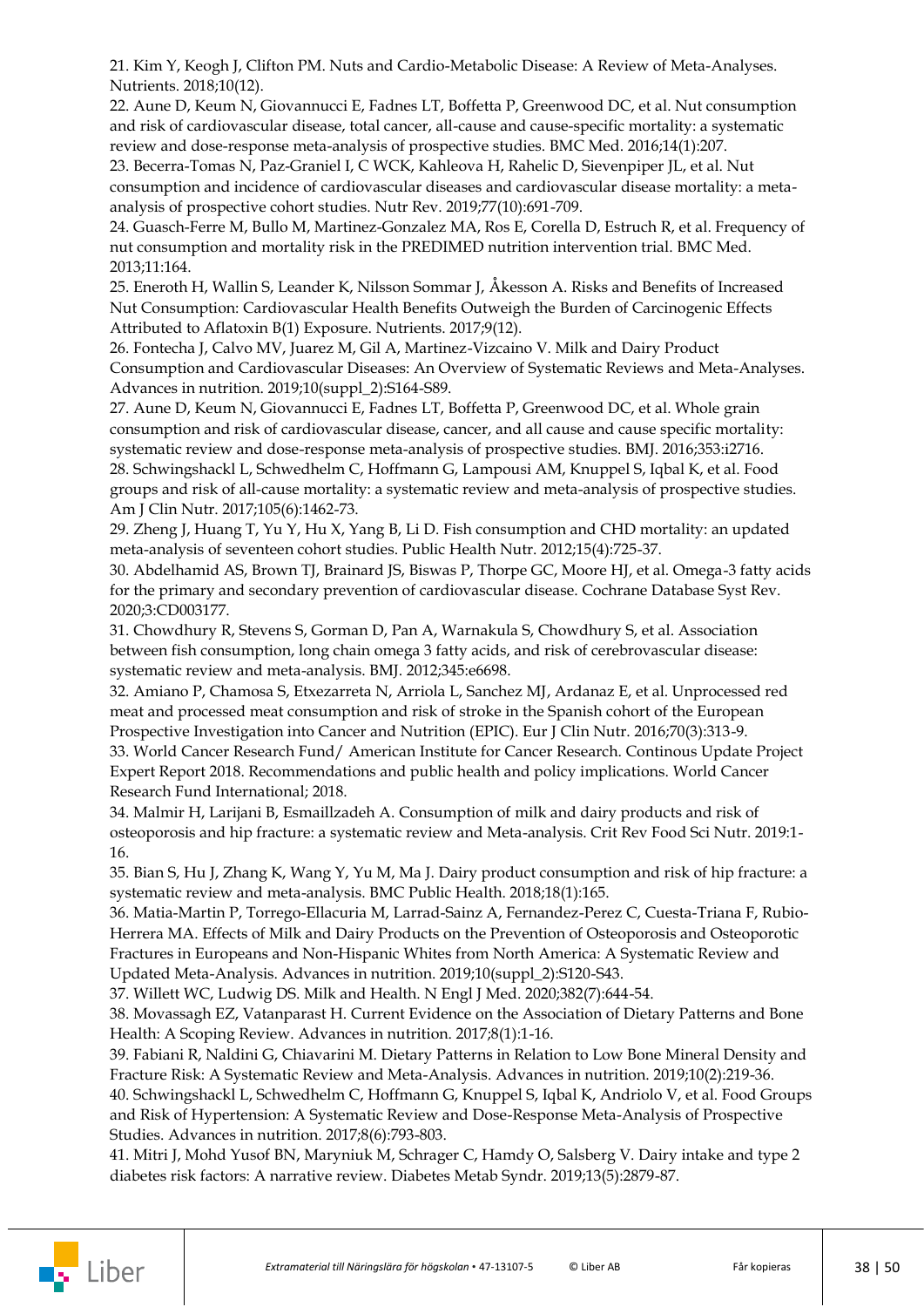42. Companys J, Pla-Paga L, Calderon-Perez L, Llaurado E, Sola R, Pedret A, et al. Fermented Dairy Products, Probiotic Supplementation, and Cardiometabolic Diseases: A Systematic Review and Metaanalysis. Advances in nutrition. 2020.

43. Sacks FM, Lichtenstein AH, Wu JHY, Appel LJ, Creager MA, Kris-Etherton PM, et al. Dietary Fats and Cardiovascular Disease: A Presidential Advisory From the American Heart Association. Circulation. 2017;136(3):e1-e23.

44. Piepoli MF, Hoes AW, Agewall S, Albus C, Brotons C, Catapano AL, et al. 2016 European Guidelines on cardiovascular disease prevention in clinical practice: The Sixth Joint Task Force of the European Society of Cardiology and Other Societies on Cardiovascular Disease Prevention in Clinical Practice (constituted by representatives of 10 societies and by invited experts)Developed with the special contribution of the European Association for Cardiovascular Prevention & Rehabilitation (EACPR). Eur Heart J. 2016;37(29):2315-81.

45. Arnett DK, Blumenthal RS, Albert MA, Buroker AB, Goldberger ZD, Hahn EJ, et al. 2019 ACC/AHA Guideline on the Primary Prevention of Cardiovascular Disease: A Report of the American College of Cardiology/American Heart Association Task Force on Clinical Practice Guidelines. Circulation. 2019;140(11):e596-e646.

46. Amcoff E, Sverige. Livsmedelsverket. Riksmaten vuxna 2010-11 [Elektronisk resurs] : Livsmedelsoch näringsintag bland vuxna i Sverige. Uppsala: Livsmedelsverket; 2012. 161 s p.

47. Te Morenga L, Mallard S, Mann J. Dietary sugars and body weight: systematic review and metaanalyses of randomised controlled trials and cohort studies. BMJ. 2012;346:e7492.

48. Moynihan PJ, Kelly SA. Effect on caries of restricting sugars intake: systematic review to inform WHO guidelines. J Dent Res. 2014;93(1):8-18.

49. Moynihan P. Sugars and Dental Caries: Evidence for Setting a Recommended Threshold for Intake. Advances in nutrition. 2016;7(1):149-56.

50. Halvorsrud K, Lewney J, Craig D, Moynihan PJ. Effects of Starch on Oral Health: Systematic Review to Inform WHO Guideline. J Dent Res. 2019;98(1):46-53.

51. O'Keefe EL, DiNicolantonio JJ, O'Keefe JH, Lavie CJ. Alcohol and CV Health: Jekyll and Hyde J-Curves. Progress in cardiovascular diseases. 2018;61(1):68-75.

52. He FJ, Li J, Macgregor GA. Effect of longer-term modest salt reduction on blood pressure. Cochrane Database Syst Rev. 2013(4):CD004937.

53. Graudal NA, Hubeck-Graudal T, Jurgens G. Effects of low sodium diet versus high sodium diet on blood pressure, renin, aldosterone, catecholamines, cholesterol, and triglyceride. Cochrane Database Syst Rev. 2011(11):CD004022.

54. Mozaffarian D, Fahimi S, Singh GM, Micha R, Khatibzadeh S, Engell RE, et al. Global sodium consumption and death from cardiovascular causes. N Engl J Med. 2014;371(7):624-34.

55. O'Donnell MJ, Mente A, Smyth A, Yusuf S. Salt intake and cardiovascular disease: why are the data inconsistent? Eur Heart J. 2013;34(14):1034-40.

56. Grillo A, Salvi L, Coruzzi P, Salvi P, Parati G. Sodium Intake and Hypertension. Nutrients. 2019;11(9).

57. EFSA NDA Panel (EFSA Panel on Nutrition NFaFA. Scientific Opinion on the dietary reference values for sodium. Authority EFS; 2019. Contract No.: 9.

58. Warensjö Lemming E, Moraeus L, Petrelius Sipinen J, Lindroos AK. Riksmaten ungdom 2016-17 . Livsmedelskonsumtion bland ungdomar i åk5, åk8 och åk2 på gymnasiet. Delrapport 1. Uppsala: Livsmedelsverket; 2018.

59. Wanselius J, Axelsson C, Moraeus L, Berg C, Mattisson I, Larsson C. Procedure to Estimate Added and Free Sugars in Food Items from the Swedish Food Composition Database Used in the National Dietary Survey Riksmaten Adolescents 2016-17. Nutrients. 2019;11(6).

60. Brugård Konde Å, Bjerselius R, Haglund L, Jansson A, Pearson M, Färnstrand JS, et al. Råd om bra matvanor – risk-och nyttohanteringsrapport. Rapport 5 Uppsala: Livsmedelsverket; 2015.

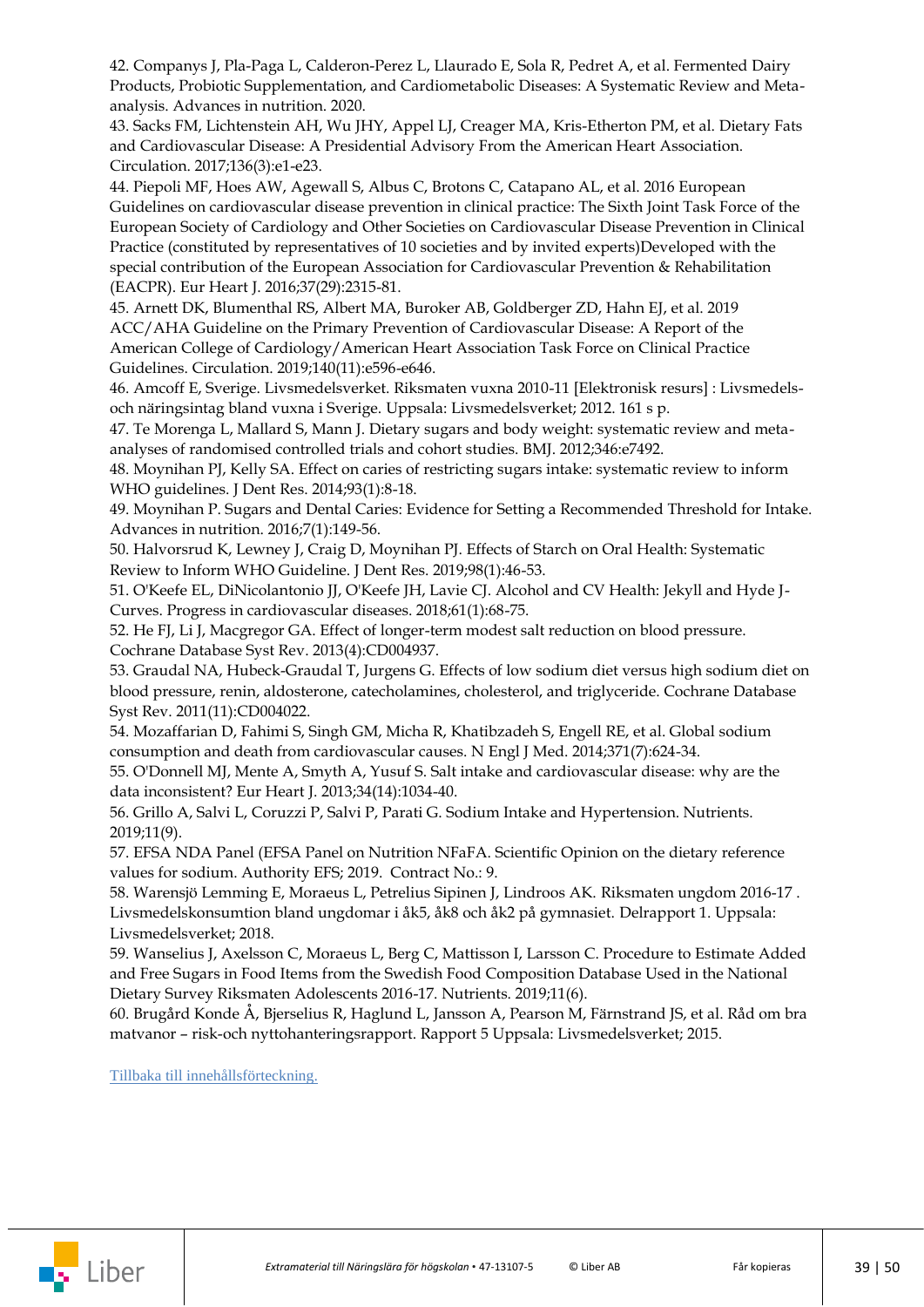## <span id="page-39-0"></span>26. Kostvarianter och modedieter

1. Amcoff E, Sverige, Livsmedelsverket. Riksmaten - vuxna 2010-11 Livsmedels- och näringsintag bland vuxna i Sverige. [Internet]. Uppsala: Livsmedelsverket; 2012 [citerad 04 december 2019]. Tillgänglig från

https://www.livsmedelsverket.se/globalassets/publikationsdatabas/rapporter/2011/riksmaten\_2010\_20111.pdf 2. Livsmedelsverket. Riksmaten Ungdom [Internet]. [citerad 04 december 2019]. Tillgänglig vid: [www.livsmedelsverket.se/matvanor-halsa--miljo/matvanor---undersokningar/riksmaten-ungdom](https://www.livsmedelsverket.se/matvanor-halsa--miljo/matvanor---undersokningar/riksmaten-ungdom)

3. Nilsson P. Opinionsundersökning, Våren 2018 [Internet]. 2018. Tillgänglig vid:

[www.djurensratt.se/sites/default/files/2018-06/vegoopinion-maj2018.pdf](https://www.djurensratt.se/sites/default/files/2018-06/vegoopinion-maj2018.pdf)

4. Larsson CL, Johansson GK. Dietary intake and nutritional status of young vegans and omnivores in Sweden. Am J Clin Nutr. 2002;76(1):100–6.

5. Trichopoulou A, Orfanos P, Norat T, Bueno-de-Mesquita B, Ocké MC, Peeters PHM, m.fl. Modified Mediterranean diet and survival: EPIC-elderly prospective cohort study. BMJ. 2005;330(7498):991. 6. Dinu M, Pagliai G, Casini A, Sofi F. Mediterranean diet and multiple health outcomes: an umbrella review of meta-analyses of observational studies and randomised trials. Eur J Clin Nutr.

2018;72(1):30–43.

7. Estruch R, Ros E, Salas-Salvadó J, Covas M-I, Corella D, Arós F, m.fl. Primary Prevention of Cardiovascular Disease with a Mediterranean Diet Supplemented with Extra-Virgin Olive Oil or Nuts. N Engl J Med. 2018;378(25):e34.

8. Toledo E, Hu FB, Estruch R, Buil-Cosiales P, Corella D, Salas-Salvadó J, m.fl. Effect of the Mediterranean diet on blood pressure in the PREDIMED trial: results from a randomized controlled trial. BMC Med. 2013;11:207.

9. Salas-Salvadó J, Bulló M, Estruch R, Ros E, Covas M-I, Ibarrola-Jurado N, m.fl. Prevention of diabetes with Mediterranean diets: a subgroup analysis of a randomized trial. Ann Intern Med. 2014;160(1):1–10.

10. Lankinen M, Uusitupa M, Schwab U. Nordic Diet and Inflammation-A Review of Observational and Intervention Studies. Nutrients. 2019;11(6).

11. Ramezani-Jolfaie N, Mohammadi M, Salehi-Abargouei A. Effects of a healthy Nordic diet on weight loss in adults: a systematic review and meta-analysis of randomized controlled clinical trials. Eat Weight Disord, 2020;25(5):1141–50.

12. Kahleova H, Salas-Salvadó J, Rahelić D, Kendall CW, Rembert E, Sievenpiper JL. Dietary Patterns and Cardiometabolic Outcomes in Diabetes: A Summary of Systematic Reviews and Meta-Analyses. Nutrients. 2019;11(9):2209.

13. Adamsson V, Reumark A, Fredriksson I-B, Hammarström E, Vessby B, Johansson G, m.fl. Effects of a healthy Nordic diet on cardiovascular risk factors in hypercholesterolaemic subjects: a randomized controlled trial (NORDIET). J Intern Med. 2011;269(2):150–9.

14. Pontzer H, Wood BM, Raichlen DA. Hunter-gatherers as models in public health. Obes Rev. 2018;19(S1):24–35.

15. Mellberg C, Sandberg S, Ryberg M, Eriksson M, Brage S, Larsson C, m.fl. Long-term effects of a Palaeolithic-type diet in obese postmenopausal women: a 2-year randomized trial. Eur J Clin Nutr. 2014;68(3):350–7.

16. de Menezes EVA, Sampaio HA de C, Carioca AAF, Parente NA, Brito FO, Moreira TMM, m.fl. Influence of Paleolithic diet on anthropometric markers in chronic diseases: systematic review and meta-analysis. Nutr J. 2019;18(1):41.

17. Mansoor N, Vinknes KJ, Veierød MB, Retterstøl K. Effects of low-carbohydrate diets v. low-fat diets on body weight and cardiovascular risk factors: a meta-analysis of randomised controlled trials. Br J Nutr. 2016;115(3):466–79.

18. Guo J, Robinson JL, Gardner C, Hall KD. Objective versus Self-Reported Energy Intake Changes During Low-Carbohydrate and Low-Fat Diets. Obes Silver Spring Md. 2019;27(3):420–6.

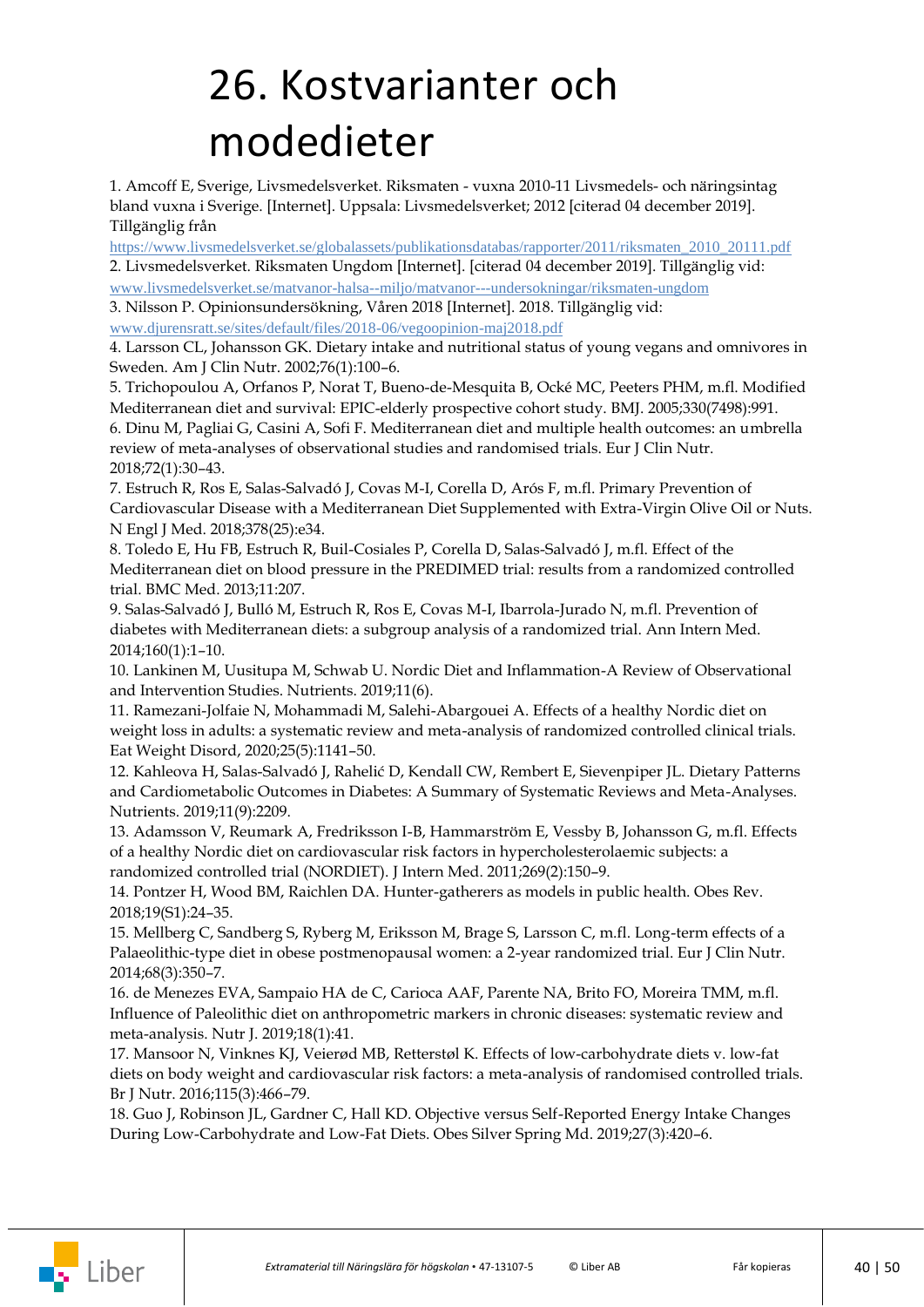19. Hyde PN, Sapper TN, Crabtree CD, LaFountain RA, Bowling ML, Buga A, m.fl. Dietary carbohydrate restriction improves metabolic syndrome independent of weight loss. JCI Insight. 2019;4(12).

20. Mazidi M, Katsiki N, Mikhailidis DP, Sattar N, Banach M. Lower carbohydrate diets and all-cause and cause-specific mortality: a population-based cohort study and pooling of prospective studies. Eur Heart J. 2019;40(34):2870–9.

21. Sjögren P, Becker W, Warensjö E, Olsson E, Byberg L, Gustafsson I-B, m.fl. Mediterranean and carbohydrate-restricted diets and mortality among elderly men: a cohort study in Sweden. Am J Clin Nutr. 2010;92(4):967–74.

22. Nilsson LM, Winkvist A, Eliasson M, Jansson J-H, Hallmans G, Johansson I, m.fl. Lowcarbohydrate, high-protein score and mortality in a northern Swedish population-based cohort. Eur J Clin Nutr. 2012;66(6):694–700.

23. Seidelmann SB, Claggett B, Cheng S, Henglin M, Shah A, Steffen LM, m.fl. Dietary carbohydrate intake and mortality: a prospective cohort study and meta-analysis. Lancet Public Health. 2018;3(9):e419–28.

24. Nakamura Y, Okuda N, Okamura T, Kadota A, Miyagawa N, Hayakawa T, m.fl. Lowcarbohydrate diets and cardiovascular and total mortality in Japanese: a 29-year follow-up of NIPPON DATA80. Br J Nutr. 2014;112(6):916–24.

25. Halton TL, Willett WC, Liu S, Manson JE, Albert CM, Rexrode K, m.fl. Low-Carbohydrate-Diet Score and the Risk of Coronary Heart Disease in Women [Internet]. Tillgänglig vid: [www.nejm.org/doi/10.1056/NEJMoa055317?url\\_ver=Z39.88-](https://www.nejm.org/doi/10.1056/NEJMoa055317?url_ver=Z39.88-2003&rfr_id=ori%3Arid%3Acrossref.org&rfr_dat=cr_pub%3Dwww.ncbi.nlm.nih.gov)

[2003&rfr\\_id=ori%3Arid%3Acrossref.org&rfr\\_dat=cr\\_pub%3Dwww.ncbi.nlm.nih.gov](https://www.nejm.org/doi/10.1056/NEJMoa055317?url_ver=Z39.88-2003&rfr_id=ori%3Arid%3Acrossref.org&rfr_dat=cr_pub%3Dwww.ncbi.nlm.nih.gov)

26. Fung TT, van Dam RM, Hankinson SE, Stampfer M, Willett WC, Hu FB. Low-carbohydrate diets and all-cause and cause-specific mortality: two cohort studies. Ann Intern Med. 2010;153(5):289–98. 27. Meckling KA, O'Sullivan C, Saari D. Comparison of a Low-Fat Diet to a Low-Carbohydrate Diet on Weight Loss, Body Composition, and Risk Factors for Diabetes and Cardiovascular Disease in Free-Living, Overweight Men and Women. J Clin Endocrinol Metab. 2004;89(6):2717–23.

28. Jenkins DJ, Wolever TM, Taylor RH, Barker H, Fielden H, Baldwin JM, m.fl. Glycemic index of foods: a physiological basis for carbohydrate exchange. Am J Clin Nutr. 1981;34(3):362–6.

29. Dulloo AG, Jacquet J, Montani J-P, Schutz Y. How dieting makes the lean fatter: from a perspective of body composition autoregulation through adipostats and proteinstats awaiting discovery. Obes Rev. 2015;16(S1):25–35.

30. Rynders CA, Thomas EA, Zaman A, Pan Z, Catenacci VA, Melanson EL. Effectiveness of Intermittent Fasting and Time-Restricted Feeding Compared to Continuous Energy Restriction for Weight Loss. Nutrients. 2019;11(10):2442.

31. Johnstone A. Fasting for weight loss: an effective strategy or latest dieting trend? Int J Obes 2005. 2015;39(5):727–33.

32. Ericson U, Rukh G, Stojkovic I, Sonestedt E, Gullberg B, Wirfält E, m.fl. Sex-specific interactions between the IRS1 polymorphism and intakes of carbohydrates and fat on incident type 2 diabetes. Am J Clin Nutr. 2013;97(1):208–16.

33. Fowler ME, Akinyemiju TF. Meta-analysis of the association between dietary inflammatory index (DII) and cancer outcomes. Int J Cancer. 2017;141(11):2215–27.

34. Dieterich W, Zopf Y. Gluten and FODMAPS—Sense of a Restriction/When Is Restriction Necessary? Nutrients. 2019;11(8):1957.

35. Chandrasekaran A, Groven S, Lewis JD, Levy SS, Diamant C, Singh E, m.fl. An Autoimmune Protocol Diet Improves Patient-Reported Quality of Life in Inflammatory Bowel Disease. Crohns Colitis 360. 2019;1(3):otz019.

36. Willett W, Rockström J, Loken B, Springmann M, Lang T, Vermeulen S, m.fl. Food in the Anthropocene: the EAT–Lancet Commission on healthy diets from sustainable food systems. The Lancet. 2019;393(10170):447–92.

37. Dansinger ML, Gleason JA, Griffith JL, Selker HP, Schaefer EJ. Comparison of the Atkins, Ornish, Weight Watchers, and Zone diets for weight loss and heart disease risk reduction: a randomized trial. JAMA. 2005;293(1):43–53.

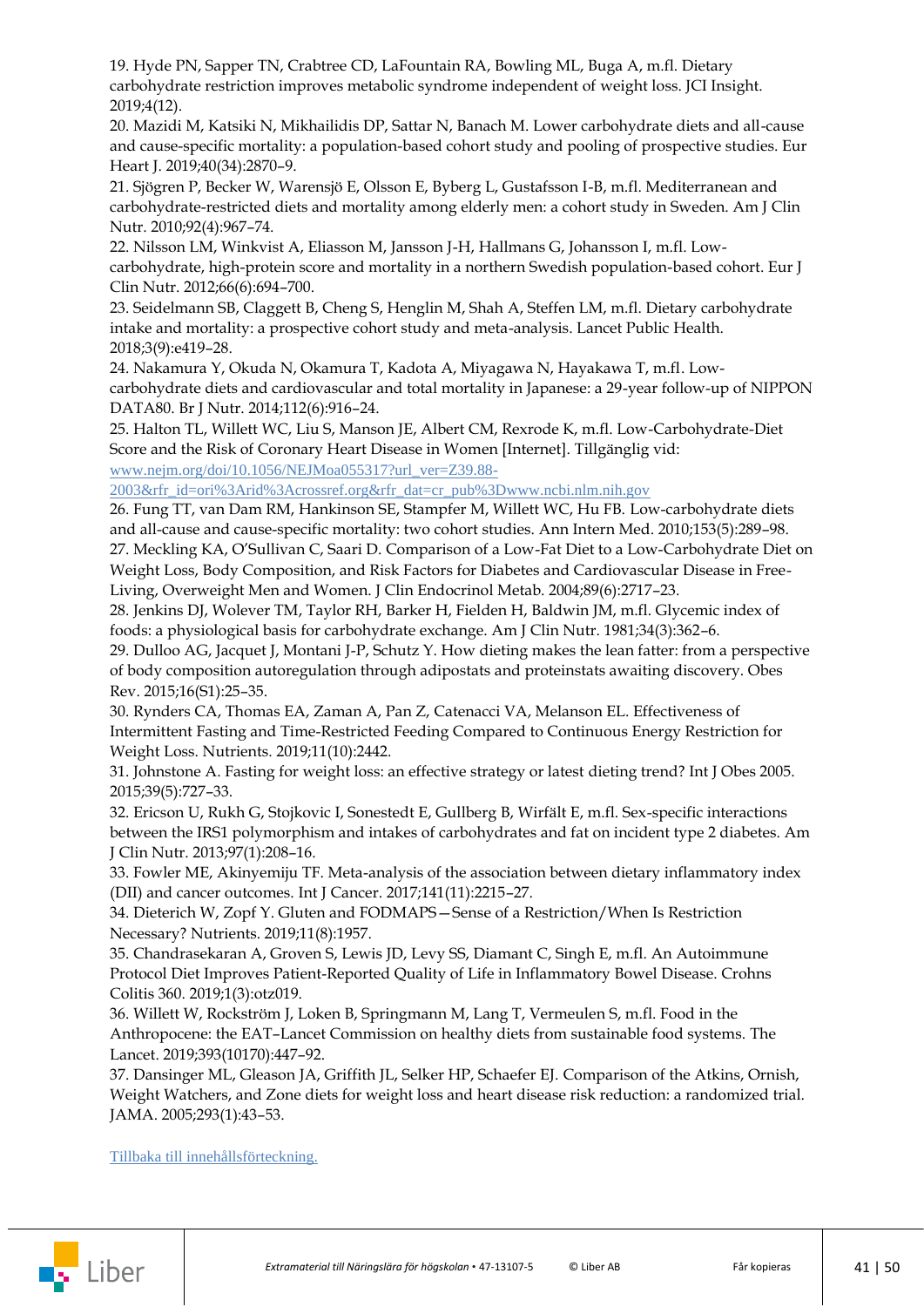## <span id="page-41-0"></span>27. Nutrition vid graviditet och amning

1. Socialstyrelsen. Statistik om graviditeter, förlossningar och nyfödda barn

https://www.socialstyrelsen.se/statistik-och-data/statistik/statistikamnen/graviditeter-

forlossningar-och-nyfodda/: Sveriges officiella statistik; 2019 (uppdateras årligen) [uppdaterad 2019- 08-23; hämtad 2020 04-21]. Tillgänglig från: [www.socialstyrelsen.se/statistik-och-](https://www.socialstyrelsen.se/statistik-och-data/statistik/statistikamnen/graviditeter-forlossningar-och-nyfodda/)

[data/statistik/statistikamnen/graviditeter-forlossningar-och-nyfodda/](https://www.socialstyrelsen.se/statistik-och-data/statistik/statistikamnen/graviditeter-forlossningar-och-nyfodda/)

2. Carolan-Olah M, Duarte-Gardea M, Lechuga J. A critical review: early life nutrition and prenatal programming for adult disease. J Clin Nurs. 2015;24(23-24):3716-29.

3. Victora CG, Bahl R, Barros AJ, Franca GV, Horton S, Krasevec J, et al. Breastfeeding in the 21st century: epidemiology, mechanisms, and lifelong effect. Lancet. 2016;387(10017):475-90.

4. Fleming TP, Watkins AJ, Velazquez MA, Mathers JC, Prentice AM, Stephenson J, et al. Origins of lifetime health around the time of conception: causes and consequences. Lancet. 2018;391(10132):1842- 52.

5. Risberg A, Ährlund-Richter L, Hansson S. Den normala graviditeten. In: Lindgren H, Christensson K, Dykes A-K, editors. Reproduktiv hälsa: barnmorskans kompetensområde. 1 ed. Lund: Studentlitteratur; 2016.

6. Victora CG, Barros FC, Horta BL, Martorell R. Short-term benefits of catch-up growth for small-forgestational-age infants. Int J Epidemiol. 2001;30(6):1325-30.

7. Weng SF, Redsell SA, Swift JA, Yang M, Glazebrook CP. Systematic review and meta-analyses of risk factors for childhood overweight identifiable during infancy. Arch Dis Child. 2012;97(12):1019-26. 8. Nordic Council of Ministers. Nordic Nutrition Recommendations 2012. Integrating nutrition and physical activity. 5 ed. 2014 2014-03-06. 627 p.

9.Svensk Förening för Obstetrik och Gynekologi. Mödrahälsovård, sexuell och reproduktiv hälsa: Svensk Förening för Obstetrik och Gynekologi; 2016 [uppdaterad 2016; hämtad 2020 21 april]. Tillgänglig från: [www.sfog.se/natupplaga/ARG76web4a328b70-0d76-474e-840e-31f70a89eae9.pdf](https://www.sfog.se/natupplaga/ARG76web4a328b70-0d76-474e-840e-31f70a89eae9.pdf)

10. Wass I. Den mångkulturella måltiden. Stockholm: Kungliga Skogs- och Lantbruksakademien; 2006.

11. Folkhälsomyndigheten. Övervikt och fetma 2020 [updated 2020-03-16. Tillgänglig från: [www.folkhalsomyndigheten.se/folkhalsorapportering-statistik/tolkad-rapportering/folkhalsans](https://www.folkhalsomyndigheten.se/folkhalsorapportering-statistik/tolkad-rapportering/folkhalsans-utveckling/resultat/halsa/overvikt-och-fetma/)[utveckling/resultat/halsa/overvikt-och-fetma/](https://www.folkhalsomyndigheten.se/folkhalsorapportering-statistik/tolkad-rapportering/folkhalsans-utveckling/resultat/halsa/overvikt-och-fetma/)

12. Risberg A. Den normala graviditeten. Anatomi och fysiologi. In: Helena L, Kyllike C, Anna-Karin D, editors. Reproduktiv hälsa : barnmorskans kompetensområde Stockholm: Studentlittertaur AB; 2016.

13. Institute of Medicine (IOM), NRC (National Research Council). Weight gain during 14. Barrett KE, Barman SM, Boitano S, Brooks HL. Ganong's Review of Medical Physiology. 25 ed:

McGraw-Hill Education 2015. 768 p.

15. Barnläkarförbundets allergisektion. Faktorer som påverkar risken att bli allergisk som barn. Vetenskaplig bakgrund 2018 [uppdaterad 2018 (giltig 3 år); hämtad 2020 21 april].

16. Garcia-Larsen V, Ierodiakonou D, Jarrold K, Cunha S, Chivinge J, Robinson Z, et al. Diet during pregnancy and infancy and risk of allergic or autoimmune disease: A systematic review and metaanalysis. PLoS Med. 2018;15(2):e1002507.

17. Butte NF, King JC. Energy requirements during pregnancy and lactation. Public Health Nutr. 2005;8(7A):1010-27.

18. Eneroth H, Julin B. Kostmönster under graviditet. En litteraturstudie om kostmönster och samband medgraviditetsdiabetes, havandeskapsförgiftning, för tidig förlossning och stor viktuppgång under graviditeten. Uppsala: Livsmedelsverket; 2018.

19. Livsmedelsverket. Gravid [www.livsmedelsverket.se/gravid](https://www.livsmedelsverket.se/gravid): Livsmedelsverket; 2020 (uppdateras kontinuerligt) [hämtad 2020 27 april]. Livsmedelsverkets råd till gravida. Innehåller både råd och rekommendationer under olika teman. För att tillgodose olika gruppers behov delas informationen upp i två nivåer. I den första, enklare nivån får man "rådet" och kort om skälet till rådet. I nivå 2 finns fördjupad information för intresserade gravida och mödrahälsovården. Nivå syns inte direkt utan

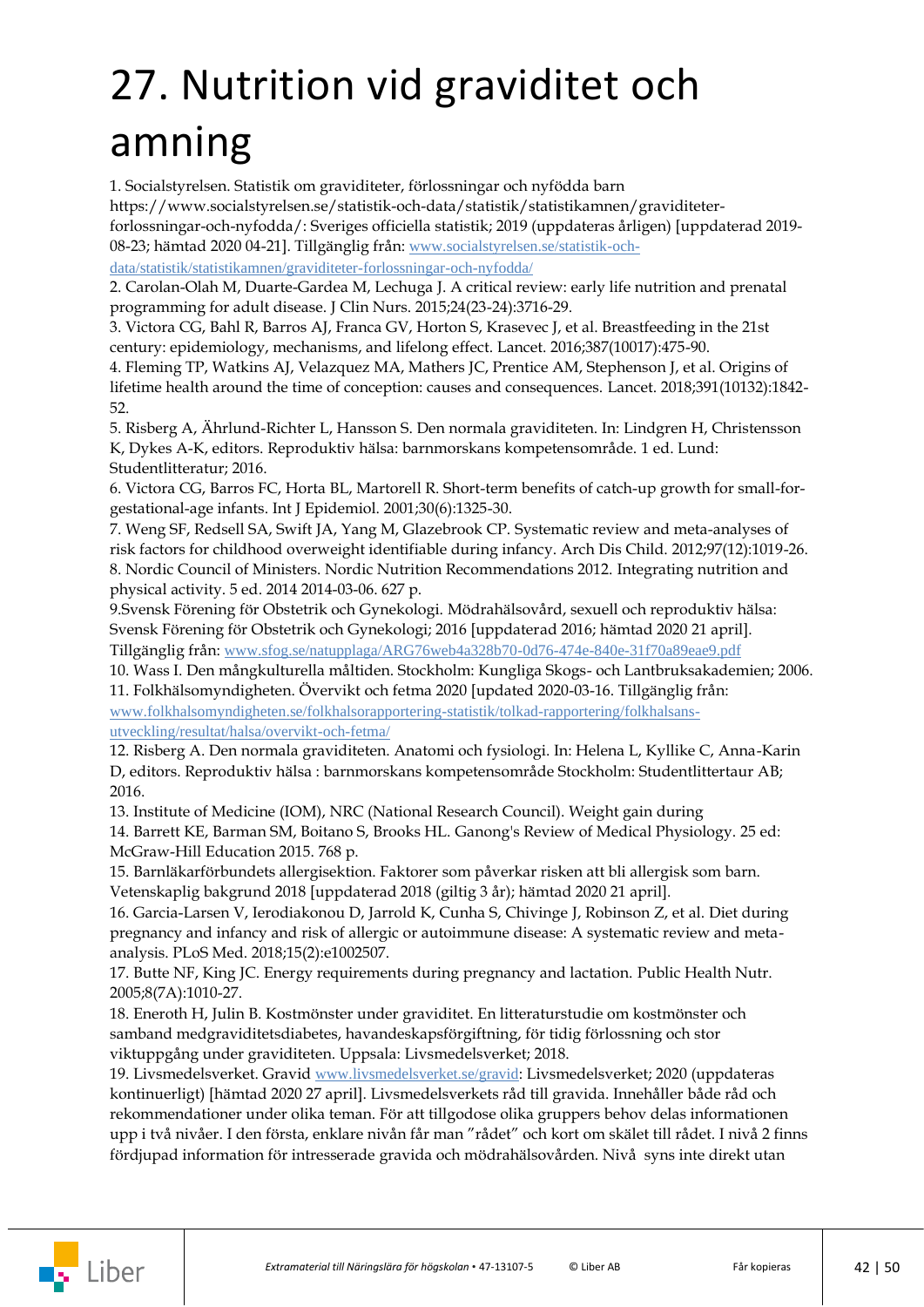klickas fram på en Visa mer-länk. Texterna uppdateras kontinuerligt.]. Available from: [www.livsmedelsverket.se/gravid.](https://www.livsmedelsverket.se/gravid)

20. Amcoff E, Edberg A, Barbieri HE, Lindroos AK, Nälsén C, Pearson M, et al. Riksmaten – vuxna 2010–11. Livsmedels- och näringsintag bland vuxna i Sverige. Uppsala: Livsmedelsverket; 2012. 180 p. 21. 1177 Vårdguiden. Alkohol och graviditet 2017 [hämtad 2020 21 april]. Tillgänglig från: [www.1177.se/Stockholm/barn--gravid/graviditet/livsstil-och-halsa-under-graviditeten/alkohol-och-graviditet/](https://www.1177.se/Stockholm/barn--gravid/graviditet/livsstil-och-halsa-under-graviditeten/alkohol-och-graviditet/) 22. 1177 Vårdguiden. Tobak och graviditet 2017 [uppdaterad 2017-03-16; hämtad 2020 21 april]. Tillgänglig från: [www.1177.se/Stockholm/barn--gravid/graviditet/livsstil-och-halsa-under-graviditeten/tobak](https://www.1177.se/Stockholm/barn--gravid/graviditet/livsstil-och-halsa-under-graviditeten/tobak-och-graviditet/)[och-graviditet/](https://www.1177.se/Stockholm/barn--gravid/graviditet/livsstil-och-halsa-under-graviditeten/tobak-och-graviditet/)

23. Livsmedelsverket. Brugård Konde Å. Hälsosamma matvanor – råd till gravida och ammande. Risk- och nyttohanteringsrapport. Livsmedelsverkets rapportserie L 2020 nr 08. Uppsala.

24. Iversen DS, Kesmodel US, Ovesen PG. Associations between parity and maternal BMI in a population-based cohort study. Acta Obstet Gynecol Scand. 2018;97(6):694-700.

25. Folkhälsomyndigheten. Handledning för samtal om alkohol inom barnhälsovården 2008 [uppdaterad 208-01-01] Tillgänglig från:

[www.folkhalsomyndigheten.se/contentassets/6be6fec2fc7741af93494e10e7286dd0/handledning-tank-efter-i](https://www.folkhalsomyndigheten.se/contentassets/6be6fec2fc7741af93494e10e7286dd0/handledning-tank-efter-i-vilket-sallskap-du-berusar-dig.pdf)[vilket-sallskap-du-berusar-dig.pdf](https://www.folkhalsomyndigheten.se/contentassets/6be6fec2fc7741af93494e10e7286dd0/handledning-tank-efter-i-vilket-sallskap-du-berusar-dig.pdf)

26. Britto PR, Lye SJ, Proulx K, Yousafzai AK, Matthews SG, Vaivada T, et al. Nurturing care: promoting early childhood development. Lancet. 2017;389(10064):91-102.

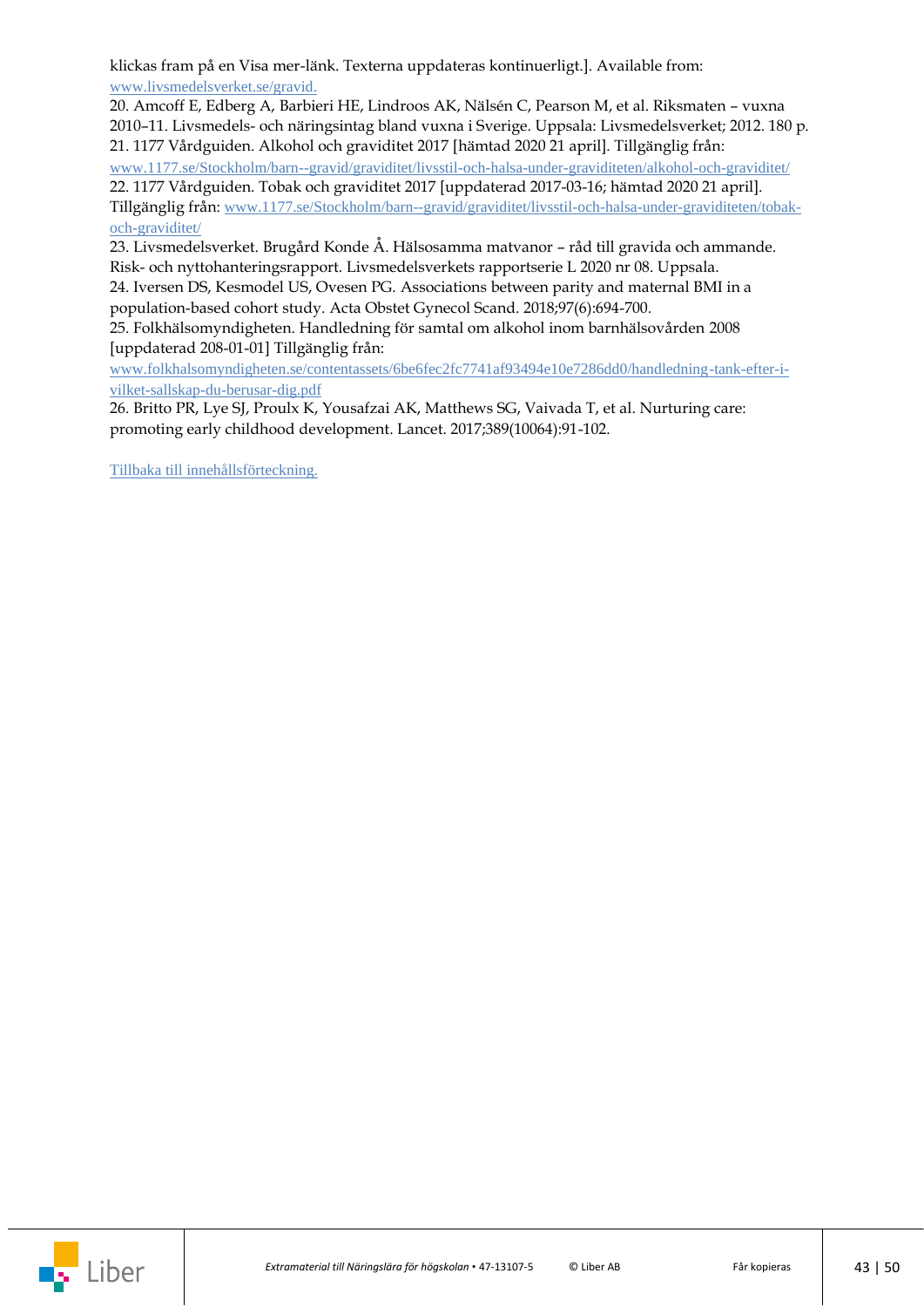## <span id="page-43-0"></span>28. Nutrition i yngre åldrar

1. Livsmedelsverket. Spädbarn Uppsala: Livsmedelsverket; 2020 (uppdateras kontinuerligt) [hämtad 2020 27 april]. Tillgänglig från: [www.livsmedelsverket.se/spadbarn.](https://www.livsmedelsverket.se/spadbarn)

2. Kylberg E, Westlund M, Zwedberg S. Amning i dag 3ed. Stockholm: Gothia Fortbildning AB; 2018. 3. Socialstyrelsen. Statistik om amning: Socialstyrelsen; 2019 (uppdateras årligen) [updated 2019-08-23; cited 2020 23 april]. Statistik om amning innehåller uppgifter om amning och utvecklingen för amning sedan 1986. Rapporten ingår i Sveriges officiella statistik och publiceras årligen i september. Från 2007 till 13 publicerades statistiken om amning årligen i rapporten Amning och föräldrars rökvanor. Numera publiceras statistiken för amning och statistiken för spädbarnsföräldrars rökvanor i två separata rapporter. Uppdateras årligen. Inkluderar bilaga med kvalitetsdeklaration respektive länk till en statistikdatabas för egna sammanställningar.]. Tillgänglig från: [www.socialstyrelsen.se/statistik-och](https://www.socialstyrelsen.se/statistik-och-data/statistik/statistikamnen/amning/)[data/statistik/statistikamnen/amning/.](https://www.socialstyrelsen.se/statistik-och-data/statistik/statistikamnen/amning/)

4. Brandell G, Sjögren C. Ligga steget före. Barnmatskoden i Sverige 1981-2001. . Göteborg: Nordiska arbetsgruppen för internationella amningsfrågor (NAFIA); 2002.

5. Theurich MA, Davanzo R, Busck-Rasmussen M, Diaz-Gomez NM, Brennan C, Kylberg E, et al. Breastfeeding Rates and Programs in Europe: A Survey of 11 National Breastfeeding Committees and Representatives. J Pediatr Gastroenterol Nutr. 2019;68(3):400-7.

6. Livsmedelsverket. Nationell samordning av spädbarnsnutrition och amning: Livsmedelsverket; 2020 [updated 2020-01-20; cited 2020 27 april]. Tillgänglig från: [www.livsmedelsverket.se/om](https://www.livsmedelsverket.se/om-oss/samarbeten/nationella-amningskommitten)[oss/samarbeten/nationella-amningskommitten](https://www.livsmedelsverket.se/om-oss/samarbeten/nationella-amningskommitten)

7. World Health Organization (WHO). Infant and young child feeding: model Chapter for textbooks for medical students and allied health professionals. Geneva, Switzerland: WHO Press, World Health Organization,; 2009.

8. Victora CG, Bahl R, Barros AJ, Franca GV, Horton S, Krasevec J, et al. Breastfeeding in the 21st century: epidemiology, mechanisms, and lifelong effect. Lancet. 2016;387(10017):475-90.

9. Regeringskansliet. Ds 2012:50. Marknadsföring m.m. av modersmjölksersättning och tillskottsnäring. I: Landsbygdsdepartementet, red. 2012.

10. Socialstyrelsen. Senaste version av SOSFS 2008:33 Socialstyrelsens föreskrifter och allmänna råd om information som avser uppfödning genom amning eller med modersmjölksersättning: Socialstyrelsen; 2017 [uppdaterad 2019-11-14; hämtad 2020 2 maj]. Tillgänglig från:

[www.socialstyrelsen.se/regler-och-riktlinjer/foreskrifter-och-allmanna-rad/konsoliderade-foreskrifter/200833](https://www.socialstyrelsen.se/regler-och-riktlinjer/foreskrifter-och-allmanna-rad/konsoliderade-foreskrifter/200833-om-information-som-avser-uppfodning-genom-amning-eller-med-modersmjolksersattning/) [om-information-som-avser-uppfodning-genom-amning-eller-med-modersmjolksersattning/](https://www.socialstyrelsen.se/regler-och-riktlinjer/foreskrifter-och-allmanna-rad/konsoliderade-foreskrifter/200833-om-information-som-avser-uppfodning-genom-amning-eller-med-modersmjolksersattning/)

11. UNICEF. Innocenti declaration. On the protection, promotion and support of breastfeeding. 1990 Tillgänglig från: [worldbreastfeedingweek.org/2018/wp-content/uploads/2018/07/1990-Innocenti-](http://worldbreastfeedingweek.org/2018/wp-content/uploads/2018/07/1990-Innocenti-Declaration.pdf)[Declaration.pdf](http://worldbreastfeedingweek.org/2018/wp-content/uploads/2018/07/1990-Innocenti-Declaration.pdf)

12. Schubiger G, Schwartz U, Tonz O, (for the Neonatal Study Group). UNICEF/WHO baby-friendly hospital initiative: does the use of bottles and pacifiers in the neonatal nursery prevent successful breastfeeding? Neonatal Study Group. Eur J Pediatr,. 1997;156(11):847-77.

13. Socialdepartementet. Amningsvänliga sjukhus för att skydda, stödja och främja amning. (Breastfeeding Friendly Hospitals for protection, support and promotion of breastfeeding.). SOU 1993:86 ed. Stockholm, Sweden: Regeringskansliets offsetcentral; 1993 1993.

14. Socialstyrelsen. Tio steg som främjar amning. Baserat på WHO:s Ten steps to successful breastfeeding. In: Socialstyrelsen, Livsmedelsverket, Folkhälsomyndigheten, Konsumentverket, editors. Stockholm: Socialstyrelsen; 2014.

15. Gidrewicz DA, Fenton TR. A systematic review and meta-analysis of the nutrient content of preterm and term breast milk. BMC Pediatr. 2014;14:216.

16. Ballard O, Morrow AL. Human milk composition: nutrients and bioactive factors. Pediatr Clin North Am. 2013;60(1):49-74.

17. Cacho NT, Lawrence RM. Innate Immunity and Breast Milk. Front Immunol. 2017;8:584. 18. Livsmedelsverket. Dioxiner och PCB Uppsala: Livsmedelsverket; 2019 [uppdaterad 2019-06-19; hämtad 2020 27 april]. Tillgänglig från: [www.livsmedelsverket.se/livsmedel-och-innehall/oonskade](https://www.livsmedelsverket.se/livsmedel-och-innehall/oonskade-amnen/miljogifter/dioxiner-och-pcb)[amnen/miljogifter/dioxiner-och-pcb.](https://www.livsmedelsverket.se/livsmedel-och-innehall/oonskade-amnen/miljogifter/dioxiner-och-pcb)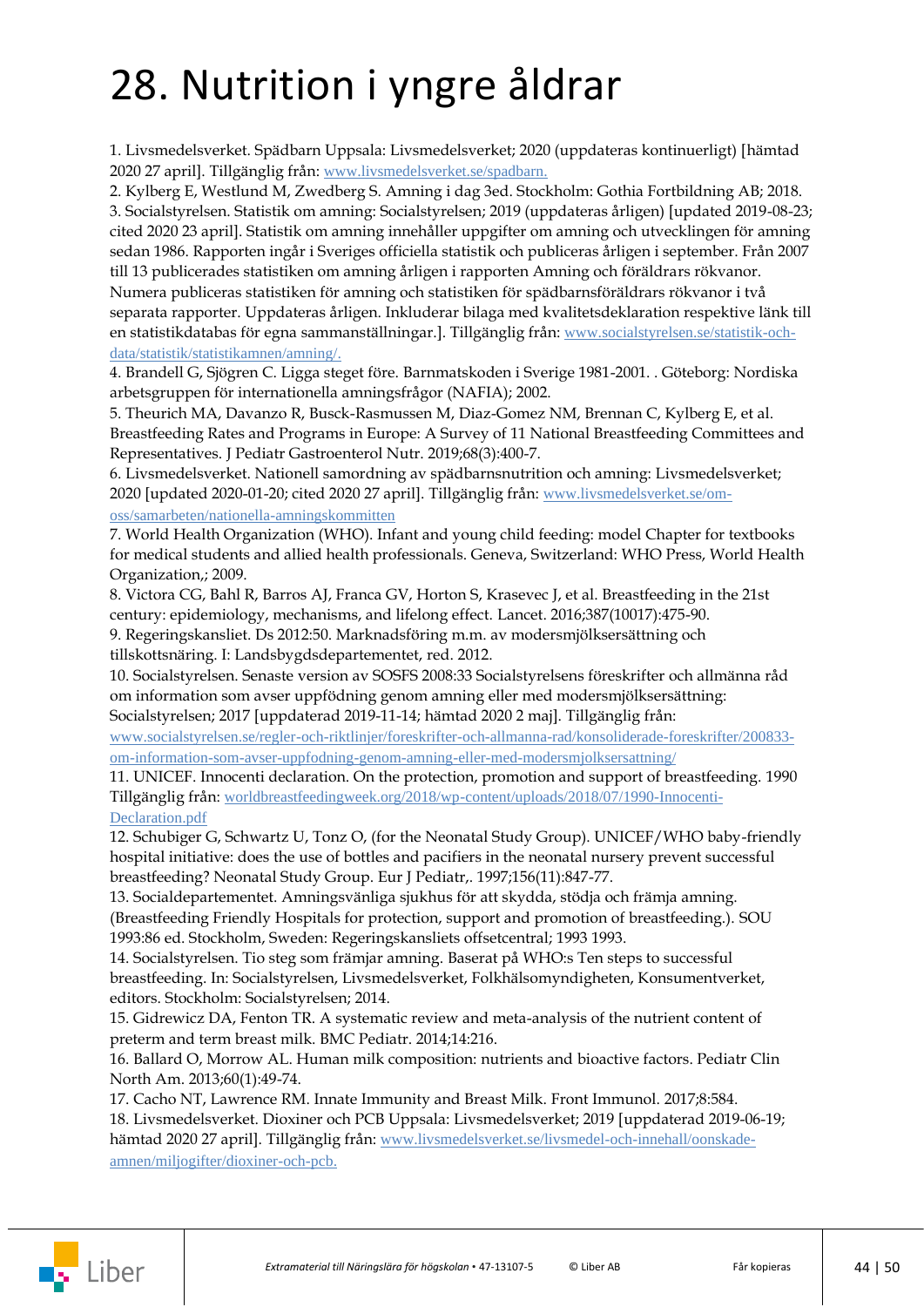19. Wikland KA, Luo ZC, Niklasson A, Karlberg J. Swedish population-based longitudinal reference values from birth to 18 years of age for height, weight and head circumference. Acta Paediatr. 2002;91(7):739-54.

20. Werner B, Bodin L. Growth from birth to age 19 for children in Sweden born in 1981: descriptive values. Acta Paediatr. 2006;95(5):600-13.

21. WHO Multicentre Growth Reference Study Group. WHO Child Growth Standards based on length/height, weight and age. Acta Paediatrica Suppl,. 2006;450:76-85.

22. Hagenäs L. Människans pubertetstillväxt – kan den påverkas? Pediatrisk endokrinologi, 2003;17:15-25.

23. Henry CJ. Basal metabolic rate studies in humans: measurement and development of new equations. Public Health Nutr. 2005;8(7A):1133-52.

24. Nordic Council of Ministers. Nordic Nutrition Recommendations 2012. Integrating nutrition and physical activity. 5 ed. 2014 2014-03-06. 627 p.

25. Fewtrell M, Bronsky J, Campoy C, Domellof M, Embleton N, Fidler Mis N, et al. Complementary Feeding: A Position Paper by the European Society for Paediatric Gastroenterology, Hepatology, and Nutrition (ESPGHAN) Committee on Nutrition. J Pediatr Gastroenterol Nutr. 2017;64(1):119-32.

26. Lapillonne A, Bronsky J, Campoy C, Embleton N, Fewtrell M, Fidler Mis N, et al. Feeding the Late and Moderately Preterm Infant: A Position Paper of the European Society for Paediatric

Gastroenterology, Hepatology and Nutrition Committee on Nutrition. J Pediatr Gastroenterol Nutr. 2019;69(2):259-70.

27. Svenska neonatalföreningen. Riktlinjer för bröstmjölkshantering inom neonatalvården i Sverige. Milknet version 3.0 2016 [uppdaterad 2016-04-01; hämtad 2020 13 juni]. Tillgänglig från: [neo.barnlakarforeningen.se/wp-content/uploads/sites/14/2014/03/brmj-hantering\\_2016.pdf](https://neo.barnlakarforeningen.se/wp-content/uploads/sites/14/2014/03/brmj-hantering_2016.pdf)

28. Livsmedelsverket. Bra mat för barn 0-5 år – Handledning för barnhälsovården. Uppsala: Livsmedelsverket; 2019. p. 90.

29. Livsmedelsverket. Sjögren Bolin, Y, Nälsén, C och Mattisson, I. 2020. L 2020 nr 26: Råd och information om intag av gluten för barn upp till 3 år i relation till utveckling av celiaki. Livsmedelsverkets rapportserie. Uppsala.

30. Enghardt Barbieri H, Pearson M, Becker W. Riksmaten – barn 2003. Livsmedels- och näringsintag bland barn i Sverige. Uppsala: Ord & Form; 2006.

31. Warensjö Lemming E, Moraeus L, Petrelius Sipinen J, Lindroos AK. Riksmaten ungdom 2016-17. Näringsintag och näringsstatus bland ungdomar i Sverige. Resultat från en matvaneundersökning bland ungdomar i årskurserna 5, 8 och 2 på gymnasiet. Uppsala: Livsmedelsverket; 2018.

32. Warensjö Lemming E, Moraeus L, Petrelius Sipinen J, Lindroos AK. Riksmaten ungdom 2016-17. Livsmedelskonsumtion bland ungdomar i Sverige. Resultat från en matvaneundersökning bland ungdomar i årskurserna 5, 8 och 2 på gymnasiet. Uppsala: Livsmedelsverket; 2018.

33. André Kramer A-C. On dental caries and socioeconomy in Swedish children and adolescents. Gothenburg: University of Gothenburg, Sweden; 2018.

34. SFS (2010:800). Skollag. Kapitel 10, 10§, (2010).

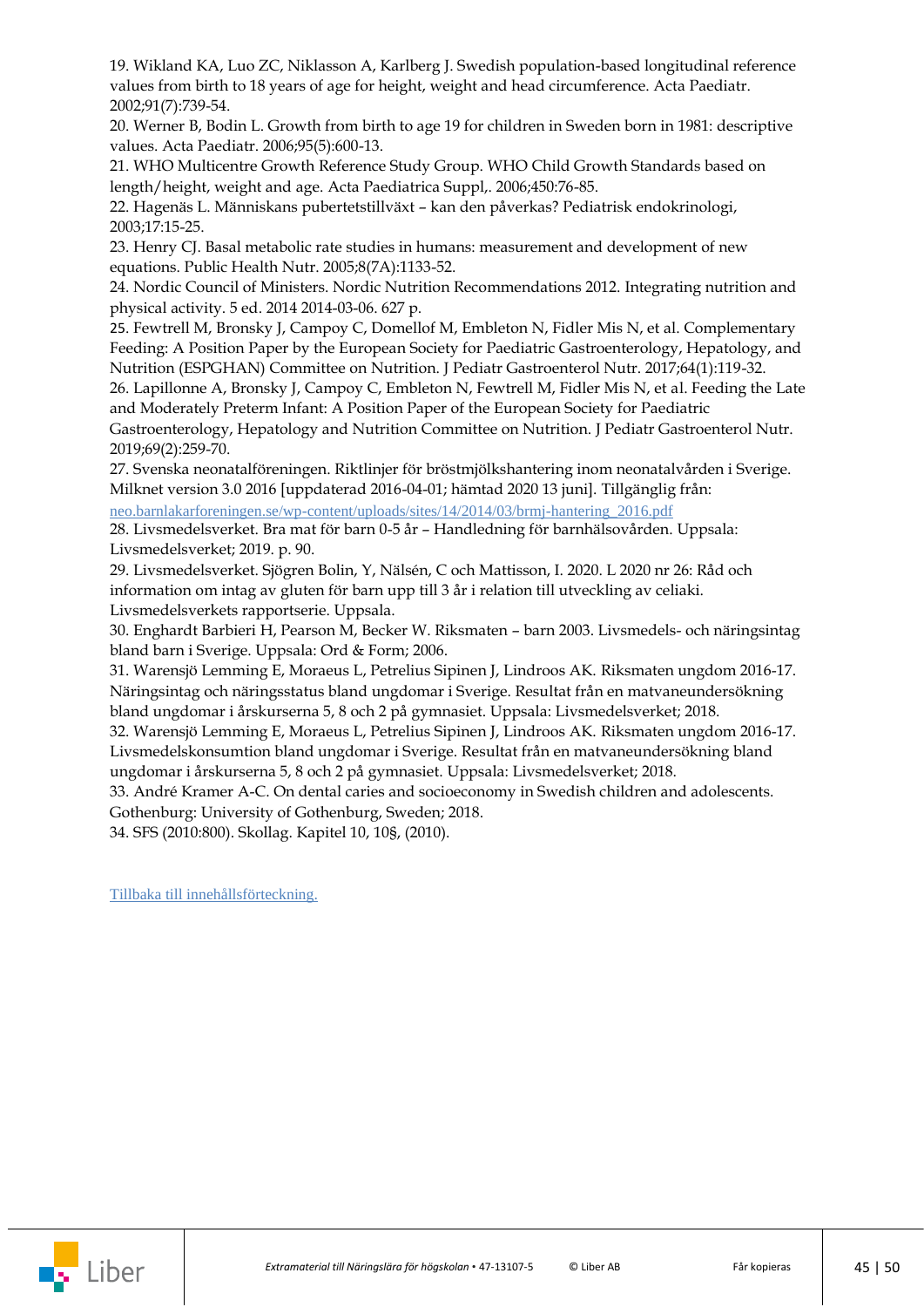## <span id="page-45-0"></span>29. Nutrition för äldre

1. Sveriges Officiella Statisk. Sveriges framtida befolkning 2013−2060. The future population of Sweden 2013−2060. Statistiska Centralbyrån; 2013. Contract No.: BE 18 SM 1301.

2. Socialstyrelsen. Folkhälsan i Sverige - Årsrapport 2013. Stockholm: Socialstyrelsen; 2013. 92 p.

3. Aihie Sayer A, Osmond C, Briggs R, Cooper C. Do all systems age together? Gerontology. 1999;45(2):83-6.

4. Kalache A, Kickbusch I. A global strategy for healthy ageing. . World Health. 1997;50(4):4–5.

5. Statistiska centralbyrån. Äldres levnadsförhållanden. Arbete, eknomi, hälsa och social nätverker 1980-2003.

Levnadsförhållanden raport 112. Örebro: Umeå universitet, sociologiska institutionen; 2006. Contract No.: 2006:1. 6. Statistiska Centralbyrån (SCB). (2002/03, 2004, 2005, 2006, 2008), Undersökningarna av levnadsförhållanden (ULF)

7. Folkhälsomyndigheten. Folkhälsans utveckling. Årsrapport 2018 Östersund: Folkhälsomyndigheten; 2018. 22 p. 8. Nordström G. Idrott och motion allt vanligare bland äldre. Välfärd. 2017(1):4-7.

9. L. H. Äldres fritid. In: Vogel J, Stockholm: HL, red. Äldres levnadsförhållanden; Arbete, ekonomi, hälsa och sociala nätverk 1980–2003 Levnadsförhållanden rapport 112.: Statistiska centralbyrån; 2006. p. 503-36. 10. Hälsa 2012-2013 Statistiska centralbyrån; 2015.

11. Dödsorsaker 2012. Causes of Death 2012. Socialstyrelsen; 2013 Augusti.

12. Chen X, Maguire B, Brodaty H, O'Leary F. Dietary Patterns and Cognitive Health in Older Adults: A Systematic Review. Journal of Alzheimer's disease : JAD. 2019;67(2):583-619.

13. Dey DK, Rothenberg E, Sundh V, Bosaeus I, Steen B. Height and body weight in elderly adults: a 21-year population study on secular trends and related factors in 70-year-olds. J Gerontol A Biol Sci Med Sci. 2001;56(12):M780-4.

14. WHO. Report of a WHO Consultation. Obesity: preventing and managing the global epidemic. Geneva: World Health Organization; 2000. Report No.: 894.

15. Beck AM, Ovesen L. At which body mass index and degree of weight loss should hospitalized elderly patients be considered at nutritional risk? Clin Nutr. 1998;17(5):195-98.

16. Dey DK, Rothenberg E, Sundh V, Bosaeus I, Steen B. Body mass index, weight change and mortality in the elderly. A 15 y longitudinal population study of 70 y olds. Eur J Clin Nutr. 2001;55(6):482-92.

17. Flicker L, McCaul KA, Hankey GJ, Jamrozik K, Brown WJ, Byles JE, et al. Body mass index and survival in men and women aged 70 to 75. Journal of the American Geriatrics Society. 2010;58(2):234-41.

18. Buffa R, Floris GU, Putzu PF, Marini E. Body composition variations in ageing. Coll Antropol. 2011;35(1):259- 65.

19. Cruz-Jentoft AJ, Baeyens JP, Bauer JM, Boirie Y, Cederholm T, Landi F, et al. Sarcopenia: European consensus on definition and diagnosis: Report of the European Working Group on Sarcopenia in Older People. Age and ageing. 2010;39(4):412-23.

20. Savage DC. Microbial ecology of the gastrointestinal tract. Annu Rev Microbiol. 1977;31:107-33.

21. Xu J, Gordon JI. Honor thy symbionts. Proc Natl Acad Sci U S A. 2003;100(18):10452-9.

22. Backhed F, Ding H, Wang T, Hooper LV, Koh GY, Nagy A, et al. The gut microbiota as an environmental factor that regulates fat storage. Proc Natl Acad Sci U S A. 2004;101(44):15718-23.

23. Rofes L, Arreola V, Romea M, Palomera E, Almirall J, Cabre M, et al. Pathophysiology of oropharyngeal dysphagia in the frail elderly. Neurogastroenterol Motil. 2010;22(8):851-8, e230.

24. Ekberg O, Hamdy S, Woisard V, Wuttge-Hannig A, Ortega P. Social and psychological burden of dysphagia: its impact on diagnosis and treatment. Dysphagia. 2002;17(2):139-46.

25. Rothenberg E, Ekman S, Bülow M, Möller K, Svantesson J, Wendin K. Texture-modified meat and carrot products for elderly people with dysphagia: preference in relation to health and oral status Scandinavian Journal of Food & Nutrition. 2007;51(4):141 - 7.

26. Hall G, Wendin K. Sensory design of foods for the elderly. Ann Nutr Metab. 2008;52 Suppl 1:25-8. 27. Samuelsson J, Rothenberg E, Lissner L, Eiben G, Zettergren A, Skoog I. Time trends in nutrient intake and dietary patterns among five birth cohorts of 70-year-olds examined 1971-2016: results from the Gothenburg H70 birth cohort studies, Sweden. Nutr J. 2019;18(1):66.

28. Rothenberg E, Bosaeus I, Steen B. Food habits, food beliefs and socio-economic factors in an eldery population**.** Scandinavian Journal of Nutrition. 1994;38(4):159-65.

29. Nordic Nutrition Recommendations 2012 [Elektronisk resurs] : integrating nutrition and physical activity. Copenhagen: Nordic Council of Ministers; 2014.

30. Roberts SB, Dallal GE. Energy requirements and aging. Public health nutrition. 2005;8(7A):1028-36.

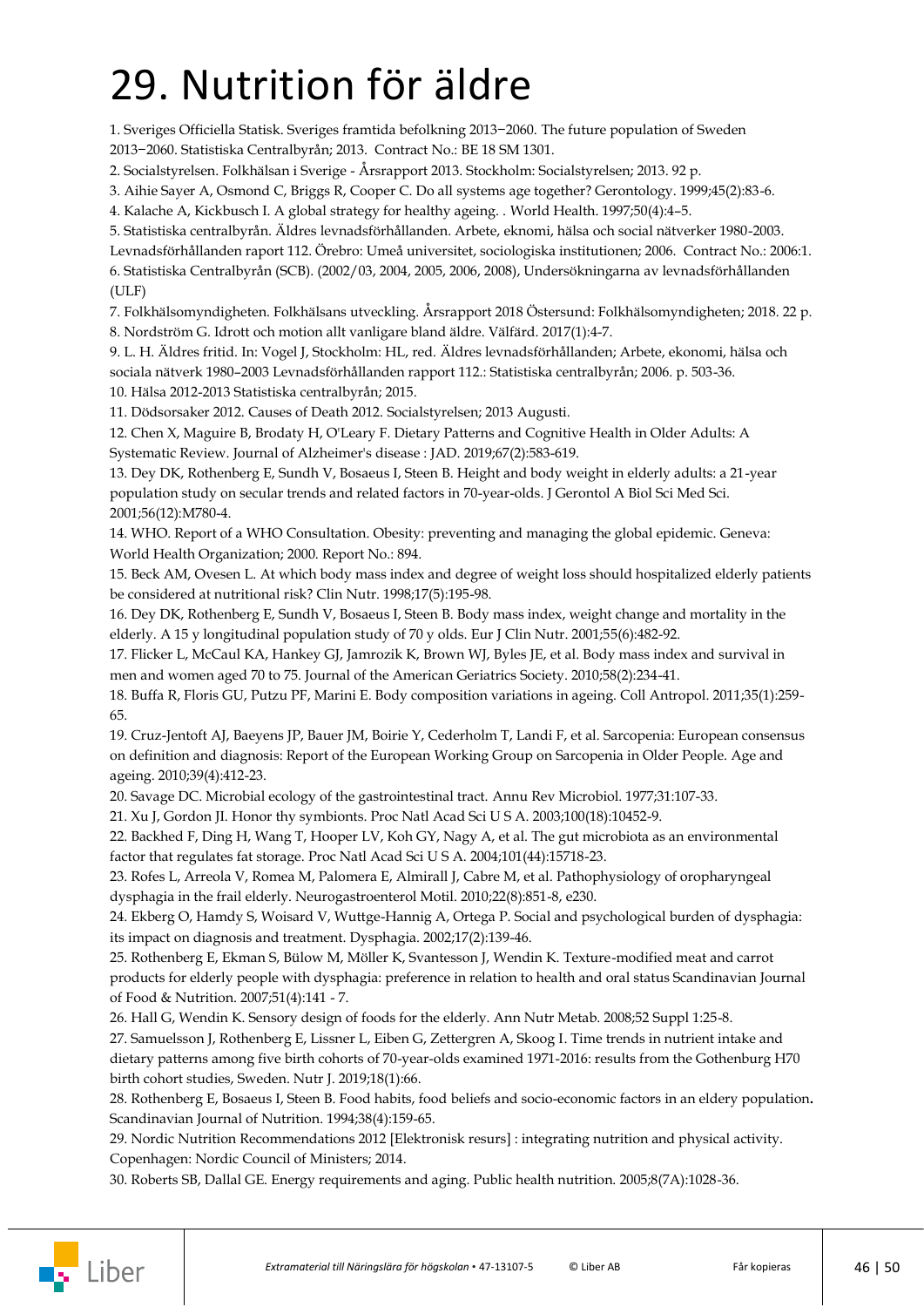31. Black AE, Coward WA, Cole TJ, Prentice AM. Human energy expenditure in affluent societies: an analysis of 574 doubly-labelled water measurements. Eur J Clin Nutr. 1996;50(2):72-92.

32. Näring för god vård och omsorg, En vägledning för att förebygga och behandla undernäring. Stockholm, Socialstyrelsen; 2011.

33. Soderstrom L, Rosenblad A, Adolfsson ET, Saletti A, Bergkvist L. Nutritional status predicts preterm death in older people: A prospective cohort study. Clin Nutr. 2014;33(2) 354-9

34. Saletti A, Johansson L, Yifter-Lindgren E, Wissing U, Osterberg K, Cederholm T. Nutritional status and a 3 year follow-up in elderly receiving support at home. Gerontology. 2005;51(3):192-8.

35. Bauer J, Biolo G, Cederholm T, Cesari M, Cruz-Jentoft AJ, Morley JE, et al. Evidence-based recommendations for optimal dietary protein intake in older people: a position paper from the PROT-AGE Study Group. J Am Med Dir Assoc. 2013;14(8):542-59.

36. Morse MH, Haub MD, Evans WJ, Campbell WW. Protein requirement of elderly women: nitrogen balance responses to three levels of protein intake. J Gerontol A Biol Sci Med Sci. 2001;56(11):M724-30.

37. Chernoff R. Protein and older adults. J Am Coll Nutr. 2004;23(6 Suppl):627s-30s.

38. Cermak NM, Res PT, de Groot LC, Saris WH, van Loon LJ. Protein supplementation augments the adaptive response of skeletal muscle to resistance-type exercise training: a meta-analysis. Am J Clin Nutr. 2012;96(6):1454- 64.

39. Boirie Y. Physiopathological mechanism of sarcopenia. J Nutr Health Aging. 2009;13(8):717-23.

40. Attaix D, Mosoni L, Dardevet D, Combaret L, Mirand PP, Grizard J. Altered responses in skeletal muscle protein turnover during aging in anabolic and catabolic periods. Int J Biochem Cell Biol. 2005;37(10):1962-73. 41. Fujita S, Rasmussen BB, Cadenas JG, Drummond MJ, Glynn EL, Sattler FR, et al. Aerobic exercise overcomes the age-related insulin resistance of muscle protein metabolism by improving endothelial function and Akt/mammalian target of rapamycin signaling. Diabetes. 2007;56(6):1615-22.

42. Tang JE, Phillips SM. Maximizing muscle protein anabolism: the role of protein quality. Curr Opin Clin Nutr Metab Care. 2009;12(1):66-71.

43. Burd NA, West DW, Moore DR, Atherton PJ, Staples AW, Prior T, et al. Enhanced amino acid sensitivity of myofibrillar protein synthesis persists for up to 24 h after resistance exercise in young men. J Nutr. 2011;141(4):568-73.

44. Daviglus ML, Bell CC, Berrettini W, Bowen PE, Connolly ES, Jr., Cox NJ, et al. National Institutes of Health State-of-the-Science Conference statement: preventing alzheimer disease and cognitive decline. Ann Intern Med. 2010;153(3):176-81.

45. Mazereeuw G, Lanctot KL, Chau SA, Swardfager W, Herrmann N. Effects of omega-3 fatty acids on cognitive performance: a meta-analysis. Neurobiology of aging. 2012;33(7):1482.e17-29.

46. Shearer MJ. The roles of vitamins D and K in bone health and osteoporosis prevention. Proc Nutr Soc. 1997;56(3):915-37.

47. Lamberg-Allardt C, Brustad M, Meyer HE, Steingrimsdottir L. Vitamin D - a systematic literature review for the 5th edition of the Nordic Nutrition Recommendations. Food Nutr Res. 2013;57:31.

48. Janssen HC, Samson MM, Verhaar HJ. Vitamin D deficiency, muscle function, and falls in elderly people. Am J Clin Nutr. 2002;75(4):611-5.

49. European Food Safety Authority (EFSA). Scientific Opinion on principles for deriving and applying Dietary Reference Values. . EFSA 2010;8(3):1458.

50. Bresson J-L, Burlingame B, Dean T, Fairweather-Tait S, Heinonen M, Hirsch-Ernst K-I, et al. Dietary reference values for vitamin D. EFSA Panel on Dietetic Products, Nutrition and Allergies (NDA). EFSA Journal 2016;14(10):145.

51. Kruizenga HM, Van Tulder MW, Seidell JC, Thijs A, Ader HJ, Van Bokhorst-de van der Schueren MA. Effectiveness and cost-effectiveness of early screening and treatment of malnourished patients. Am J Clin Nutr. 2005;82(5):1082-9.

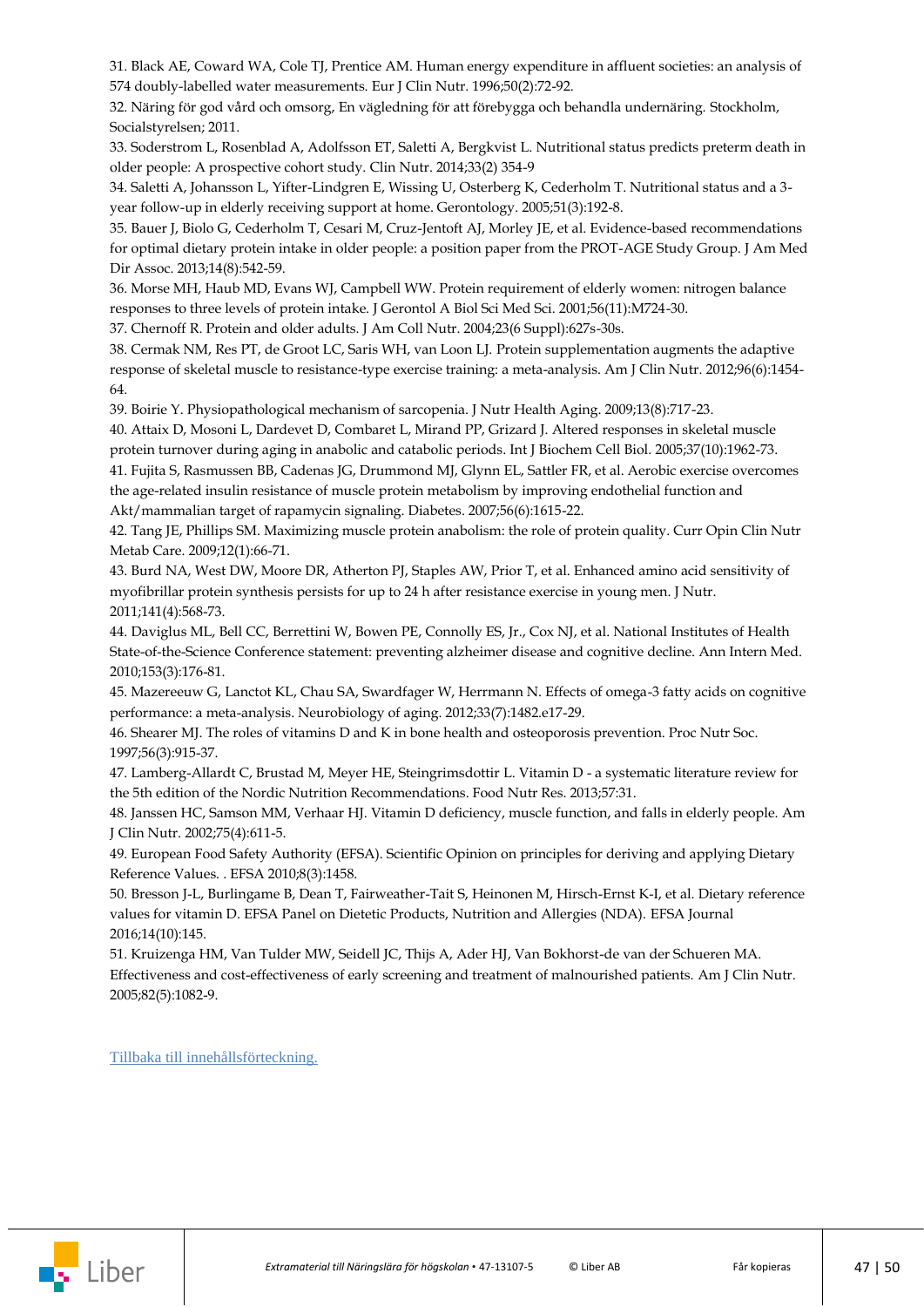## <span id="page-47-0"></span>30. Undersökningar av kost och nutritionsstatus

1. Gibson RS. Principles of Nutritional Assessment. 2nd ed. Oxford, New York: Oxford University Press; 2005.

2. Svensson Å, Renström F, Bluck L, Lissner L, Franks P, Larsson C. Dietary intake assessment in women with different weight and pregnancy status using a short questionnaire. Public Health Nutrition 2013 available on CJO2013.

3. Block G, Hartman AM, Naughton D. A reduced dietary questionnaire: development and validation. Epidemiology 1990;1:58–64.

4. Krebs-Smith S, Heimendinger J, Subar A, Patterson B, Pivonka E. Using food frequency questionnaires to estimate fruit and vegetable intake: association between the number of questions and total intake. J Nutr Educ 1995;27:80–5.

5. Wirfalt E, Drake I, Wallstrom P. What do review papers conclude about food and dietary patterns? Food & nutrition research 2013;57.

6. Tucker KL. Dietary patterns, approaches, and multicultural perspective. Appl Physiol Nutr Metab 2010;35(2):211-8.

7. Wolk A, Vessby B, Ljung H, Barrefors P. Evaluation of a biological marker of fairy fat intake. Am J Clin Nutr 1998;68(2):291-5.

8. Johansson G, Wikman A, Ahrén AM, Hallmans G, Johansson I. Underreporting of energy intake in repeated 24-hour recalls related to gender, age, weight status, day if interview, educational level, reported food intake, smoking habits and area of living. Public Health Nutr 2001;4(4):919-27.

9. Risérus U, de Faire U, Berglund L, Hellénius ML. Sagittal abdominal diameter as a screening tool in clinical research: cutoffs for cardiometabolic risk. J Obes 2010, 757939.

<https://doi.org/10.1155/2010/757939>

10. Detsky AS, McLaughlin JR, Baker JP, Johnston N, Whittaker S, Mendelson RA, et al. What is subjective global assessment of nutritional status? JPEN 1987;11(1):8-13.

11. Ulander K, Grahn G, Jeppson B. Subjective assessment of nutritional status-validity and reliability of a modifies Detsky index in a Swedish setting. Clin Nutr 1993;12:15-9.

12. Kondrup J, Allison S, Elia M, Vellas B, Plauth M. ESPEN guidelines for nutrition screening 2002. Clin Nutr 2003;22:415-22.

13. Vellas B, Guigoz Y, Garry PJ, Nourhasheim F, Bennahum D, Lauque S, Albarede JL. The Mini Nutritional Assessment (MNA) and its use in grading the nutritional state of elderly patients. Nutrition 1999;15(2):116-22.

14. Cybulska B, Klosiewicz-Latoszek L. Landmark studies in coronary heart disease epidemiology, The Farmingham Heart Study after 70 years and the Seven Countries Study after 60 years. Kardiol Pol 2019;77(2):173-180.

15. Rydberg Sterner T, Ahlner F, Blennow K, et al. The Gothenburg H70 Birth cohort study 2014-16: design, methods and study population. European journal of epidemiology 2019;34(2):191–209.

16. Bao Y, Bertoia ML, Lenart EB et al. Origin, Methods, and Evolution of the Three Nurses' Health Studies. American journal of public health 2016;106(9);1573–1581.

17. Puska P. Fat and heart disease: yes we can make a change--the case of North Karelia (Finland). Ann Nutr Metab 2009;54 Suppl 1:33-38.

18. Weinehall L, Hellsten G, Boman K, Hallmans G. Prevention of cardiovascular disease in Sweden: the Norsjö community intervention programme--motives, methods and intervention components. Scand J Public Health Suppl 2001;56:13-20.

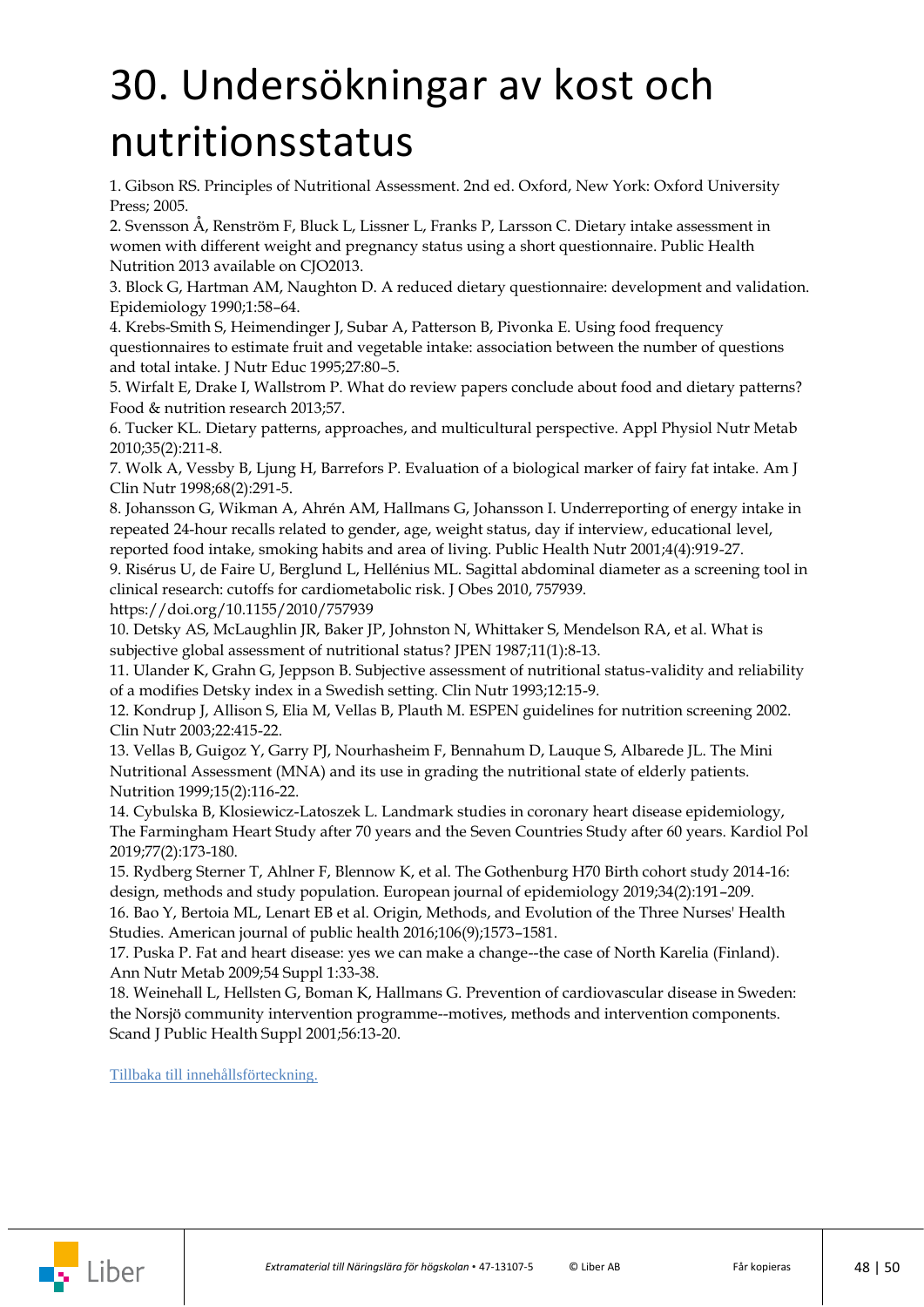### <span id="page-48-0"></span>31. Metabolomik

1. Wishart DS. Metabolomics: applications to food science and nutrition research. Trends in Food Science & Technology. 2008;19(9):482-93.

2. Courant F, Antignac JP, Dervilly-Pinel G, Bizec BL. Basics of Mass Spectrometry-Based Metabolomics. Proteomics. 2014.

3. Brennan L. NMR-based metabolomics: From sample preparation to applications in nutrition research. Progress in Nuclear Magnetic Resonance Spectroscopy. 2014;83(0):42-9.

4. Lodge JK. Symposium 2: Modern approaches to nutritional research challenges: Targeted and nontargeted approaches for metabolite profiling in nutritional research. The Proceedings of the Nutrition Society. 2010;69(1):95-102.

5. Dettmer K, Aronov PA, Hammock BD. Mass spectrometry-based metabolomics. Mass spectrometry reviews. 2007;26(1):51-78.

6. Scalbert A, Brennan L, Manach C, Andres-Lacueva C, Dragsted LO, Draper J, et al. The food metabolome: a window over dietary exposure. The American journal of clinical nutrition. 2014;99(6):1286-308.

7. Lindqvist HM, Radjursoga M, Malmodin D, Winkvist A, Ellegard L. Serum metabolite profiles of habitual diet: evaluation by 1H-nuclear magnetic resonance analysis. The American journal of clinical nutrition. 2019.

8. Rådjursöga M, Lindqvist H, Pedersen A, Karlsson B, Malmodin D, Ellegård L, et al. Nutritional Metabolomics: Postprandial Response of Meals Relating to Vegan, Lacto-Ovo Vegetarian, and Omnivore Diets. Nutrients. 2018;10(8):1063.

9. Stella C, Beckwith-Hall B, Cloarec O, Holmes E, Lindon JC, Powell J, et al. Susceptibility of human metabolic phenotypes to dietary modulation. Journal of proteome research. 2006;5(10):2780-8.

10. Draper CF, Vassallo I, Di Cara A, Milone C, Comminetti O, Monnard I, et al. A 48-Hour Vegan Diet Challenge in Healthy Women and Men Induces a BRANCH-Chain Amino Acid Related, Health Associated, Metabolic Signature. Molecular nutrition & food research. 2018;62(3).

11. Vazquez-Fresno R, Llorach R, Urpi-Sarda M, Lupianez-Barbero A, Estruch R, Corella D, et al. Metabolomic Pattern Analysis after Mediterranean Diet Intervention in a Nondiabetic Population: A 1- and 3-Year Follow-up in the PREDIMED Study. Journal of proteome research. 2014.

12. Khakimov B, Poulsen SK, Savorani F, Acar E, Gurdeniz G, Larsen TM, et al. New Nordic diet versus average Danish diet: a randomized controlled trial revealed healthy long-term effects of the new Nordic diet by GC-MS blood plasma metabolomics. Journal of proteome research. 2016. 13. Bouchard-Mercier A, Rudkowska I, Lemieux S, Couture P, Vohl MC. The metabolic signature associated with the Western dietary pattern: a cross-sectional study. Nutrition journal. 2013;12:158.

14. Horning EC, Horning MG. Metabolic profiles: gas-phase methods for analysis of metabolites. Clinical chemistry. 1971;17(8):802-9.

15. Oliver SG, Winson MK, Kell DB, Baganz F. Systematic functional analysis of the yeast genome. Trends in biotechnology. 1998;16(9):373-8.

16. Psychogios N, Hau DD, Peng J, Guo AC, Mandal R, Bouatra S, et al. The human serum metabolome. PloS one. 2011;6(2):e16957.

17. Bouatra S, Aziat F, Mandal R, Guo AC, Wilson MR, Knox C, et al. The Human Urine Metabolome. PloS one. 2013;8(9):e73076.

18. Wishart DS, Lewis MJ, Morrissey JA, Flegel MD, Jeroncic K, Xiong Y, et al. The human cerebrospinal fluid metabolome. Journal of Chromatography B. 2008;871(2):164-73.

19. Dame Z, Aziat F, Mandal R, Krishnamurthy R, Bouatra S, Borzouie S, et al. The human saliva metabolome. Metabolomics : Official journal of the Metabolomic Society. 2015:1-20.

20. Sonnenburg JL, Backhed F. Diet-microbiota interactions as moderators of human metabolism. Nature. 2016;535(7610):56-64.